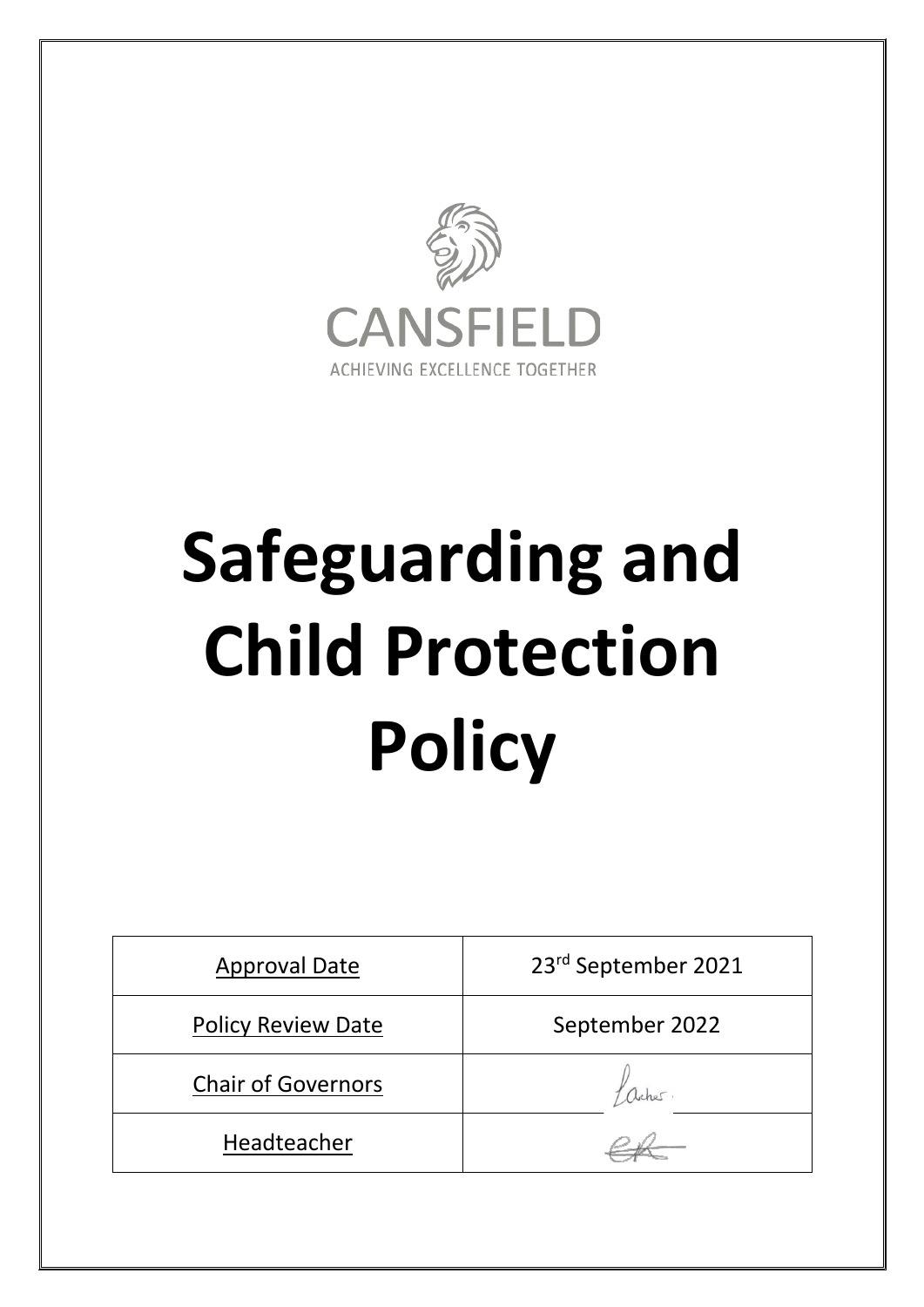## **1. Important Contacts**

| <b>Role / Organisation</b>            | <b>Name</b>                         | <b>Contact details</b>                                                                                   |
|---------------------------------------|-------------------------------------|----------------------------------------------------------------------------------------------------------|
| Designated<br>Safeguarding Lead (DSL) | <b>Phil Swain</b>                   | 01942 727391 / 07426 820736<br>p.swain@cansfield.wigan.sch.uk                                            |
| Deputy DSLs                           | Dave Forshaw                        | 01942 727391<br>d.forshaw@cansfield.wigan.sch.uk                                                         |
|                                       | <b>Geoff Baker</b><br>Lesley Archer | 01942 727391<br><u>g.baker@cansfield.wigan.sch.uk</u><br>01942 727391<br>l.archer@cansfield.wigan.sch.uk |
| Designated Officer<br>(Allegations)   | Sue Wharton                         | 01942 486042<br>s.wharton@wigan.gov.uk                                                                   |
| Children's Social Care                | Duty Team                           | 01942 828300<br>https://apps.wigan.gov.uk/ChildReferral/                                                 |
| <b>Chair of Governors</b>             | Les Archer                          | 01942 727391<br>les.archer@cansfield.wigan.sch.uk                                                        |
| Link Governor                         | Les Archer                          | 01942 727391<br>les.archer@cansfield.wigan.sch.uk                                                        |
| <b>Channel Helpline</b>               | Paul Whitemoss                      | 020 7340 7264                                                                                            |

## **2. Aims**

The school aims to ensure that:

- Appropriate action is taken in a timely manner to safeguard and promote children's welfare.
- All staff are aware of their statutory responsibilities with respect to safeguarding.
- Staff are properly trained in recognising and reporting safeguarding issues.

#### **3. Legislation and Statutory Guidance**

This policy is based on the Department for Education's statutory guidance *Keeping Children Safe in Education* (2021) and *Working Together to Safeguard Children* (2018), and the *Governance Handbook*. We comply with this guidance and the arrangements agreed and published by our 3 local safeguarding partners.

This policy is also based on the following legislation:

• Section 175 of the *Education Act* 2002, which places a duty on schools and local authorities to safeguard and promote the welfare of pupils.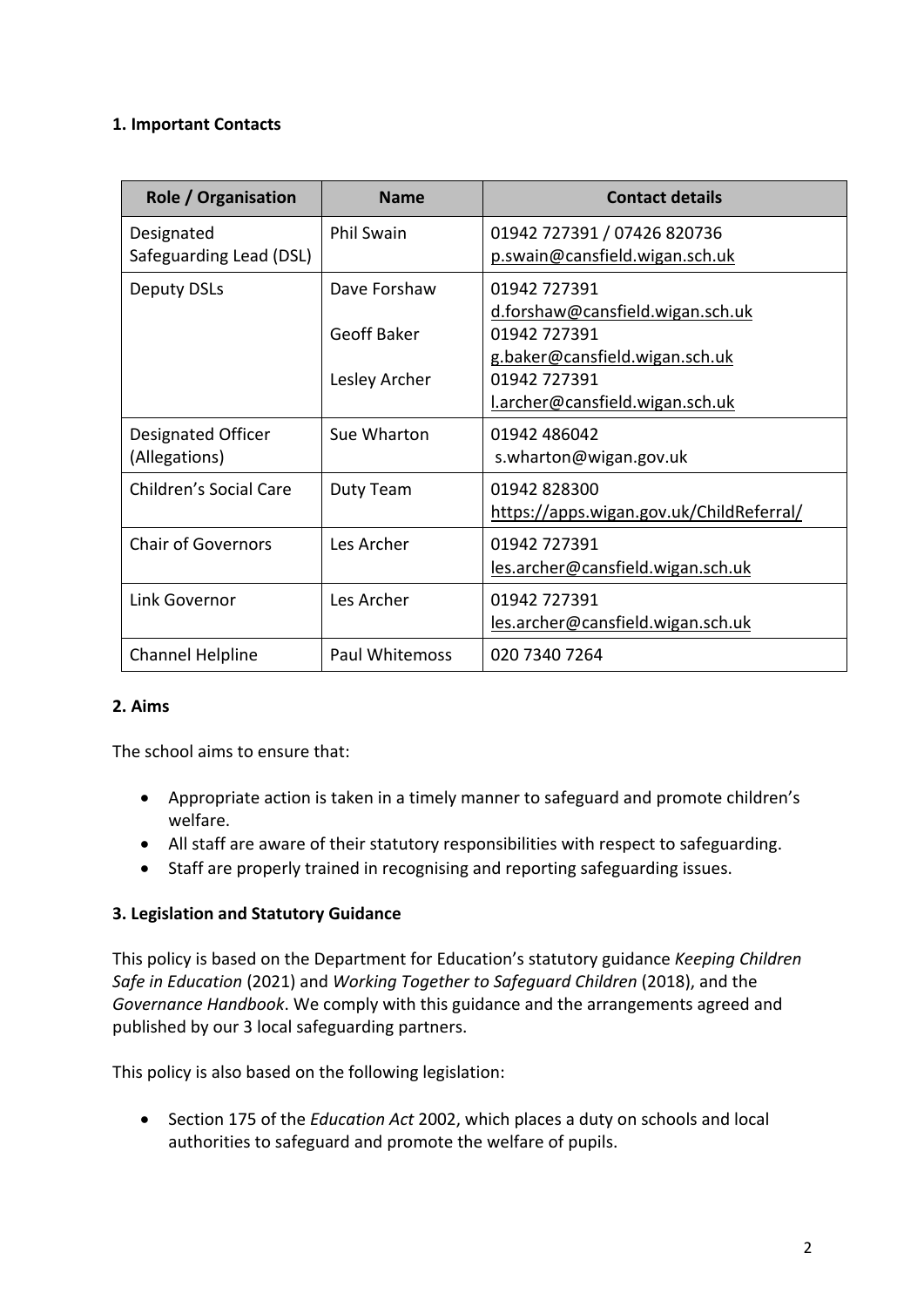- *The School Staffing (England) Regulations* 2009, which set out what must be recorded on the Single Central Record and the requirement for at least one person conducting an interview to be trained in safer recruitment techniques.
- *The Children Act* 1989 (and 2004 amendment), which provides a framework for the care and protection of children.
- Section 5B(11) of the Female Genital Mutilation Act 2003, as inserted by section 74 of the *Serious Crime Act* 2015, which places a statutory duty on teachers to report to the Police where they discover that female genital mutilation (FGM) appears to have been carried out on a girl under 18.
- Statutory guidance on FGM, which sets out responsibilities with regards to safeguarding and supporting girls affected by FGM.
- *The Rehabilitation of Offenders Act* 1974, which outlines when people with criminal convictions can work with children.
- Schedule 4 of the *Safeguarding Vulnerable Groups Act* 2006, which defines what 'regulated activity' is in relation to children.
- Statutory guidance on the Prevent duty, which explains schools' duties under the *Counter-Terrorism and Security Act* 2015 with respect to protecting people from the risk of radicalisation and extremism.
- Wigan Safeguarding Partnership Multi-Agency Safeguarding Arrangements: http://www.wiganlscb.com/Docs/PDF/Professional/MASA-Document-June-2019.

# **4. Definitions**

- **Safeguarding and promoting the welfare of children** means:
	- o Protecting children from maltreatment.
	- o Preventing impairment of children's mental and physical health or development.
	- o Ensuring that children grow up in circumstances consistent with the provision of safe and effective care.
	- o Taking action to enable all children to have the best outcomes.
- **Child protection** is part of this definition and refers to activities undertaken to prevent children suffering, or being likely to suffer, significant harm.
- **Abuse** is a form of maltreatment of a child, and may involve inflicting harm or failing to act to prevent harm. Appendix 1 explains the different types of abuse.
- **Neglect** is a form of abuse and is the persistent failure to meet a child's basic physical and / or psychological needs, likely to result in the serious impairment of the child's health or development. Appendix 1 defines neglect in more detail.
- **Sharing of nudes and semi nudes** (also known as youth produced sexual imagery) is where children share nude or semi nude images, videos or live streams.
- **Children** includes everyone under the age of 18.

# **5. Safeguarding Partners**

The following 3 safeguarding partners are identified in *Keeping Children Safe in Education* (and defined in the *Children Act 2004*, as amended by Chapter 2 of the *Children and Social Work Act 2017*). They will make arrangements to work together to safeguard and promote the welfare of local children, including identifying and responding to their needs: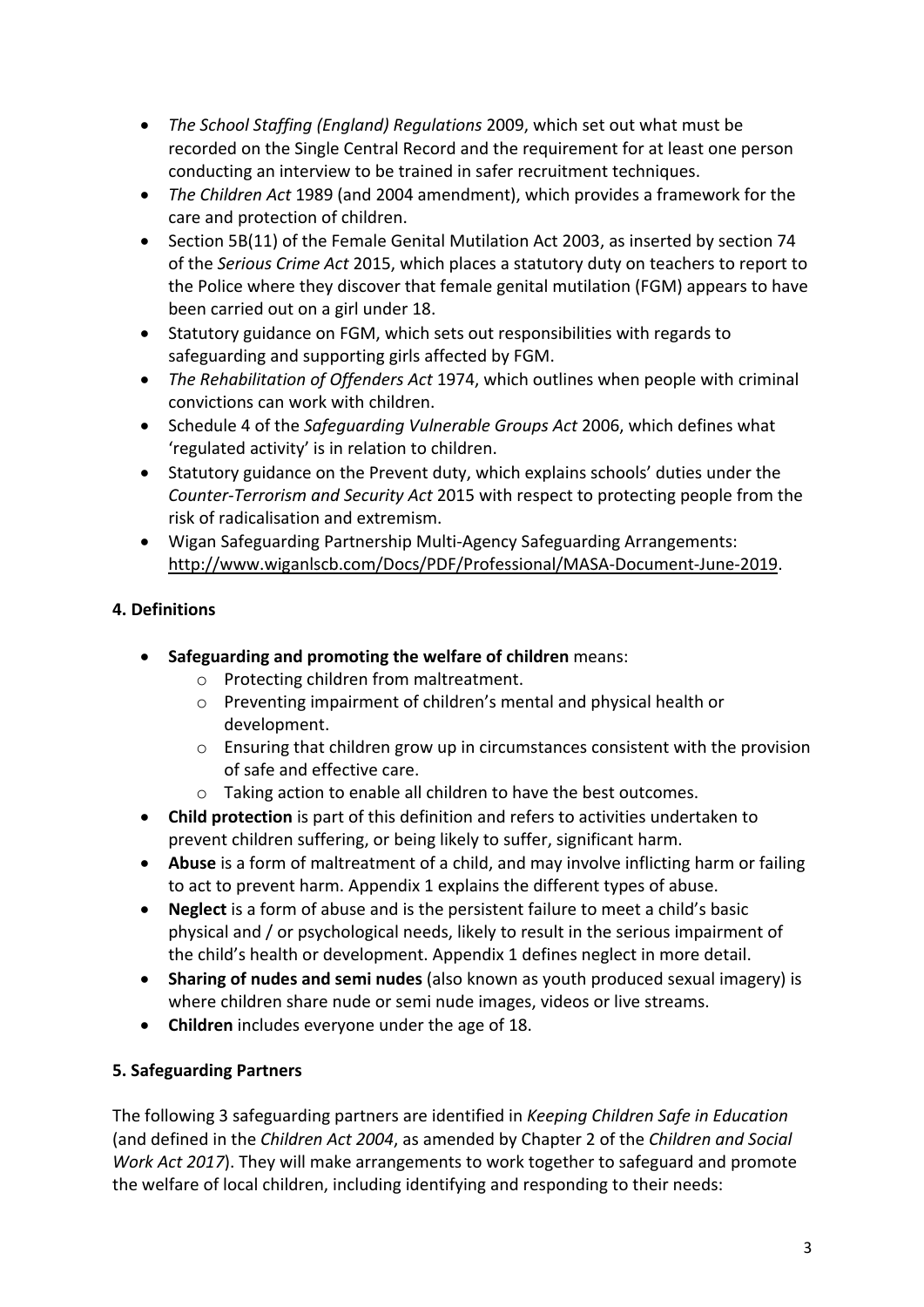- The Local Authority (LA).
- A clinical commissioning group for an area within the Local Authority.
- The Chief Officer of Police for a Police area in the Local Authority area.

## **6. Equality Statement**

Some children have an increased risk of abuse, and additional barriers can exist for some children with respect to recognising or disclosing it. We are committed to antidiscriminatory practice and recognise children's diverse circumstances. We ensure that all children have the same protection, regardless of any barriers they may face. We give special consideration to children who:

- Have special educational needs (SEN) or disabilities.
- Are young carers.
- May experience discrimination due to their race, ethnicity, religion, gender, identification or sexuality.
- Have English as an additional language.
- Are known to be living in difficult situations for example, temporary accommodation or where there are issues such as substance abuse or domestic violence.
- Are at risk of FGM, sexual exploitation, forced marriage, or radicalization.
- Are asylum seekers.
- Are at risk due to either their own or a family member's mental health needs.
- Are looked after or previously looked-after.
- Are missing from education
- Whose parent/carer has expressed an intention to remove them from school to be home educated

## **7. Roles and Responsibilities**

Safeguarding and child protection is everyone's responsibility. This policy applies to all staff, volunteers and Governors in the school and is consistent with the procedures of the 3 safeguarding partners. Our policy and procedures also apply to extended school and off-site activities.

## **7.1 All Staff**

All staff will read and understand Part 1 and Annex B of the Department for Education's statutory safeguarding guidance, *Keeping Children Safe in Education*, and review this guidance at least annually.

All staff will sign a declaration at the beginning of each academic year to say they have reviewed the guidance.

All staff will be aware of: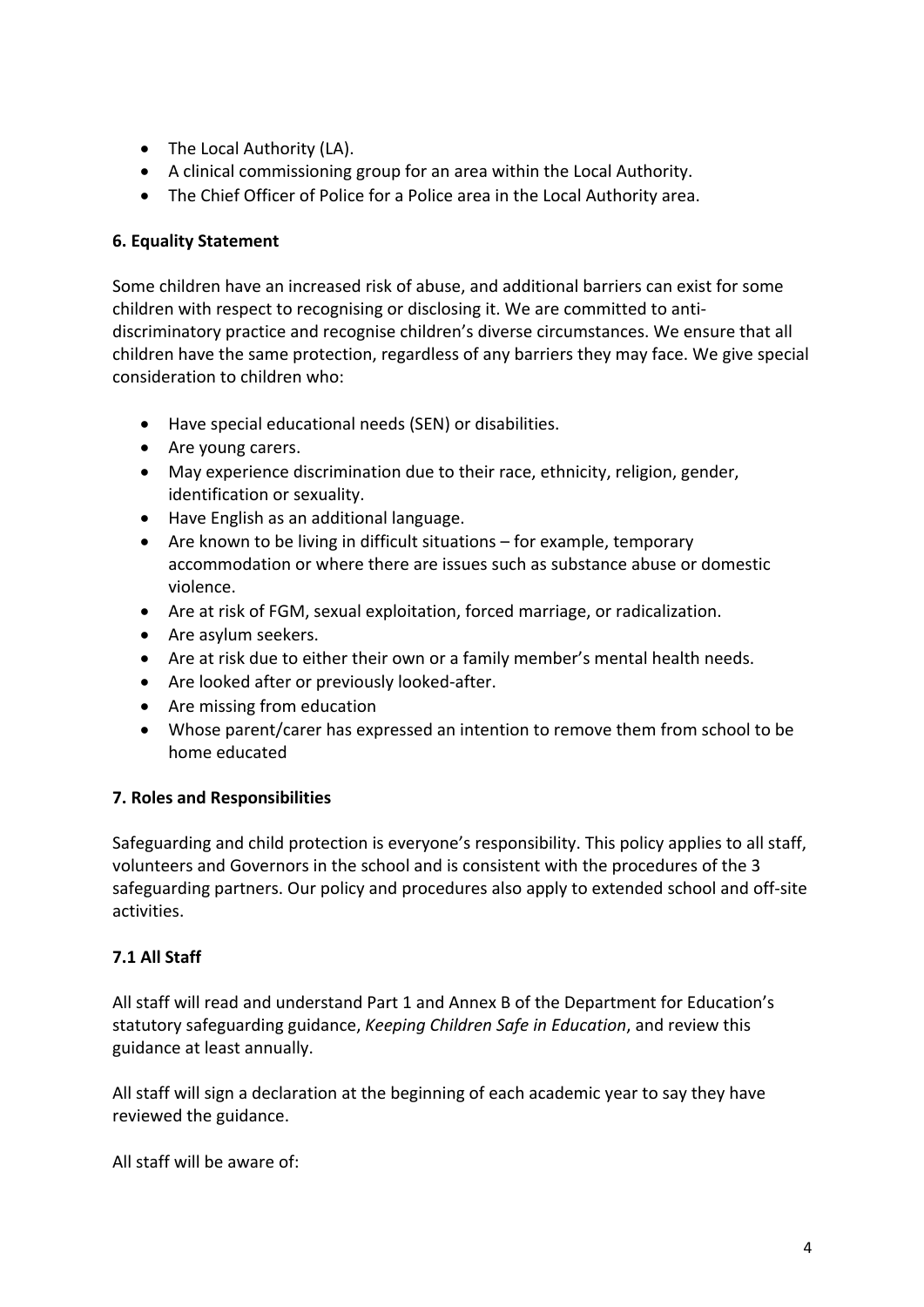- Our systems which support safeguarding, including this Safeguarding and Child Protection Policy, the Staff Code of Conduct, the role and identity of the Designated Safeguarding Lead (DSL) and Deputy Designated Safeguarding Leads (DDSLs), the Behaviour Policy, and the safeguarding response to children who go missing from education.
- The Early Help process (sometimes known as the Common Assessment Framework) and their role in it, including identifying emerging problems, liaising with the DSL, and sharing information with other professionals to support early identification and assessment.
- The process for making referrals to Local Authority Children's Social Care and for statutory assessments that may follow a referral, including the role they might be expected to play.
- What to do if they identify a safeguarding issue or a child tells them they are being abused or neglected, including specific issues such as FGM, and how to maintain an appropriate level of confidentiality while liaising with relevant professionals.
- The signs of different types of abuse and neglect, as well as specific safeguarding issues, such as child sexual exploitation (CSE), indicators of being at risk from or involved with serious violent crime, FGM and radicalisation.
- The importance of reassuring victims that they are being taken seriously and that they will be supported and kept safe.

# **7.2 The Designated Safeguarding Lead (DSL)**

The DSL is a member of the Senior Leadership Team. Our DSL is Mr Phil Swain. The DSL takes lead responsibility for child protection and wider safeguarding in the school. During term time, the DSL will be available during school hours for staff to discuss any safeguarding concerns. Out of school hours, the DSL can be contacted on the school safeguarding phone 07426 820736 and / or via email at: p.swain@cansfield.wigan.sch.uk.

- When the DSL is absent, the Deputy Designated Safeguarding Leads (DDSLs) Dave Forshaw (Acting Deputy Headteacher), Dr Geoff Baker (Headteacher) and Lesley Archer (Assistant Headteacher) act as cover.
- The DSL will be given the time, funding, training, resources and support to:
	- o Provide advice and support to other staff on child welfare and child protection matters.
	- o Take part in strategy discussions and inter-agency meetings and / or support other staff to do so.
	- o Contribute to the assessment of children.
	- o Refer suspected cases, as appropriate, to the relevant body (Local Authority Children's Social Care, Channel Programme, Disclosure and Barring Service, and / or Police), and support staff who make such referrals directly.
	- o The DSL will also keep the Headteacher informed of any issues, and liaise with Local Authority case managers and Designated Officers for child protection concerns as appropriate.
	- o The full responsibilities of the DSL and DDSL's are set out in their job description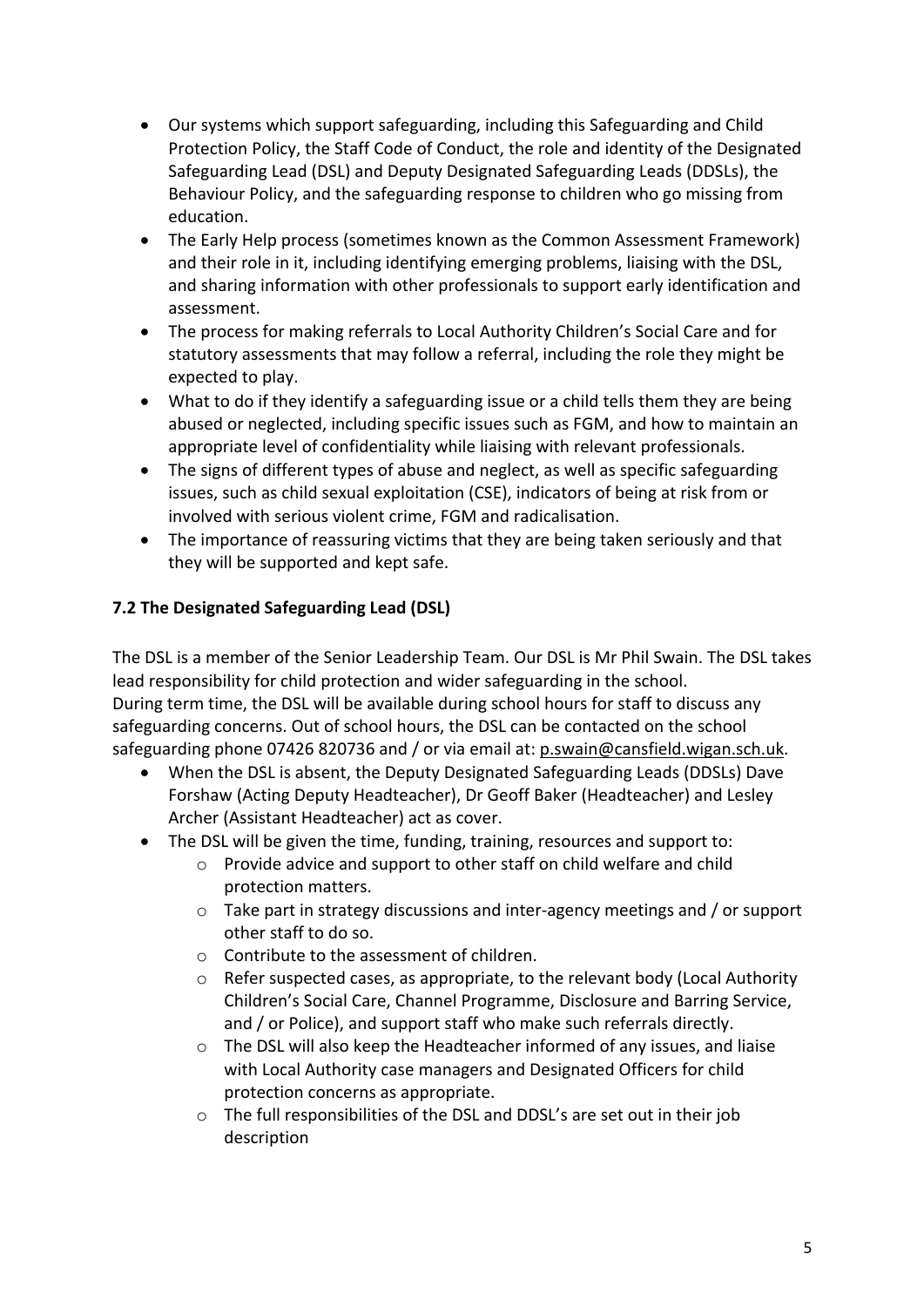## **7.3 The Governing Body**

- The Governing Body will facilitate a whole school approach to safeguarding, ensuring the safeguarding and child protection are at the forefront and underpin all relevant aspects of process and policy development.
- Evaluate and approve this policy at each review, ensure it complies with the law and hold the Headteacher to account for its implementation.
- The Governing Body will appoint a Link Governor to monitor the effectiveness of this policy in conjunction with the full Governing Body. This is always a different person from the DSL.
- The Chair of Governors will act as the 'case manager' in the event that an allegation of abuse is made against the Headteacher, where appropriate (see Appendix 3).
- All Governors will read *Keeping Children Safe in Education*.

## **7.4 The Headteacher**

The Headteacher is responsible for the implementation of this policy, including:

- Ensuring that staff (including temporary staff) and volunteers are informed of our systems which support safeguarding, including this policy, as part of their induction.
- Understand and follow the procedures included in this policy, particularly those concerning referrals of cases of suspected abuse and neglect
- Communicating this policy to parents when their child joins the school and via the school website.
- Ensuring that the DSL has appropriate time, funding, training and resources, and that there is always adequate cover if the DSL is absent.
- Ensuring that all staff undertake appropriate safeguarding and child protection training and update this regularly.
- Acting as the 'case manager' in the event of an allegation of abuse made against another member of staff or volunteer, where appropriate (see Appendix 3).

# **8. Confidentiality**

The school's approach to confidentiality and data protection is outlined in the Data Protection Policy. Some key principles in relation to how the school approaches data protection in relation to safeguarding and child protection are:

- Timely information sharing is essential for effective safeguarding.
- Fears about sharing information must not be allowed to stand in the way of the need to promote the welfare, and protect the safety, of children.
- The *Data Protection Act* 2018 and GDPR do not prevent, or limit, the sharing of information for the purposes of keeping children safe.
- If staff need to share 'special category personal data', the *Data Protection Act* 2018 contains 'safeguarding of children and individuals at risk' as a processing condition that allows practitioners to share information without consent if it is not possible to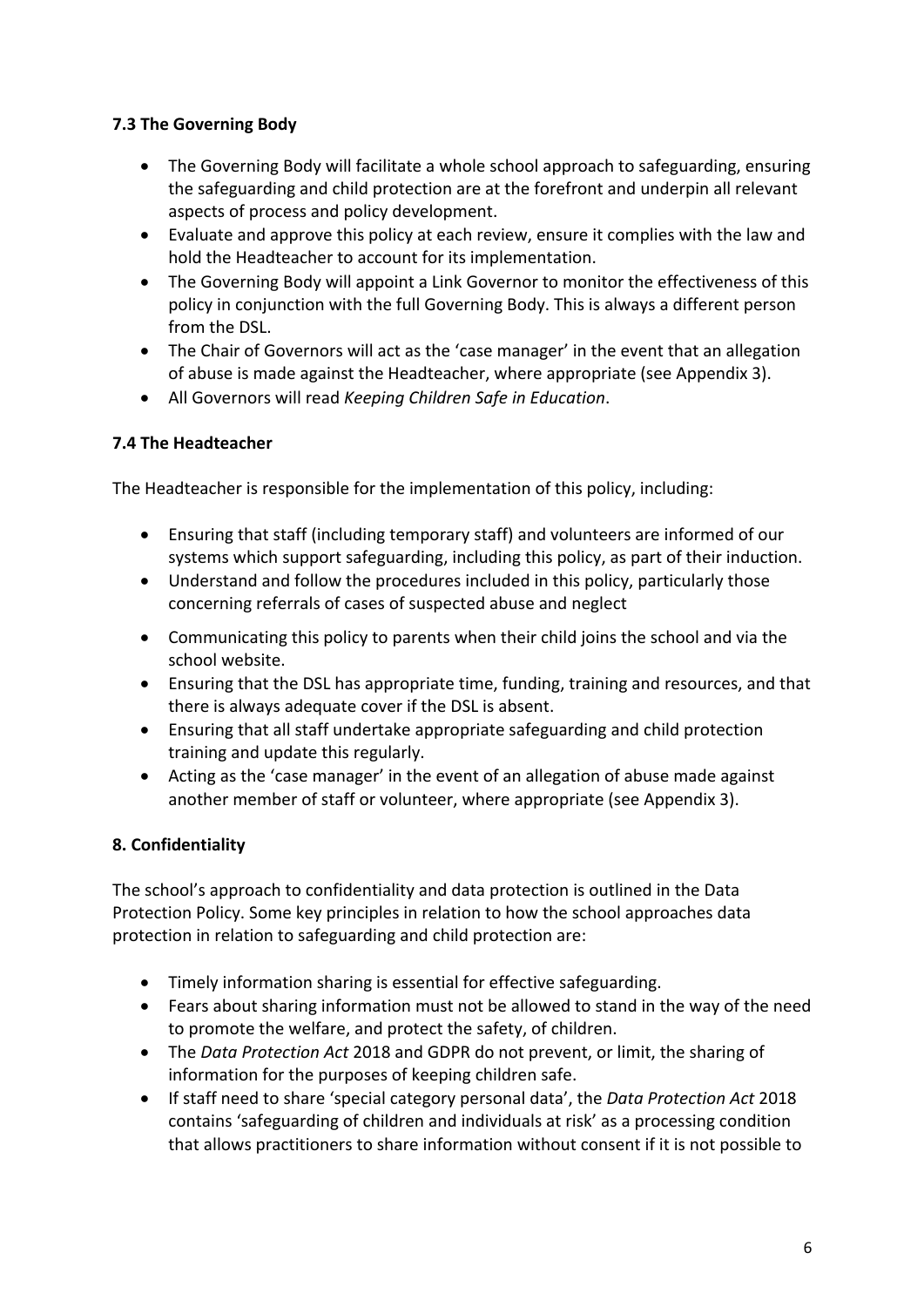gain consent, it cannot be reasonably expected that a practitioner gains consent, or if to gain consent would place a child at risk.

- Staff should never promise a child that they will not tell anyone about a report of abuse, as this may not be in the child's best interests.
- The Government's information sharing advice for safeguarding practitioners includes 7 'golden rules' for sharing information, and will support staff who have to make decisions about sharing information.
- If staff are in any doubt about sharing information, they should speak to the Designated Safeguarding Lead (or deputies).
- Confidentiality is also addressed in this policy with respect to record keeping in section 14 and allegations of abuse against staff and appendix 3.

## **9. Recognising Abuse and Taking Action**

Staff, volunteers and Governors must follow the procedures set out below in the event of a safeguarding issue. Please note that in this and subsequent sections, you should take any references to the DSL to mean 'the DSL (or Deputy DSL)'.

## **9.1 If a Child is Suffering or Likely to Suffer Harm, or in Immediate Danger**

- Make a referral to Children's Social Care and / or the Police immediately if you believe a child is suffering or likely to suffer from harm, or in immediate danger. Anyone can make a referral.
- Tell the DSL as soon as possible if you make a referral directly. A referral can be made to the central duty team at Wigan on the Wigan Council website. A direct referral can be made at: https://www.gov.uk/report-child-abuse-to-local-council

# **9.2 If a Child Makes a Disclosure to You**

If a child discloses a safeguarding issue to you, you should:

- Listen to and believe them. Allow them time to talk freely and do not ask leading questions.
- Stay calm and do not show that you are shocked or upset.
- Tell the child they have done the right thing in telling you. Do not tell them they should have told you sooner.
- Explain what will happen next and that you will have to pass this information on. Do not promise to keep it a secret.
- It is essential to act quickly and professionally in all case of suspected abuse. You should **immediately**: write up your conversation and pass to the DSL then upload a record of the incident onto CPOMS. Stick to the facts, and do not put your own judgement on it.
- Sign and date the write-up and pass it on to the DSL. Alternatively, if appropriate, make a referral to Children's Social Care and / or the Police directly, and tell the DSL as soon as possible that you have done so. Aside from these people do not disclose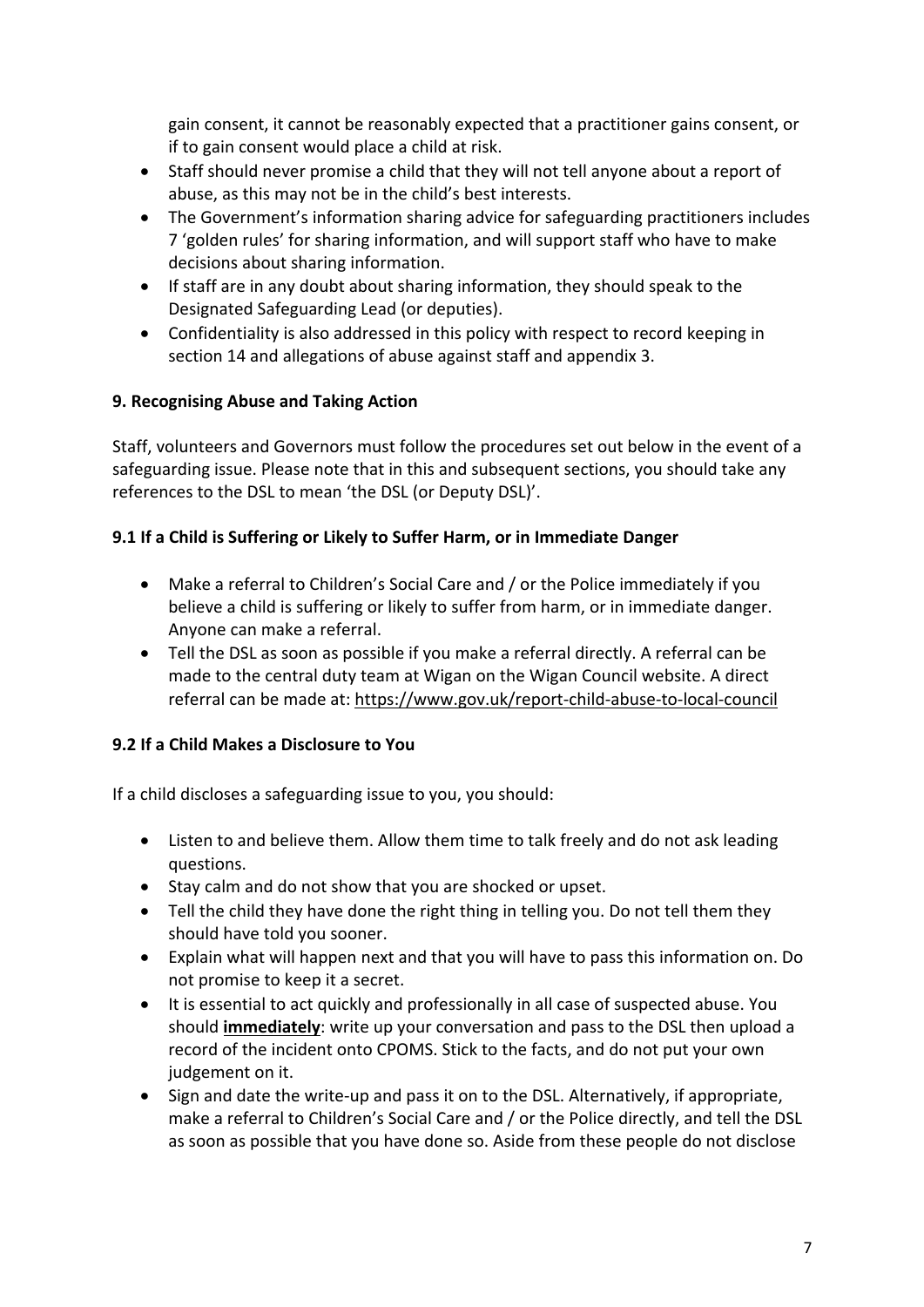any information unless told t do so by a relevant authority involved in the safeguarding process.

# **9.3 If you Discover that FGM has Taken Place or a Pupil is at Risk of FGM**

- The Department for Education's *Keeping Children Safe in Education* explains that FGM comprises 'all procedures involving partial or total removal of the external female genitalia, or other injury to the female genital organs'.
- FGM is illegal in the UK and a form of child abuse with long-lasting, harmful consequences. It is also known as 'female genital cutting', 'circumcision' or 'initiation'.
- Possible indicators that a pupil has already been subjected to FGM, and factors that suggest a pupil may be at risk, are set out in Appendix 4.
- Any teacher who either is informed by a girl under 18 that an act of FGM has been carried out or observes physical signs which appear to show that an act of FGM has been carried out a girl under 18 and they have no reason to believe that the act was necessary for the girl's physical or mental health or for the purpose connected with labour or birth.
- This must immediately be reported this to the Police, personally. This is a statutory duty, and teachers will face disciplinary sanctions for failing to meet it.
- Unless they have been specifically told not to disclose, they should also discuss the case with the DSL and involve Children's Social Care as appropriate.
- Any other member of staff who discovers that an act of FGM appears to have been carried out on a pupil under 18 must speak to the DSL and follow our local safeguarding procedures.
- The duty for teachers mentioned above does not apply in cases where a pupil is *at risk* of FGM or FGM is suspected but is not known to have been carried out. Staff should not examine pupils.
- Any member of staff who suspects a pupil is *at risk* of FGM or suspects that FGM has been carried out must speak to the DSL and follow our local safeguarding procedures available at: http://www.wigansafeguardingadults.org/Public/Abuse-andcrime/FGM.aspx

# **9.4 If you have Concerns about a Child (as Opposed to Believing a Child is Suffering or likely to Suffer from Harm, or is in Immediate Danger)**

- Figure 1 on page 11 illustrates the procedure to follow if you have any concerns about a child's welfare. Where possible, speak to the DSL first to agree a course of action.
- If in exceptional circumstances the DSL is not available, this should not delay appropriate action being taken. Speak to a member of the Senior Leadership Team and / or take advice from Local Authority Children's Social Care. You can also seek advice at any time from the NSPCC helpline on 0808 800 5000. Share details of any actions you take with the DSL as soon as practically possible.
- Make a referral to Local Authority Children's Social Care directly, if appropriate. Share any action taken with the DSL as soon as possible.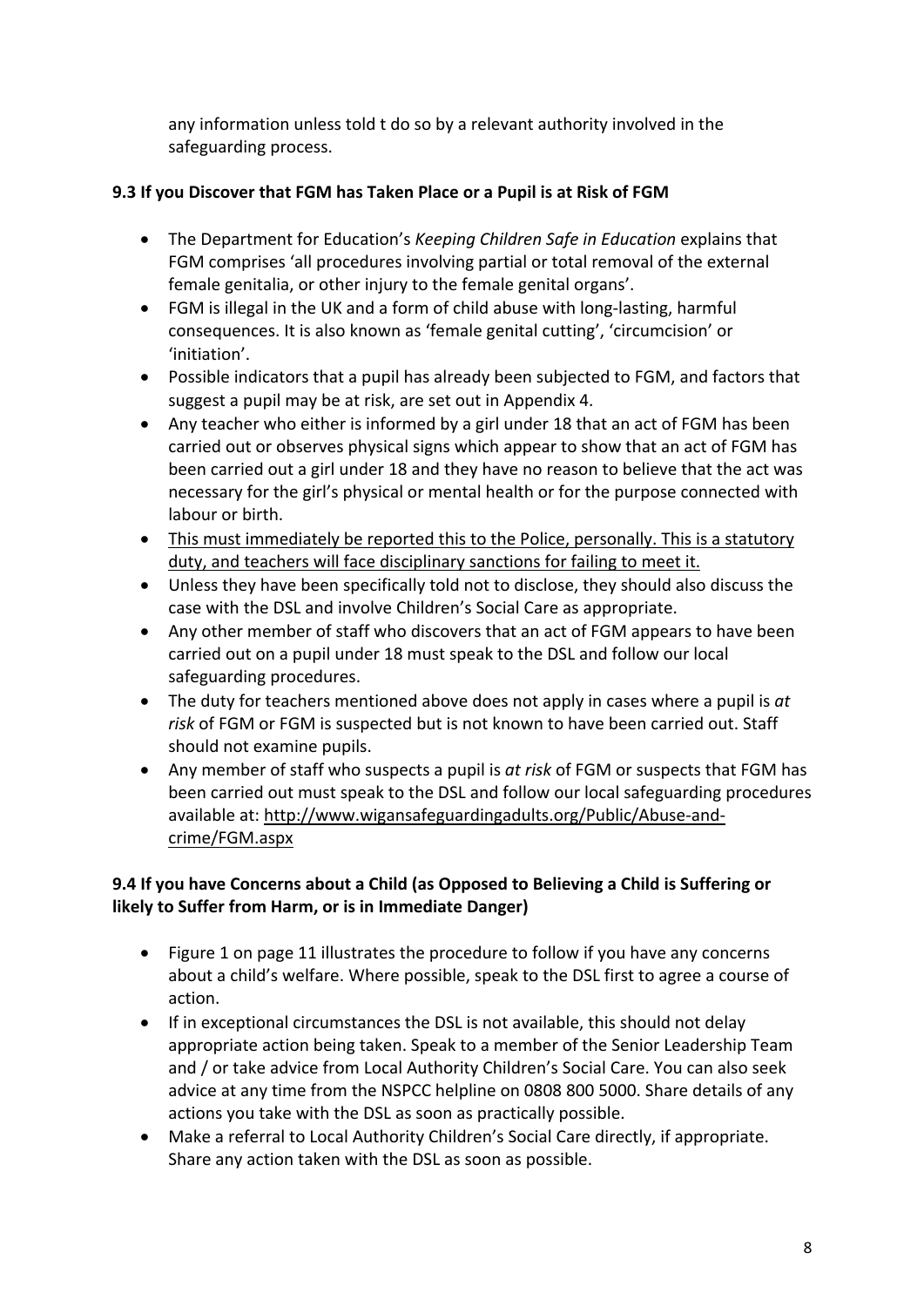# **9.4.1 Early Help**

- If Early Help is appropriate, the DSL will generally lead on liaising with other agencies and setting up an inter-agency assessment as appropriate. Staff may be required to support other agencies and professionals in an Early Help assessment, in some cases acting as the lead practitioner.
- The DSL will keep the case under constant review and the school will consider a referral to Local Authority Children's Social Care if the situation does not seem to be improving. Timelines of interventions will be monitored and reviewed. Guidance can be found at: https://www.wigan.gov.uk/Resident/Health-Social-Care/Children-andyoung-people/Early-Help.aspx

## **9.4.2 Referral to Social Care or the Police**

- If it is appropriate to refer the case to Local Authority Children's Social Care or the Police, the DSL will make the referral or support you to do so.
- If you make a referral directly, you must tell the DSL as soon as possible.
- The Local Authority will make a decision within 1 working day of a referral about what course of action to take and will let the person who made the referral know the outcome. The DSL or person who made the referral must follow up with the Local Authority if this information is not made available, and ensure outcomes are properly recorded.
- If the child's situation does not seem to be improving after the referral, the DSL or person who made the referral must follow local escalation procedures to ensure their concerns have been addressed and that the child's situation improves. Further information can be found at: https://www.wigan.gov.uk/Resident/Health-Social-Care/Children-and-young-people/ProfessionalReferralForm.aspx
- If professionals are unhappy with the outcome of a referral the escalation policy is available at: https://www.wigan.gov.uk/Docs/PDF/WSCB/Escalation-Policy.pdf

## **9.5 If you have Concerns about Extremism**

- If a child is not suffering or likely to suffer from harm, or in immediate danger, where possible speak to the DSL first to agree a course of action.
- If in exceptional circumstances the DSL is not available, this should not delay appropriate action being taken. Speak to a member of the Senior Leadership Team and / or seek advice from Local Authority Children's Social Care. Make a referral to Local Authority Children's Social Care directly, if appropriate. Inform the DSL or Deputy DSLs as soon as practically possible after the referral.
- Where there is a concern, the DSL will consider the level of risk and decide which agency to make a referral to. This could include Channel, the Government's programme for identifying and supporting individuals at risk of being drawn into terrorism, or the Local Authority Children's Social Care team.
- The Department for Education also has a dedicated telephone helpline, 020 7340 7264, which school staff and Governors can call to raise concerns about extremism with respect to a pupil. You can also email counter.extremism@education.gov.uk. Note that this is not for use in emergency situations.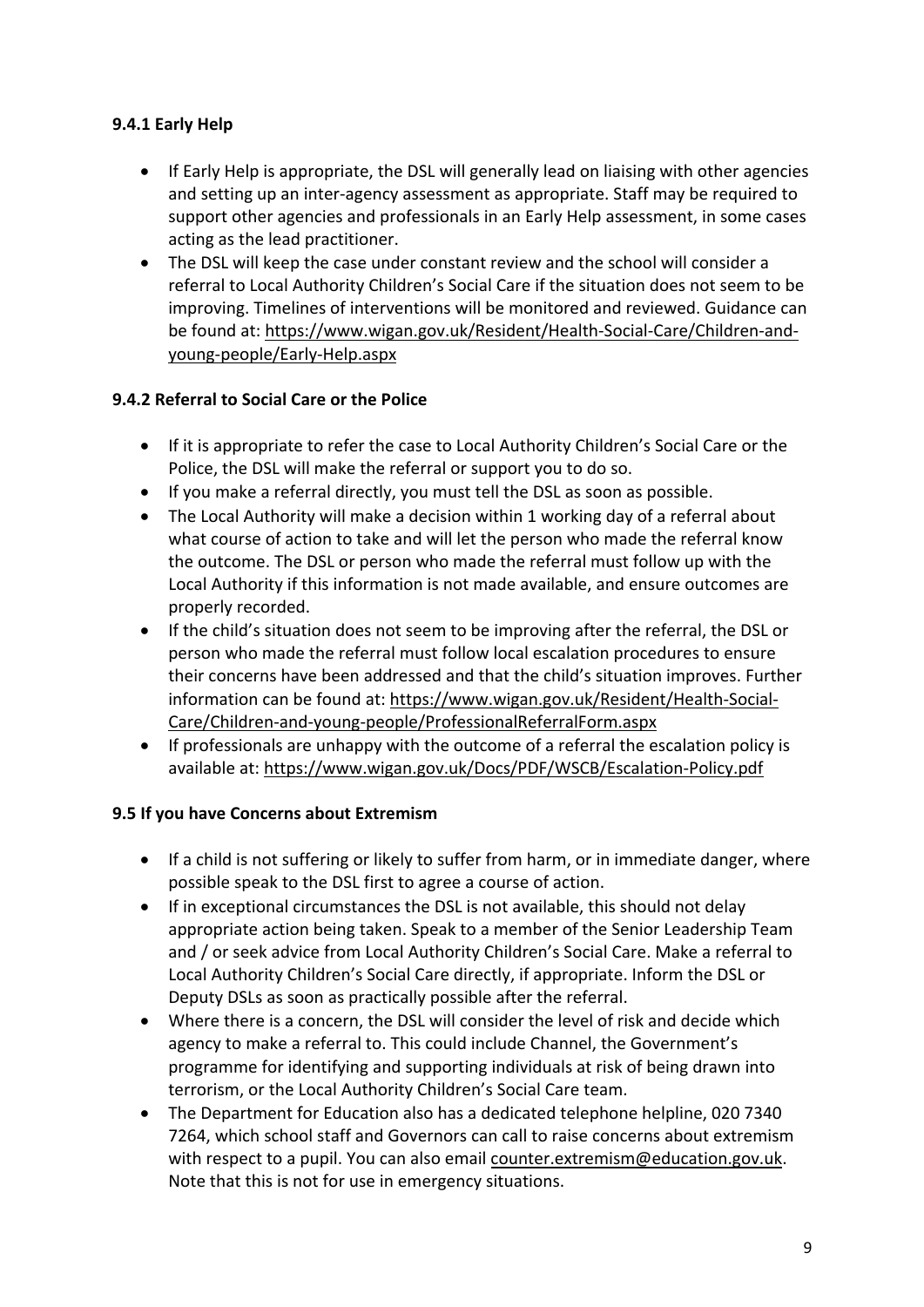- In an emergency, call 999 or the anti-terrorist hotline on 0800 789 321 if you:
	- o Think someone is in immediate danger.
	- o Think someone may be planning to travel to join an extremist group.
	- o See or hear something that may be terrorist-related.

## **9.6 If you have a Mental Health Concern**

- Mental health problems can, in some cases, be an indicator that a child has suffered or is at risk of suffering abuse, neglect or exploitation.
- Staff will be alert to behavioural signs that suggest a child may be experiencing a mental health problem or be at risk of developing one.
- If you have a mental health concern about a child that is also a safeguarding concern, take immediate action by following the steps outlined later in this document.
- If you have a mental health concern that is not also a safeguarding concern, speak to the DSL to agree a course of action.
- Cansfield has a number of trained Mental Health First Aiders who work with children to support their mental health and wellbeing. Staff concerned about a pupil with mental health issues will refer to the Pastoral Head of Year (PHOY) who will pass any concerns to the DSL.
- The referral is then processed by the DSL and a Mental Health First Aider is appointed to each child, or our counselling service, Child Action North - West (CANW)
- Members of staff can refer to the Department for Education guidance on mental health and behaviour in schools for more information.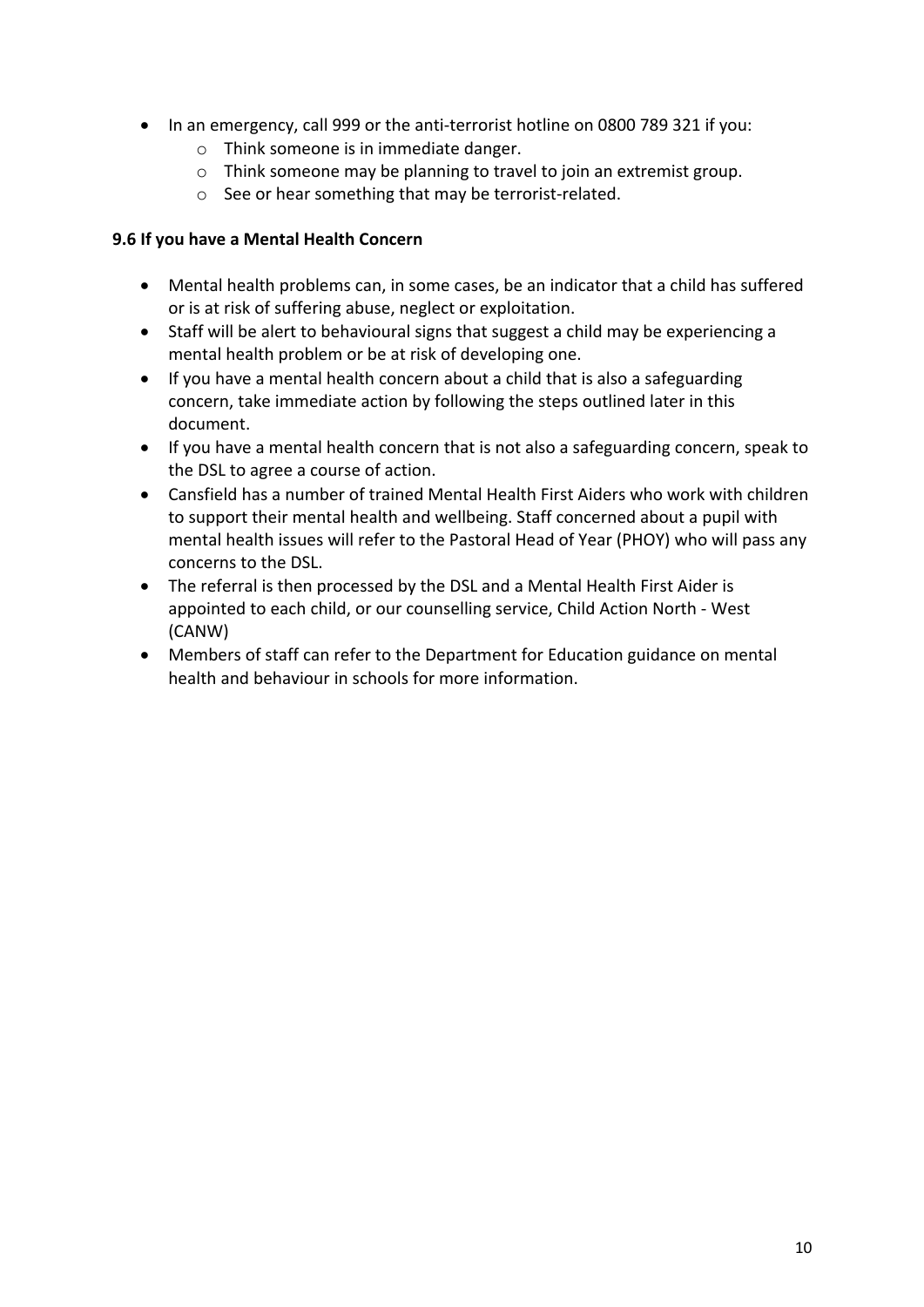#### **Figure 1: Procedure if you have Concerns about a Child's Welfare (as Opposed to Believing a Child is Suffering or Likely to Suffer from Harm, or immediate Danger) (**Note – if the DSL is unavailable, this should not delay)

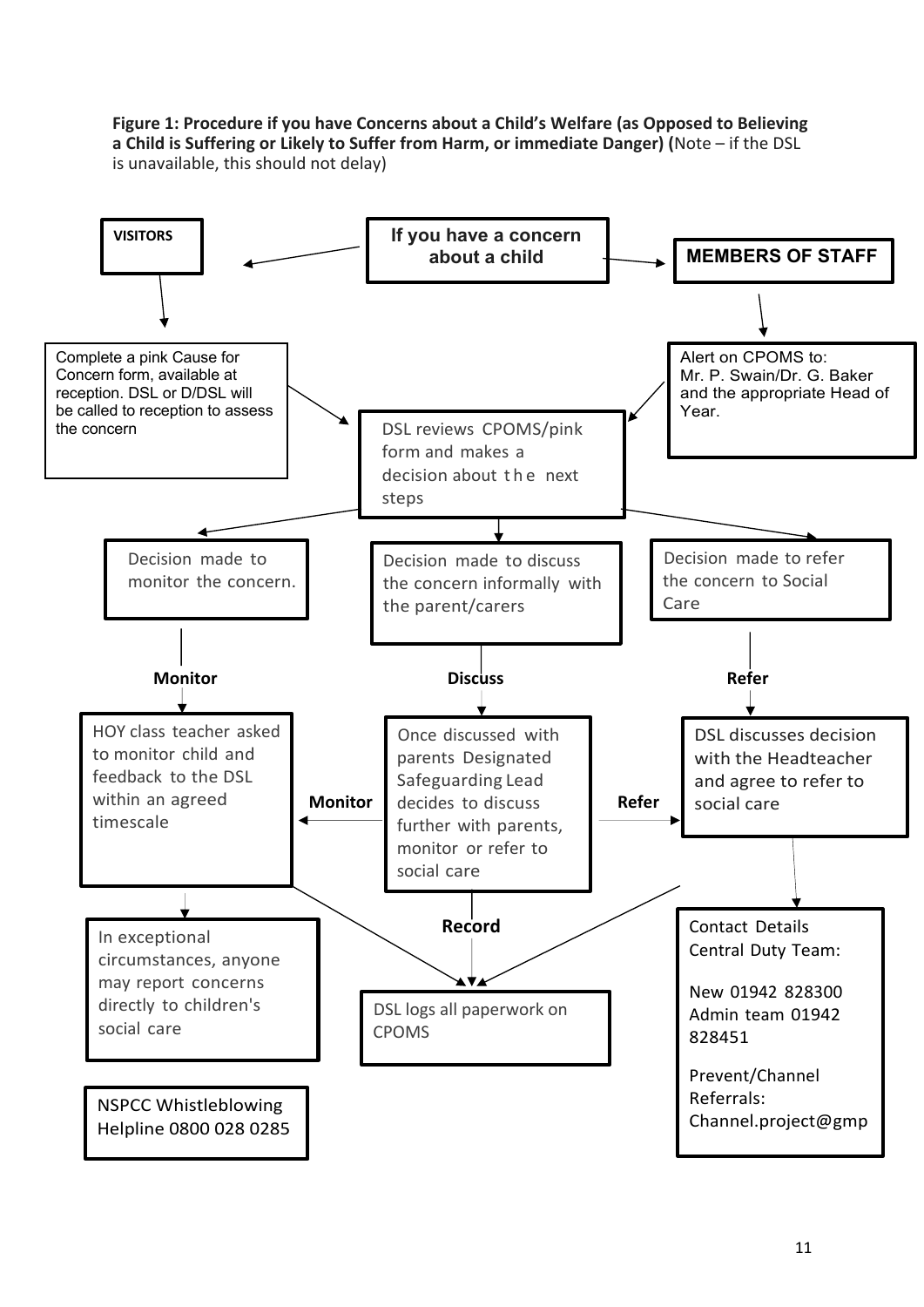## **9.7 Concerns about a Staff Member, Supply Teacher or Volunteer**

- If you have concerns about a member of staff (including a supply teacher or volunteer), or an allegation is made about a member of staff (including a supply teacher or volunteer) posing a risk of harm to children, speak to the Headteacher. If the concerns / allegations are about the Headteacher, speak to the Chair of Governors.
- The Headteacher / Chair of Governors will then follow the procedures set out in Appendix 3, if appropriate.
- Where you believe there is a conflict of interests in reporting a concern or allegation about a member of staff (including a supply teacher, volunteer or contractor) to the headteacher, report it directly to the local authority designated officer (LADO)

## **9.8 Allegations of Abuse made against Other Pupils**

- We recognise that children are capable of abusing their peers. Abuse will never be tolerated or passed off as 'banter', 'just having a laugh' or 'part of growing up', as this can lead to a culture of unacceptable behaviours and an unsafe environment for pupils.
- We also recognise the gendered nature of peer-on-peer abuse. However, all peeron-peer abuse is unacceptable and will be taken seriously.
- Most cases of pupils hurting other pupils will be dealt with under our Behaviour Policy, but this Safeguarding and Child Protection policy will apply to any allegations that raise safeguarding concerns. This might include where the alleged behaviour:
	- o Is serious, and potentially a criminal offence.
	- $\circ$  Could put pupils in the school at risk.
	- o Is violent.
	- o Involves pupils being forced to use drugs or alcohol.
	- o Involves sexual exploitation, sexual abuse or sexual harassment, such as indecent exposure, sexual assault, upskirting or sexually inappropriate pictures or videos (including the sharing of nudes and semi nudes). See appendix 4 for more information about peer on peer abuse
- If a pupil makes an allegation of abuse against another pupil:
	- o You must record the allegation and tell the DSL, but do not investigate it.
	- o The DSL will contact the Local Authority Children's Social Care team and follow its advice, as well as the Police if the allegation involves a potential criminal offence.
	- o The DSL will put a risk assessment and support plan into place for all children involved (including the victim(s), the child(ren) against whom the allegation has been made and any others affected) with a named person they can talk to if needed.
	- o The DSL will contact Child and Adolescent Mental Health Services (CAMHS), if appropriate.
	- o All incidents of peer on peer abuse will be recorded on CPOMS and the DSL will take appropriate action dependent on the nature of the incident.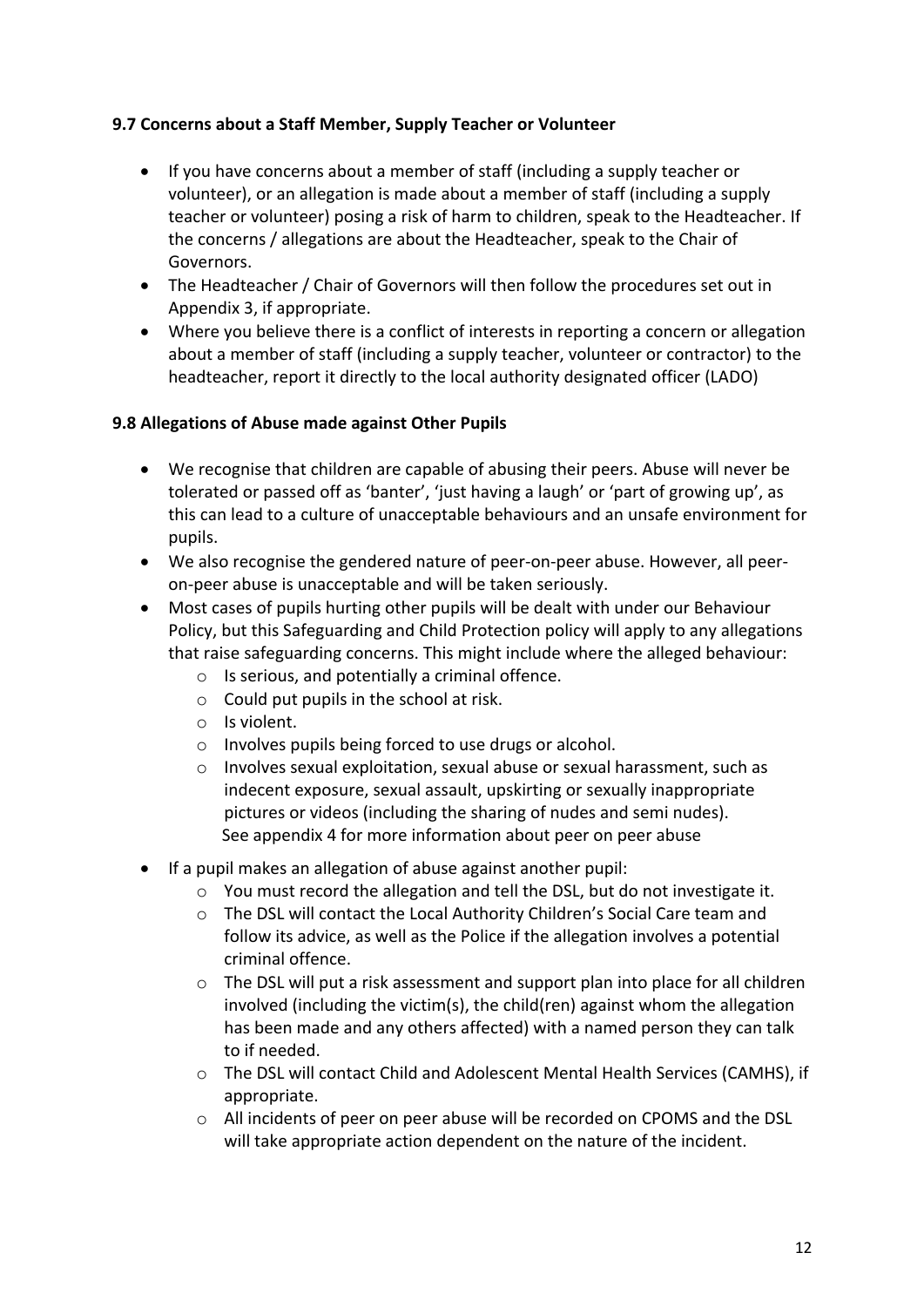## **9.8.1 Creating a Supportive Environment in School and Minimising the Risk of Peer-on-Peer Abuse**

- We recognise the importance of taking proactive action to minimize the risk of peeron-peer abuse, and of creating a supportive environment where victims feel confident in reporting issues.
- We will minimise the risk of peer-on-peer abuse by:
	- o Challenging any form of derogatory or sexualised language or behaviour, including requesting or sending sexual images.
	- o Being vigilant to issues that particularly affect different genders for example, sexualised or aggressive touching or grabbing towards female pupils, and initiation or hazing type violence with respect to boys.
	- o Ensuring our curriculum helps to educate pupils about appropriate behaviour and consent.
	- $\circ$  Ensuring pupils know they can talk to staff confidentially by knowing they can discuss any issues with SLT, pastoral staff or any staff they feel comfortable with. Ensure pupils understand where to go for support through providing the information in assemblies, form and in the curriculum.
	- $\circ$  Ensuring staff are trained to understand how to recognise the indicators and signs of peer-on-peer abuse in school, it does not mean it is not happening – staff should maintain the attitude it could happen here.
	- $\circ$  That if they have any concerns around a child welfare, they should act on them immediately rather than wait to be told, and that victims may not always make a direct report. For example:
		- Children can show signs or act in ways they hope adults will notice and react to
		- A friend may make the report
		- § A member of staff may overhear a conversation
		- § A child's behavior may indicate something is wrong.
	- o That certain children may face additional barriers to telling someone because of their vulnerability, disability, gender, ethnicity and/or sexual orientation
	- o That a pupil harming a peer could be a sign that the child is being abused themselves, and that this would fall under the scope of this policy
	- $\circ$  The important role they have to play in preventing peer-on-peer abuse and responding where they believe a child may be at risk from it
	- o That they should speak to the DSL if they have any concerns.

## **9.9 Sharing of Nudes and Semi-Nudes ('sexting')**

See separate Sharing of Nudes and Semi-Nudes Policy for guidance on this.

#### **9.10 Reporting systems for our pupils**

Where there is a safeguarding concern, we will take the child's wishes and feelings into account when determining what action to take and what services to provide.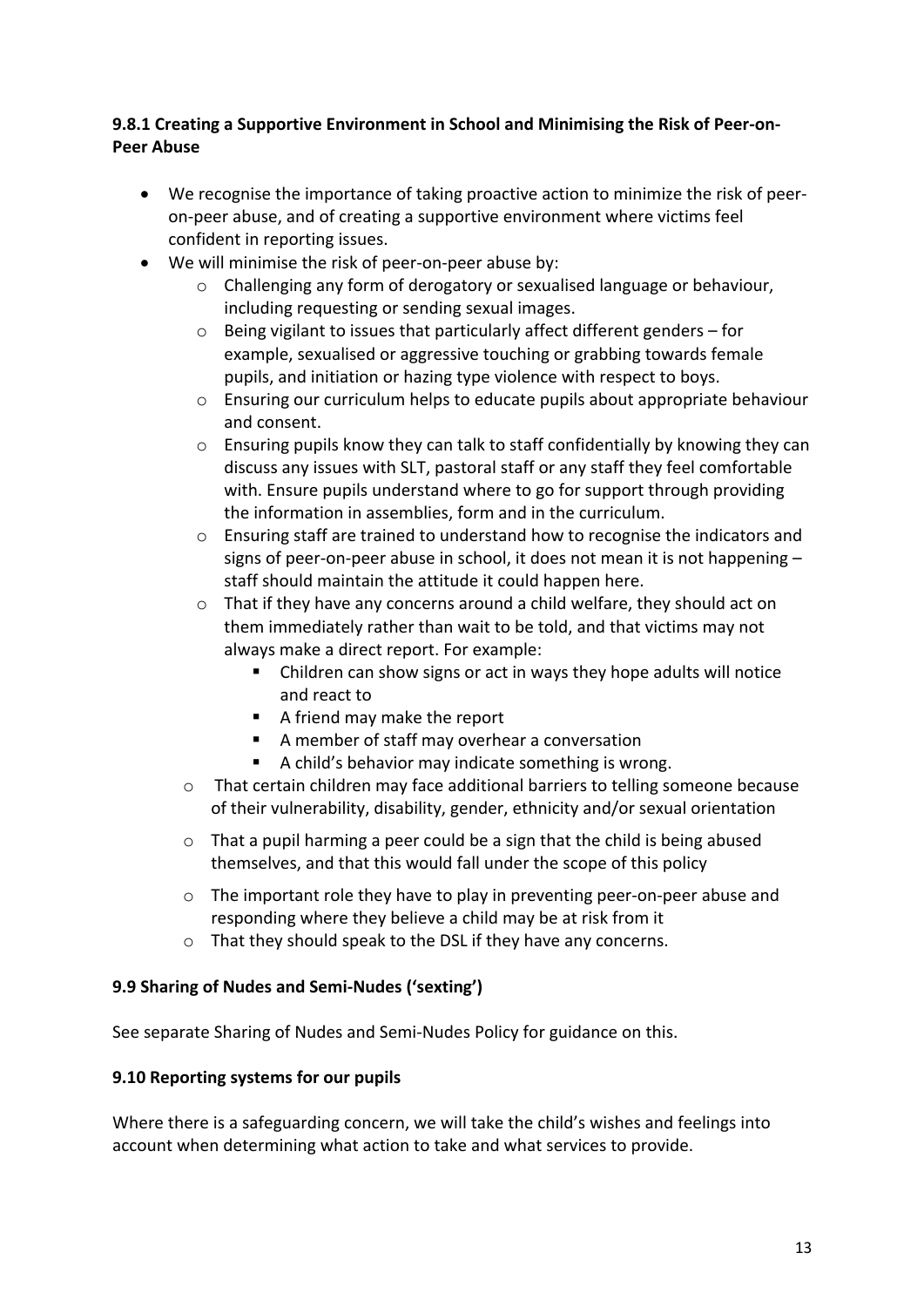We recognise the importance of ensuring pupils feel safe and comfortable to come forward and report any concerns and/or allegations. To achieve this, we will:

- Put systems in place for pupils to confidently report abuse
- Ensure our reporting systems are well promoted, easily understood and easily accessible for pupils
- Make it clear to pupils that their concerns will be taken seriously, and that they can safely express their views and give feedback.

## **10. Online safety and the use of mobile technology**

We recognise the importance of safeguarding children from potentially harmful and inappropriate online material, and we understand that technology is a significant component in many safeguarding and wellbeing issues. To address this, our school aims to:

- Have robust processes in place to ensure the online safety of pupils, staff, volunteers and governors
- Protect and educate the whole school community in its safe and responsible use of technology, including mobile and smart technology (which we refer to as 'mobile phones')
- Set clear guidelines for the use of mobile phones for the whole school community
- Establish clear mechanisms to identify, intervene in and escalate any incidents or concerns, where appropriate

## **10.1 The 4 Key Categories of Risk**

Our approach to online safety is based on addressing the following categories of risk:

- **Content** being exposed to illegal, inappropriate or harmful content, such as pornography, fake news, racism, misogyny, self-harm, suicide, anti-Semitism, radicalisation and extremism
- **Contact** being subjected to harmful online interaction with other users, such as peer-to-peer pressure, commercial advertising and adults posing as children or young adults with the intention to groom or exploit them for sexual, criminal, financial or other purposes
- **Conduct** personal online behaviour that increases the likelihood of, or causes, harm, such as making, sending and receiving explicit images (e.g. consensual and non-consensual sharing of nudes and semi-nudes and/or pornography), sharing other explicit images and online bullying; and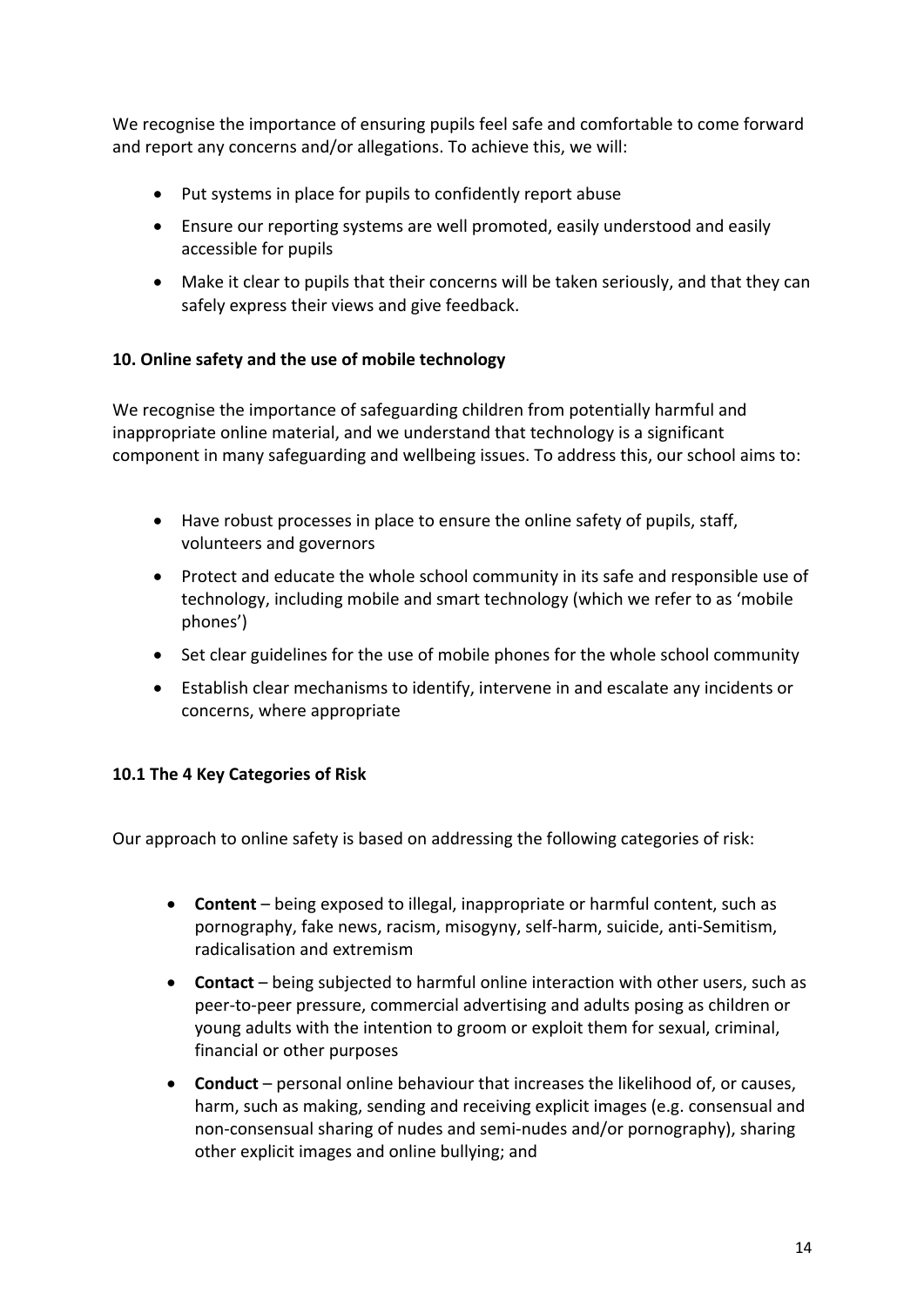• **Commerce** – risks such as online gambling, inappropriate advertising, phishing and/or financial scams

To meet our aims and address the risks above we will:

- Educate pupils about online safety as part of our curriculum. For example:
	- o The safe use of social media, the internet and technology
	- o Keeping personal information private
	- o How to recognise unacceptable behaviour online
	- $\circ$  How to report any incidents of cyber-bullying, ensuring pupils are encouraged to do so, including where they are a witness rather than a victim
	- o Train staff, on safe internet use and online safeguarding issues including cyberbullying and the risks of online radicalisation. All staff members will receive refresher training at least once each academic year
	- o Educate parents/carers about online safety via our website, communications sent directly to them and during parents' evenings. We will also share clear procedures with them so they know how to raise concerns about online safety
	- $\circ$  Make sure staff are aware of any restrictions placed on them with regards to the use of their mobile phone and cameras, for example that:
	- o Staff are allowed to bring their personal phones to school for their own use, but will limit such use to non-contact time when pupils are not present
	- o Staff will not take pictures or recordings of pupils on their personal phones or cameras
	- o Make all pupils, parents/carers, staff, volunteers and governors aware that they are expected to sign an agreement regarding the acceptable use of the internet in school, use of the school's ICT systems and use of their mobile and smart technology
	- $\circ$  Explain the sanctions we will use if a pupil is in breach of our policies on the acceptable use of the internet and mobile phones
	- o Make sure all staff, pupils and parents/carers are aware that staff have the power to search pupils' phones, as set out in the DfE's guidance on searching, screening and confiscation
	- o Put in place robust filtering and monitoring systems to limit children's exposure to the 4 key categories of risk (described above) from the school's IT systems
	- $\circ$  Carry out an annual review of our approach to online safety, supported by an annual risk assessment that considers and reflects the risks faced by our school community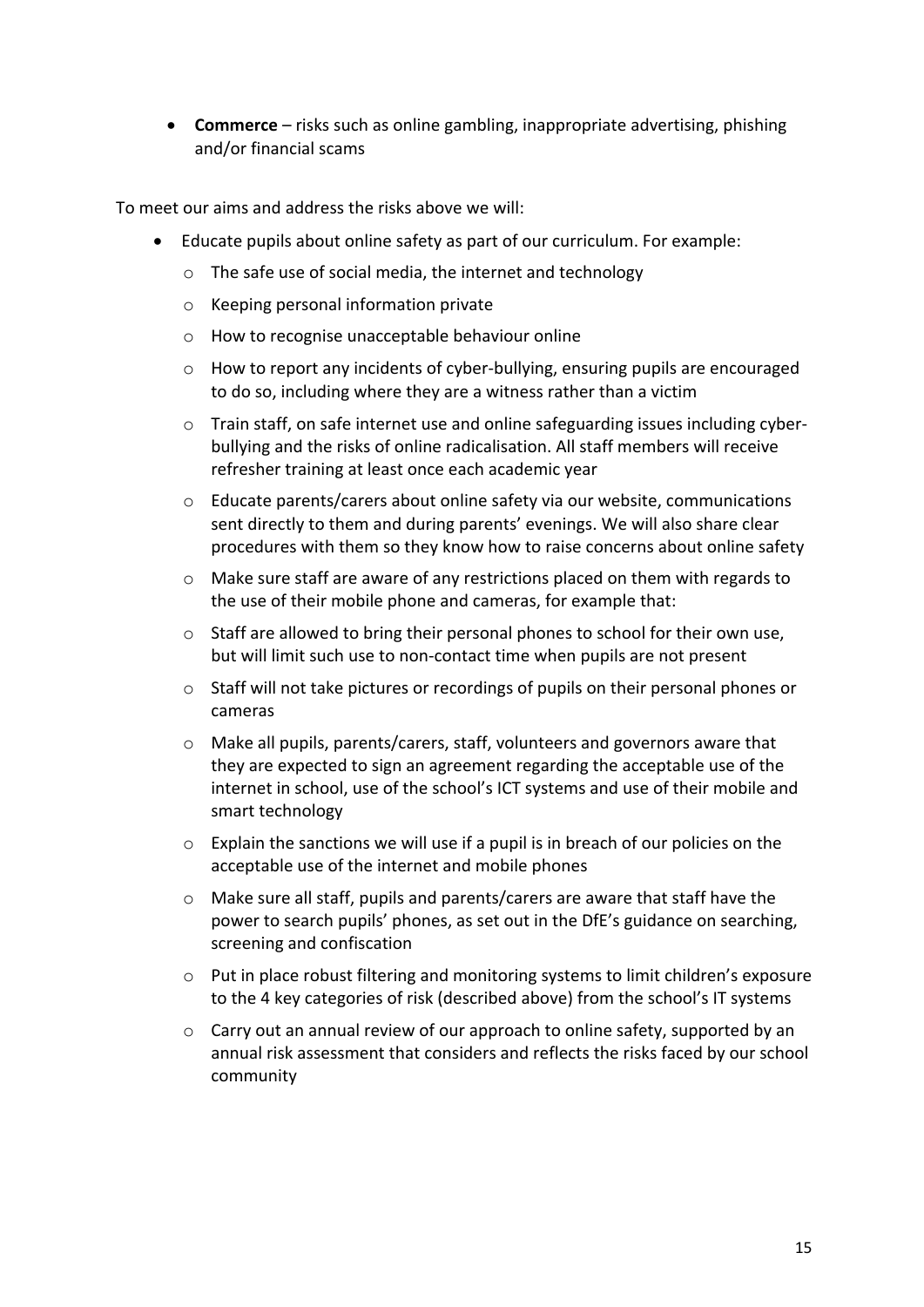## **11. Notifying Parents**

- Where appropriate, we will discuss any concerns about a child with the child's parents. The DSL will normally do this in the event of a suspicion or disclosure.
- Other staff will only talk to parents about any such concerns following consultation with the DSL.
- If we believe that notifying the parents would increase the risk to the child, we will discuss this with the Local Authority Children's Social Care team before doing so.
- In the case of allegations of abuse made against other children, we will normally notify the parents of all the children involved.

## **12. Pupils with Special Educational Needs and Disabilities**

We recognise that pupils with special educational needs (SEN) and disabilities can face additional safeguarding challenges. Additional barriers can exist when recognising abuse and neglect in this group, including:

- Assumptions that indicators of possible abuse such as behaviour, mood and injury relate to the child's disability without further exploration.
- Pupils being more prone to peer group isolation than other pupils.
- The potential for pupils with SEN and disabilities being disproportionally impacted by behaviours such as bullying, without outwardly showing any signs.
- Communication barriers and difficulties in overcoming these barriers.

We offer extra pastoral support for pupils with SEN and disabilities. This includes:

- Nurture clubs at break and lunch.
- Access to SENCO and SEN support staff.

## **13. Pupils with a Social Worker**

- Pupils may need a social worker due to safeguarding or welfare needs. We recognise that a child's experiences of adversity and trauma can leave them vulnerable to further harm as well as potentially creating barriers to attendance, learning, behaviour and mental health.
- The DSL and all members of staff will work with and support social workers to help protect vulnerable children.
- Where we are aware that a pupil has a social worker, the DSL will always consider this fact to ensure any decisions are made in the best interests of the pupil's safety, welfare and educational outcomes. For example, it will inform decisions about:
	- $\circ$  Responding to unauthorised absence or missing education where there are known safeguarding risks.
	- o The provision of pastoral and / or academic support.

# **14. Looked-After and Previously Looked-After Children**

We will ensure that staff have the skills, knowledge and understanding to keep looked-after children and previously looked-after children safe. In particular, we will ensure that: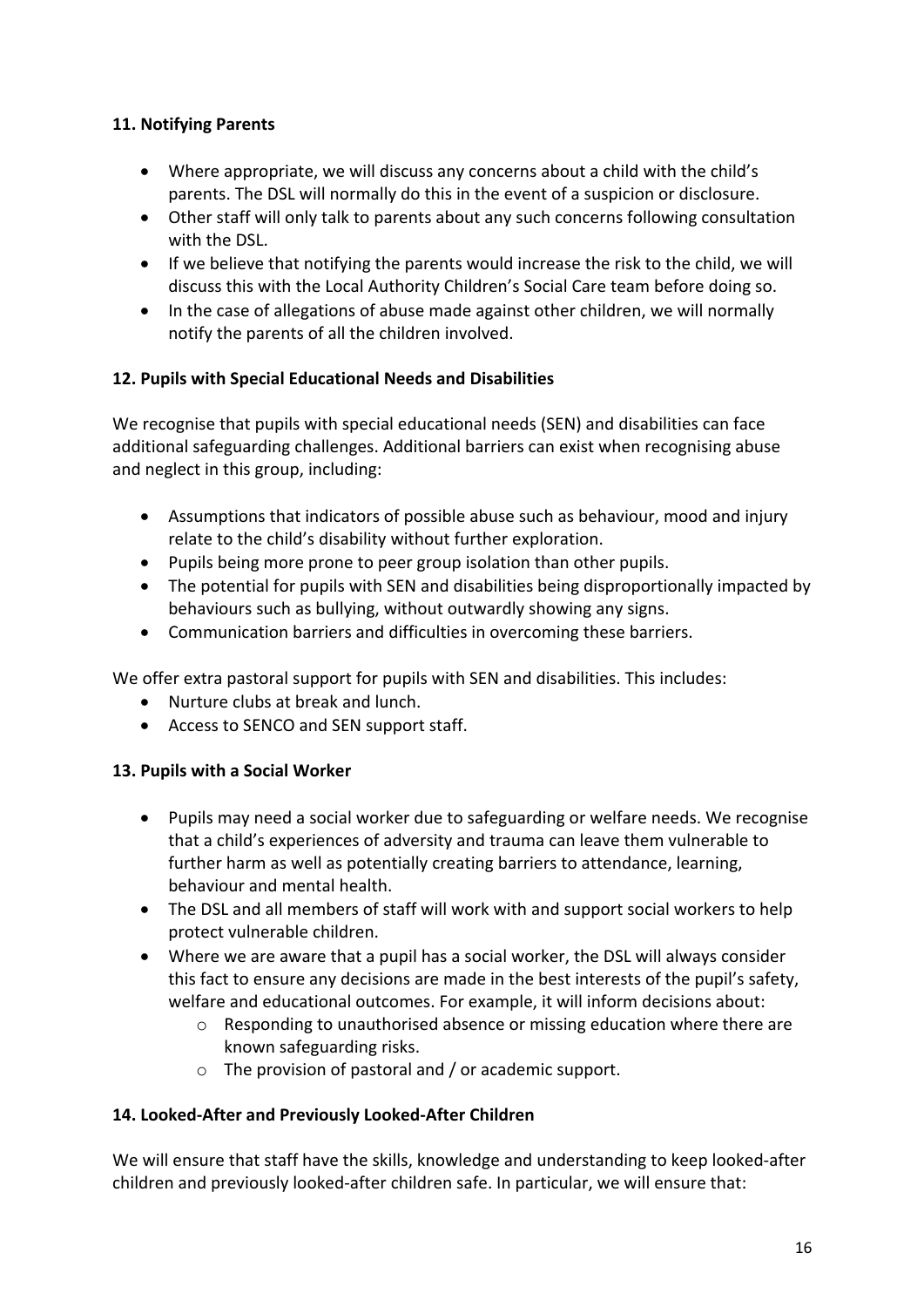- Appropriate staff have relevant information about children's looked after legal status, contact arrangements with birth parents or those with parental responsibility, and care arrangements.
- The DSL has details of children's social workers and relevant virtual school Heads.

We have appointed a Designated Teacher, Mrs Lisa Shoreman, Senior Assistant Headteacher, who is responsible for promoting the educational achievement of looked-after children and previously looked-after children in line with statutory guidance. The Designated Teacher is appropriately trained and has the relevant qualifications and experience to perform the role. As part of their role, the Designated Teacher will:

- Work closely with the DSL to ensure that any safeguarding concerns regarding looked-after and previously looked-after children are quickly and effectively responded to.
- Work with virtual school heads to promote the educational achievement of lookedafter and previously looked-after children, including discussing how Pupil Premium Plus funding can be best used to support looked-after children and meet the needs identified in their personal education plans.

## **15. Mobile Phones and Cameras**

- Staff are allowed to bring their personal phones to school for their own use, but will limit such use to non-contact time when pupils are not present.
- We will follow the General Data Protection Regulation and Data Protection Act 2018 when taking and storing photos and recordings for use in the school.

## **16. Complaints and Concerns about School Safeguarding Policies**

#### **16.1 Complaints Against Staff**

Complaints against staff that are likely to require a child protection investigation will be handled in accordance with our procedures for dealing with allegations of abuse made against staff (see Appendix 3).

#### **16.2 Other Complaints**

See separate Complaints Procedure.

#### **16.3 Whistleblowing**

See separate Whistleblowing Policy.

#### **17. Record-Keeping**

• We will hold records in line with our records retention schedule. See separate Data Retention Policy and Data Protection Policy.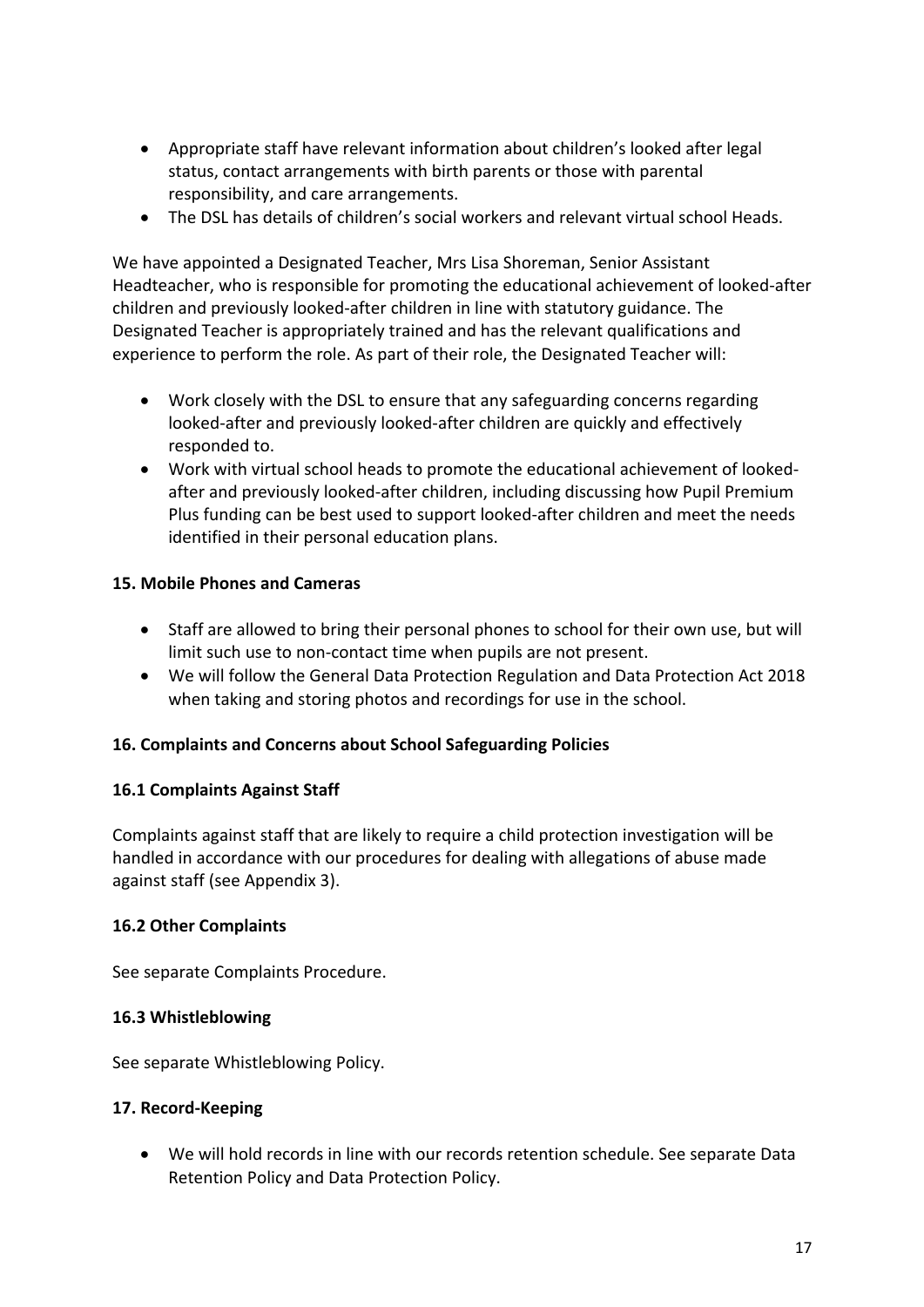- All safeguarding concerns, discussions, decisions made and the reasons for those decisions, must be recorded in writing. If you are in any doubt about whether to record something, discuss it with the DSL.
- Non-confidential records will be easily accessible and available. Confidential information and records will be held securely and only available to those who have a right or professional need to see them.
- If a child for whom the school has, or has had, safeguarding concerns moves to another school, the DSL will ensure that their child protection file is forwarded promptly and securely, and separately from the main pupil file. In addition, if the concerns are significant or complex, and / or social services are involved, the DSL will speak to the DSL of the receiving school and provide information to enable them to have time to make any necessary preparations to ensure the safety of the child.
- All safeguarding concerns will be recorded on our electronic system CPOMS. The information recorded on CPOMS will then be printed securely by a member of the safeguarding team and stored in the lockable filing cabinet in the Safeguarding Office, and will only be available to members of staff who have a professional right to see them. At the end of the child's time at school, all records will be archived and kept until their 25th birthday.
- Sharing of files or movement of files will be transferred through our CPOMS system. If a school does not have CPOMS, the DSL or a member of the safeguarding team will visit the school and process the files manually.
- In addition:
	- o Appendix 2 sets out our policy on record-keeping specifically with respect to recruitment and pre-employment checks.
	- o Appendix 3 sets out our policy on record-keeping with respect to allegations of abuse made against staff.

# **18. Training**

# **18.1 All Staff**

- All staff members will undertake safeguarding and child protection training at induction, including on whistle-blowing procedures, to ensure they understand the school's safeguarding systems and their responsibilities, and can identify signs of possible abuse or neglect. This training will be regularly updated and will be in line with advice from the 3 safeguarding partners.
- Be integrated, aligned and considered as part of the whole school safeguarding approach and wider staff training, and curriculum planning.
- Have regard to the Teachers Standards to support the expectation that all teachers manage behavior effectively to ensure a good and safe environment and have a clear understanding of the needs of all pupils.
- All staff will have training on the Government's anti-radicalisation strategy, Prevent, to enable them to identify children at risk of being drawn into terrorism and to challenge extremist ideas.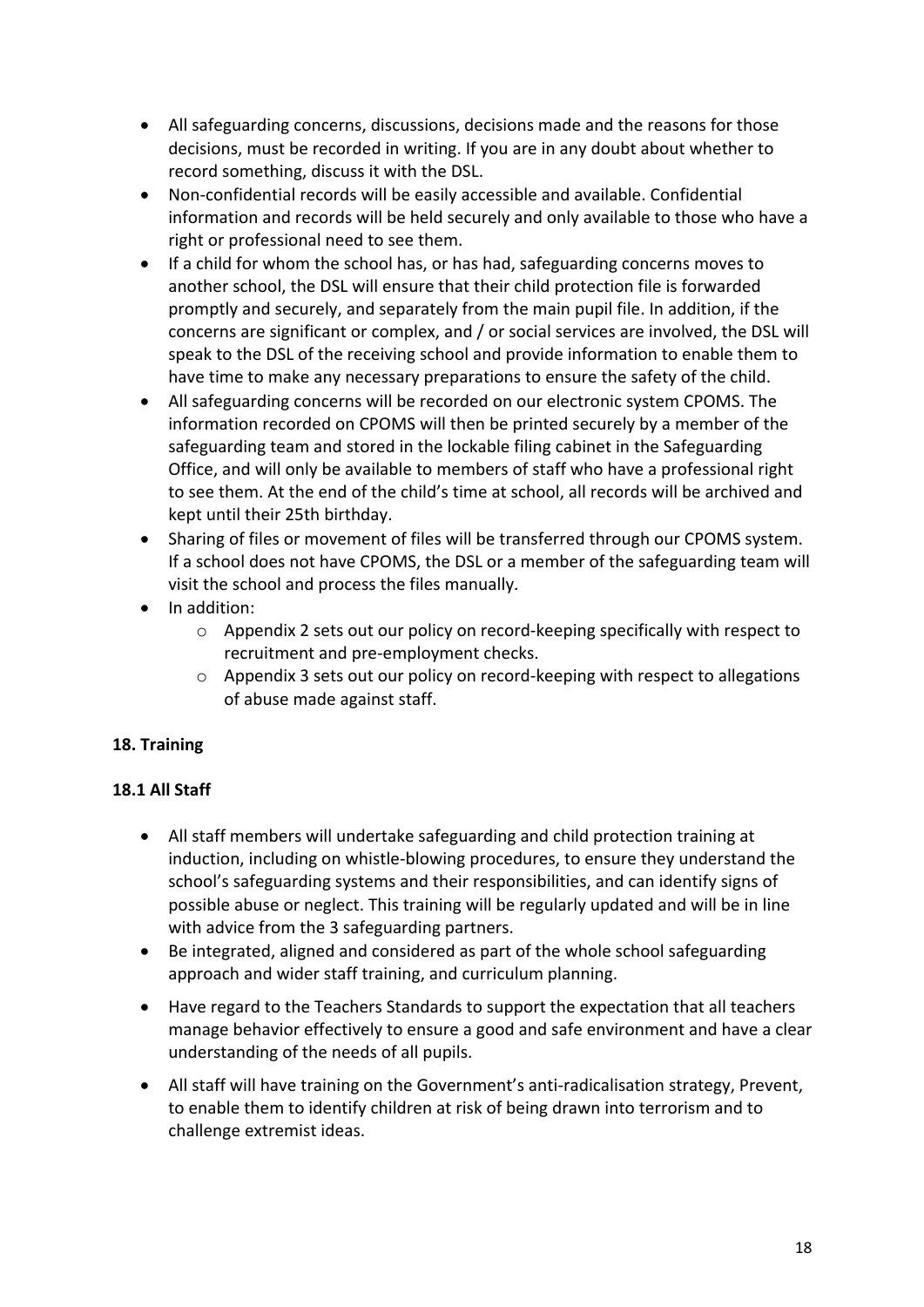- Staff will also receive regular safeguarding and child protection updates (for example, through emails, e-bulletins and staff meetings) as required, but at least annually.
- Contractors who are provided through a private finance initiative (PFI) or similar contract will also receive safeguarding training.
- Volunteers will receive appropriate training, if applicable.

## **18.2 The DSL and DDSLs**

The DSL and DDSLs will undertake child protection and safeguarding training at least every 2 years. In addition, they will update their knowledge and skills at regular intervals and at least annually (for example, through e-bulletins, meeting other DSLs, or taking time to read and digest safeguarding developments). They will also undertake Prevent awareness training.

## **18.3 Governors**

All Governors receive training about safeguarding, to make sure they have the knowledge and information needed to perform their functions and understand their responsibilities. As the Chair of Governors may be required to act as the 'case manager' in the event that an allegation of abuse is made against the Headteacher, they receive training in managing allegations for this purpose.

#### **18.4 Recruitment – Interview Panels**

At least one person conducting any interview for a post at the school will have undertaken safer recruitment training. This will cover, as a minimum, the contents of the Department for Education's statutory guidance, *Keeping Children Safe in Education*, and will be in line with local safeguarding procedures.

#### **18.5 Staff who have Contact with Pupils and Families**

All staff who have contact with children and families will have supervisions which will provide them with support, coaching and training, promote the interests of children and allow for confidential discussions of sensitive issues.

#### **19. Monitoring arrangements**

This policy will be reviewed annually by Philip Swain Senior Assistant Headteacher and DSL. At every review, it will be approved by the full Governing Board.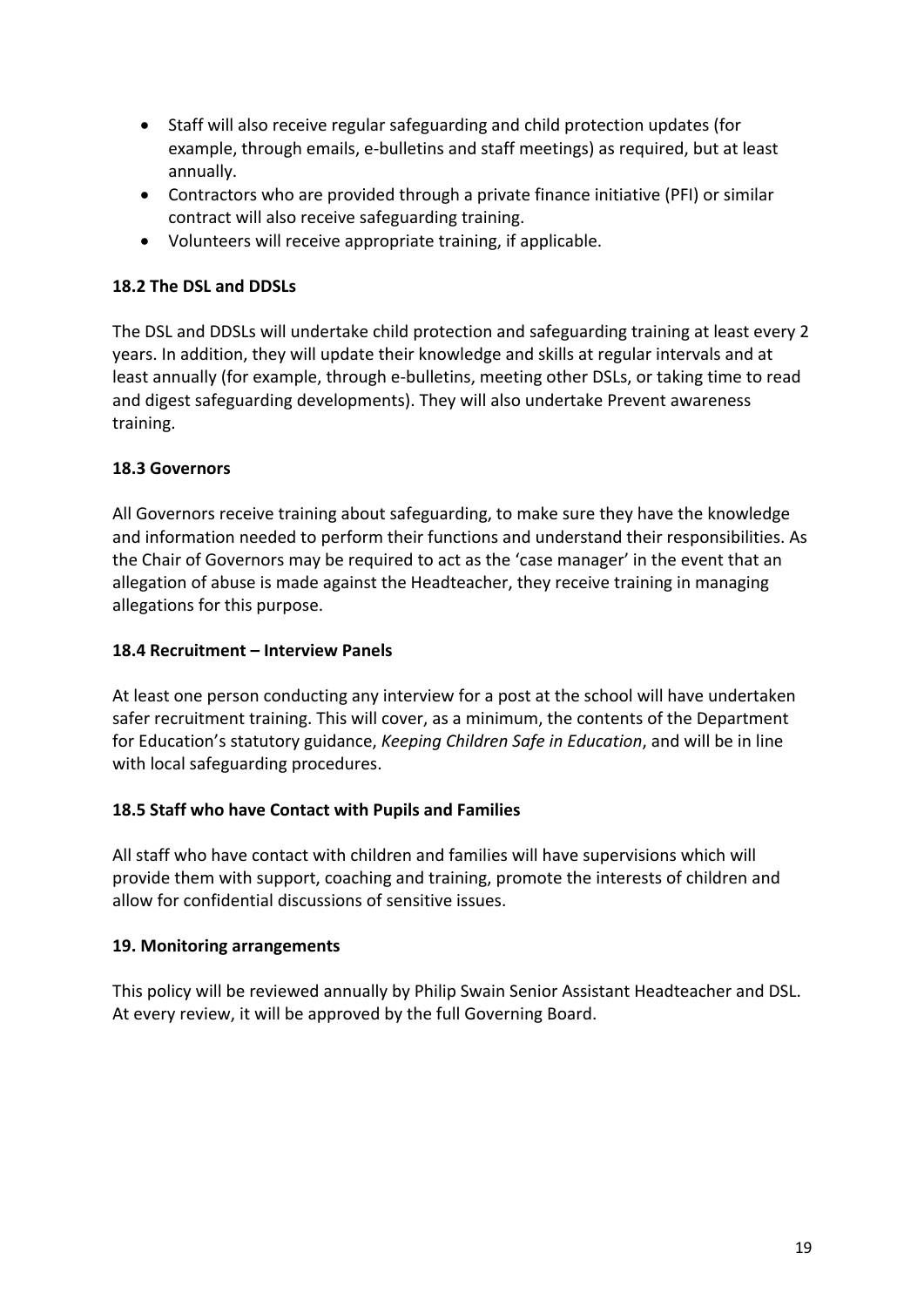These appendices are based on the Department for Education's statutory guidance, Keeping Children Safe in Education 2021

## **Appendix 1: Types of Abuse**

Abuse, including neglect, and safeguarding issues are rarely standalone events that can be covered by one definition or label. In most cases, multiple issues will overlap.

Physical abuse may involve hitting, shaking, throwing, poisoning, burning or scalding, drowning, suffocating or otherwise causing physical harm to a child. Physical harm may also be caused when a parent or carer fabricates the symptoms of, or deliberately induces, illness in a child.

Emotional abuse is the persistent emotional maltreatment of a child to cause severe and adverse effects on the child's emotional development. Some level of emotional abuse is involved in all types of maltreatment of a child, although it may occur alone. It may involve:

- Conveying to a child that they are worthless or unloved, inadequate, or valued only insofar as they meet the needs of another person.
- Not giving the child opportunities to express their views, deliberately silencing them or 'making fun' of what they say or how they communicate.
- Age or developmentally inappropriate expectations being imposed on children. These may include interactions that are beyond a child's developmental capability, as well as overprotection and limitation of exploration and learning, or preventing the child participating in normal social interaction.
- Seeing or hearing the ill-treatment of another.
- Serious bullying (including cyberbullying), causing children frequently to feel frightened or in danger, or the exploitation or corruption of children.

Sexual abuse involves forcing or enticing a child or young person to take part in sexual activities, not necessarily involving a high level of violence, whether or not the child is aware of what is happening. The activities may involve:

- Physical contact, including assault by penetration (e.g. rape or oral sex) or nonpenetrative acts such as masturbation, kissing, rubbing and touching outside of clothing.
- Non-contact activities, such as involving children in looking at, or in the production of, sexual images, watching sexual activities, encouraging children to behave in sexually inappropriate ways, or grooming a child in preparation for abuse (including via the internet).

Sexual abuse is not solely perpetrated by adult males. Women can also commit acts of sexual abuse, as can other children.

Neglect is the persistent failure to meet a child's basic physical and / or psychological needs, likely to result in the serious impairment of the child's health or development. Neglect may occur during pregnancy as a result of maternal substance abuse. Once a child is born, neglect may involve a parent or carer failing to: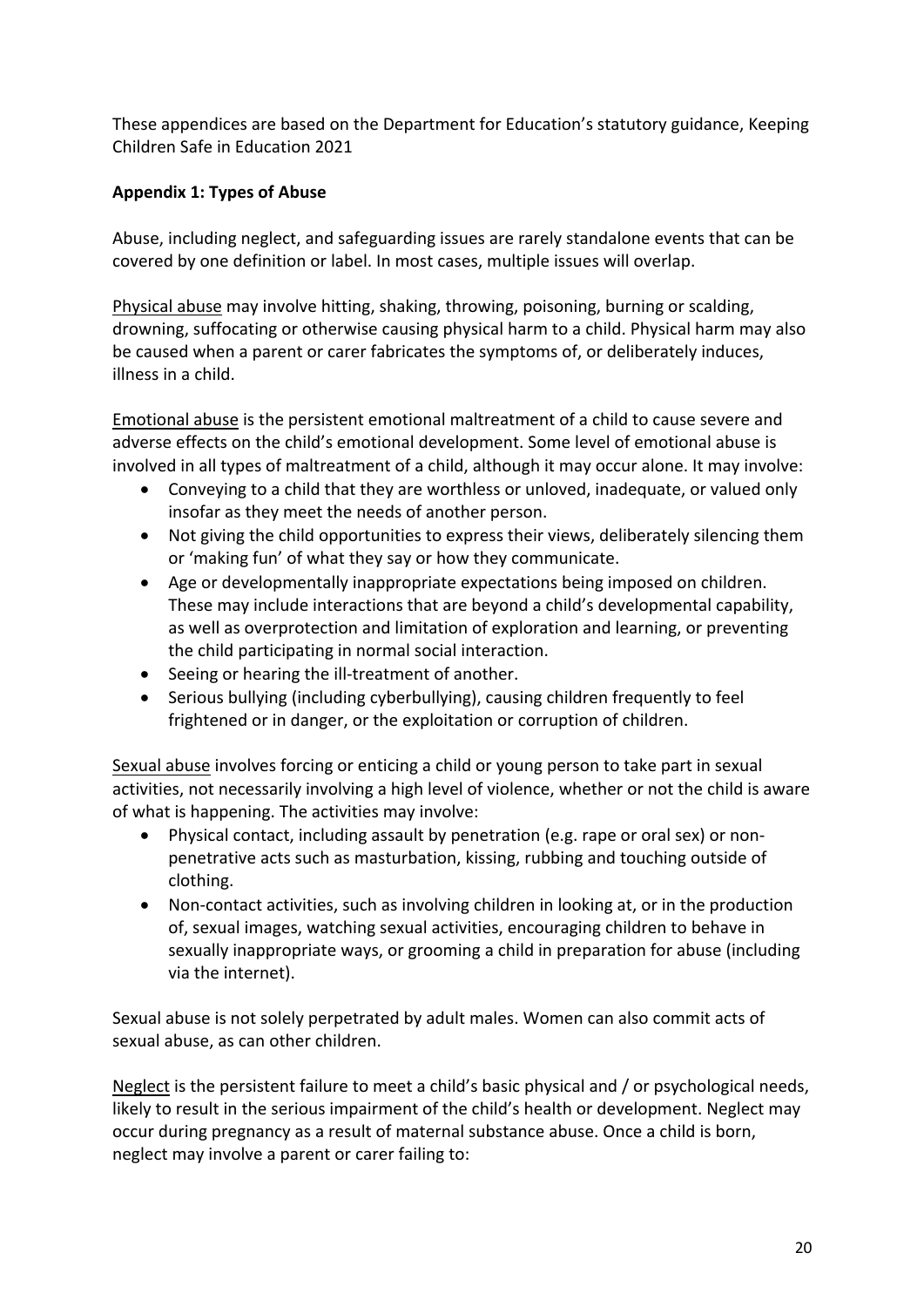- Provide adequate food, clothing and shelter (including exclusion from home or abandonment)
- Protect a child from physical and emotional harm or danger.
- Ensure adequate supervision (including the use of inadequate care-givers).
- Ensure access to appropriate medical care or treatment.
- It may include neglect of, or unresponsiveness to, a child's basic emotional needs.

#### **Appendix 2: Safer Recruitment and DBS Checks – Policy and Procedures**

To make sure we recruit suitable people, we will ensure that those involved in the recruitment and employment of staff to work with children have received appropriate safer recruitment training.

We have put the following steps in place during our recruitment and selection process to ensure we are committed to safeguarding and promoting the welfare of children.

## **Advertising**

When advertising roles, we will make clear:

- Our school's commitment to safeguarding and promoting the welfare of children
- That safeguarding checks will be undertaken
- The safeguarding requirements and responsibilities of the role, such as the extent to which the role will involve contact with children
- Whether or not the role is exempt from the Rehabilitation of Offenders Act 1974 and the amendments to the Exceptions Order 1975, 2013 and 2020. If the role is exempt, certain spent convictions and cautions are 'protected', so they do not need to be disclosed, and if they are disclosed, we cannot take them into account

## **Application forms**

Our application forms will:

- Include a statement saying that it is an offence to apply for the role if an applicant is barred from engaging in regulated activity relevant to children (where the role involves this type of regulated activity)
- Include a copy of, or link to, our child protection and safeguarding policy and our policy on the employment of ex-offenders

## **Shortlisting**

Our shortlisting process will involve at least 2 people and will:

- Consider any inconsistencies and look for gaps in employment and reasons given for them
- Explore all potential concerns

Once we have shortlisted candidates, we will ask shortlisted candidates to:

• Complete a self-declaration of their criminal record or any information that would make them unsuitable to work with children, so that they can share relevant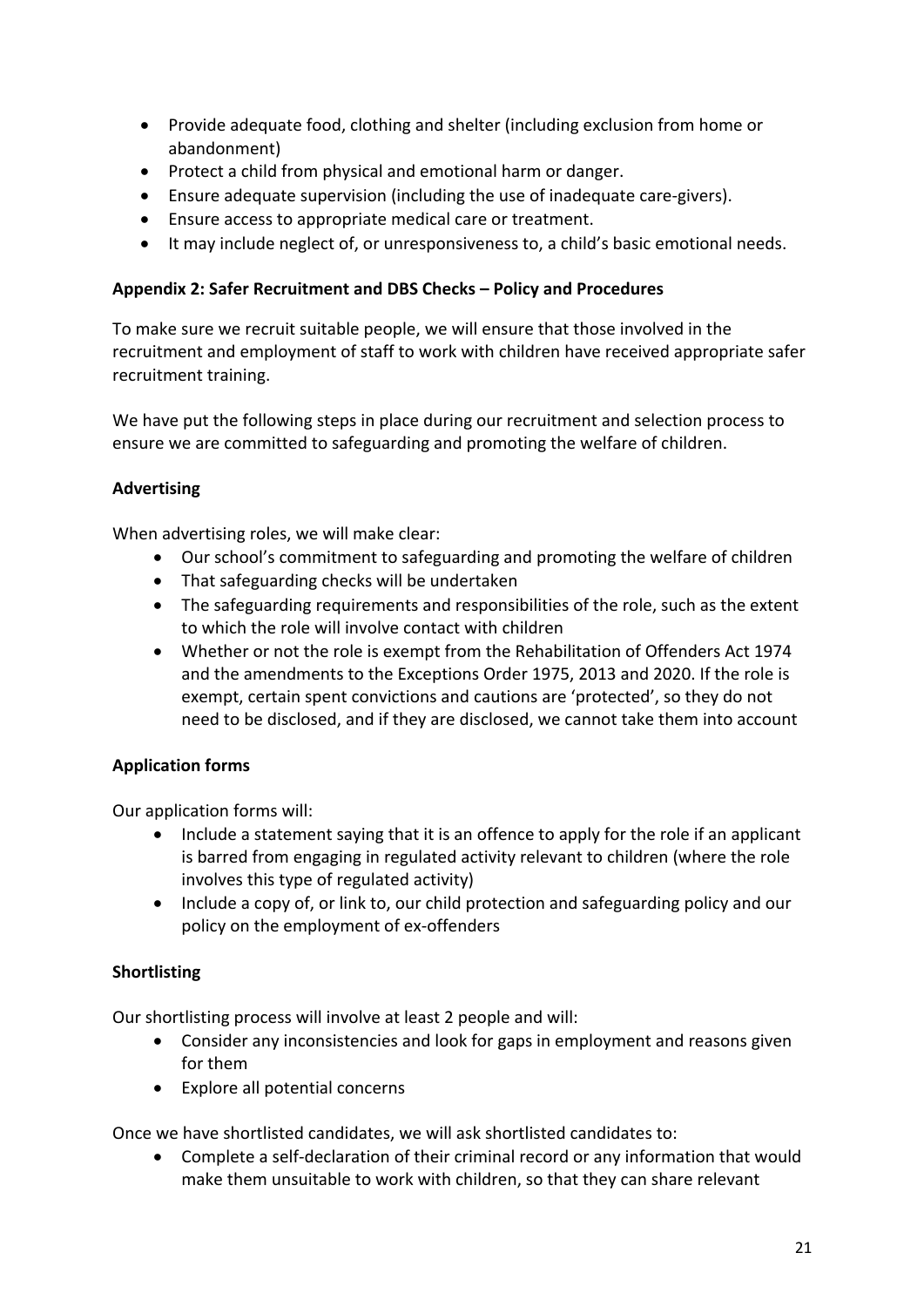information and discuss it at interview stage. The information we will ask for includes:

- **E** If they have a criminal history
- Whether they are included on the barred list
- Whether they are prohibited from teaching
- Information about any criminal offences committed in any country in line with the law as applicable in England and Wales
- Any relevant overseas information
- Sign a declaration confirming the information they have provided is true

## **Seeking references and checking employment history**

We will obtain references before interview. Any concerns raised will be explored further with referees and taken up with the candidate at interview. When seeking references we will:

- Not accept open references
- Liaise directly with referees and verify any information contained within references with the referees
- Ensure any references are from the candidate's current employer and completed by a senior person. Where the referee is school based, we will ask for the reference to be confirmed by the headteacher/principal as accurate in respect to disciplinary investigations
- Obtain verification of the candidate's most recent relevant period of employment if they are not currently employed
- Secure a reference from the relevant employer from the last time the candidate worked with children if they are not currently working with children
- Compare the information on the application form with that in the reference and take up any inconsistencies with the candidate
- Resolve any concerns before any appointment is confirmed

## **Interview and selection**

When interviewing candidates, we will:

- Probe any gaps in employment, or where the candidate has changed employment or location frequently, and ask candidates to explain this
- Explore any potential areas of concern to determine the candidate's suitability to work with children
- Record all information considered and decisions made

## **Pre-appointment vetting checks**

We will record all information on the checks carried out in the school's Single Central Record (SCR). Copies of these checks will be held in individuals' personnel files. We follow requirements and best practice in retaining copies of these checks, as set out below.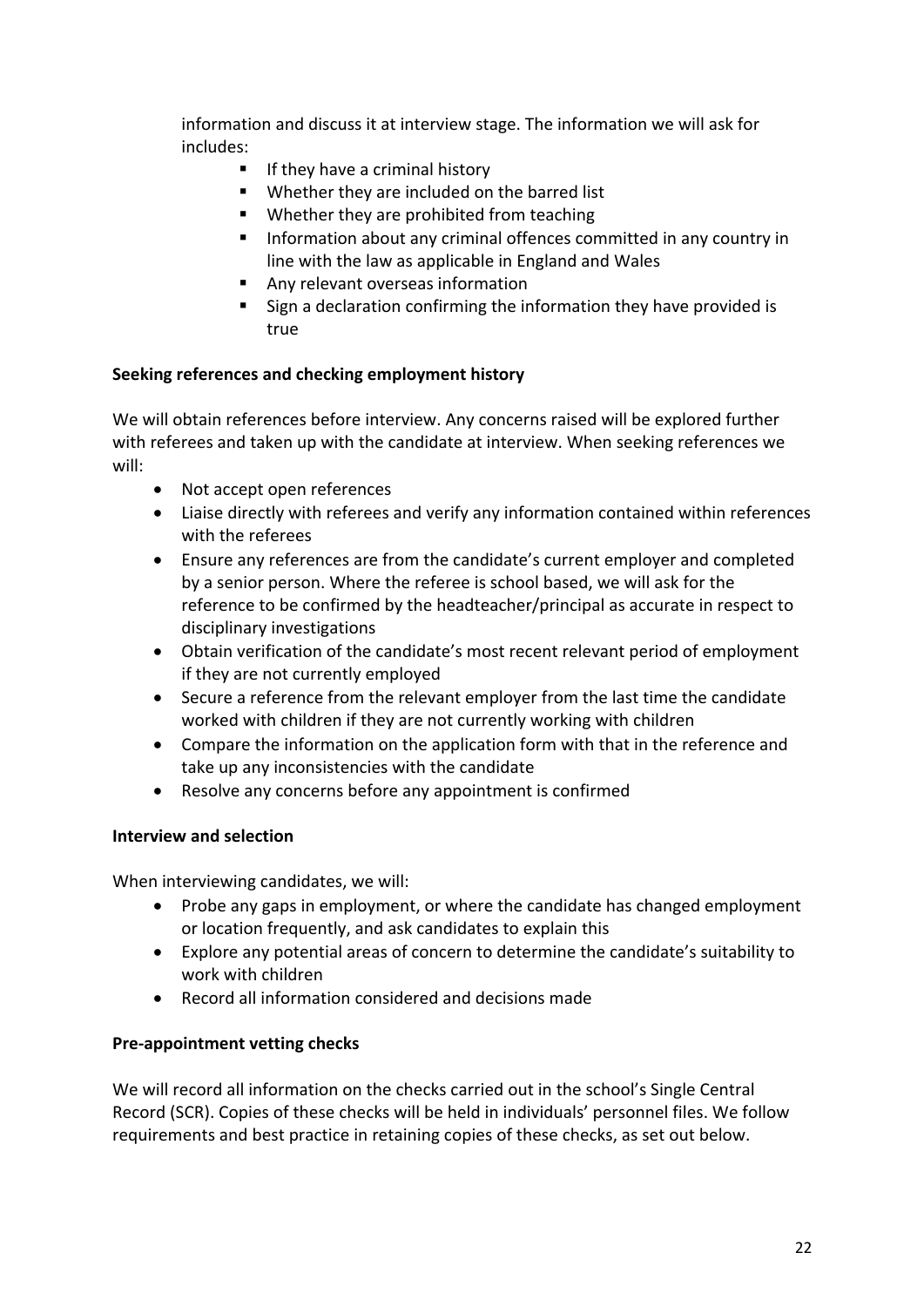## **New staff**

When appointing new staff, we will:

- Verify their identity.
- Obtain (via the applicant) an enhanced Disclosure and Barring Service (DBS) certificate, including barred list information for those who will be engaging in regulated activity. We will not keep a copy of this for longer than 6 months.
- Obtain a separate barred list check if they will start work in regulated activity before the DBS certificate is available.
- Verify their mental and physical fitness to carry out their work responsibilities.
- Verify their right to work in the UK. We will keep a copy of this verification for the duration of the member of staff's employment and for 2 years afterwards.
- Verify their professional qualifications, as appropriate.
- Ensure they are not subject to a prohibition order if employed to be a teacher.
- Carry out further additional checks, as appropriate, on candidates who have lived or worked outside of the UK, where available including for all staff, including teaching positions: criminal record checks for overseas applicants. For teaching positions: obtaining a letter of professional standing from the professional regulating authority in the country where the applicant worked.
- We will ask for written information about previous employment history and check that information is not contradictory or incomplete.
- We will seek references on all short-listed candidates, including internal candidates, before interview. We will scrutinise these and resolve any concerns before confirming appointments. The references requested will ask specific questions about the suitability of the applicant to work with children.

Regulated activity means a person who will be:

- Responsible, on a regular basis in a school or college, for teaching, training, instructing, caring for or supervising children; or
- Carrying out paid, or unsupervised unpaid, work regularly in a school or college where that work provides an opportunity for contact with children; or
- Engaging in intimate or personal care or overnight activity, even if this happens only once and regardless of whether they are supervised or not.

# **Existing Staff**

If we have concerns about an existing member of staff's suitability to work with children, we will carry out all the relevant checks as if the individual was a new member of staff. This may include:

- If there are concerns about an existing member of staff's suitability to work with children; or this if an individual moves from a post that is not regulated activity to one that is.
- If there has been a break in service for 12 weeks or more.

We will refer to the DBS anyone who has harmed, or poses a risk of harm, to a child or vulnerable adult where: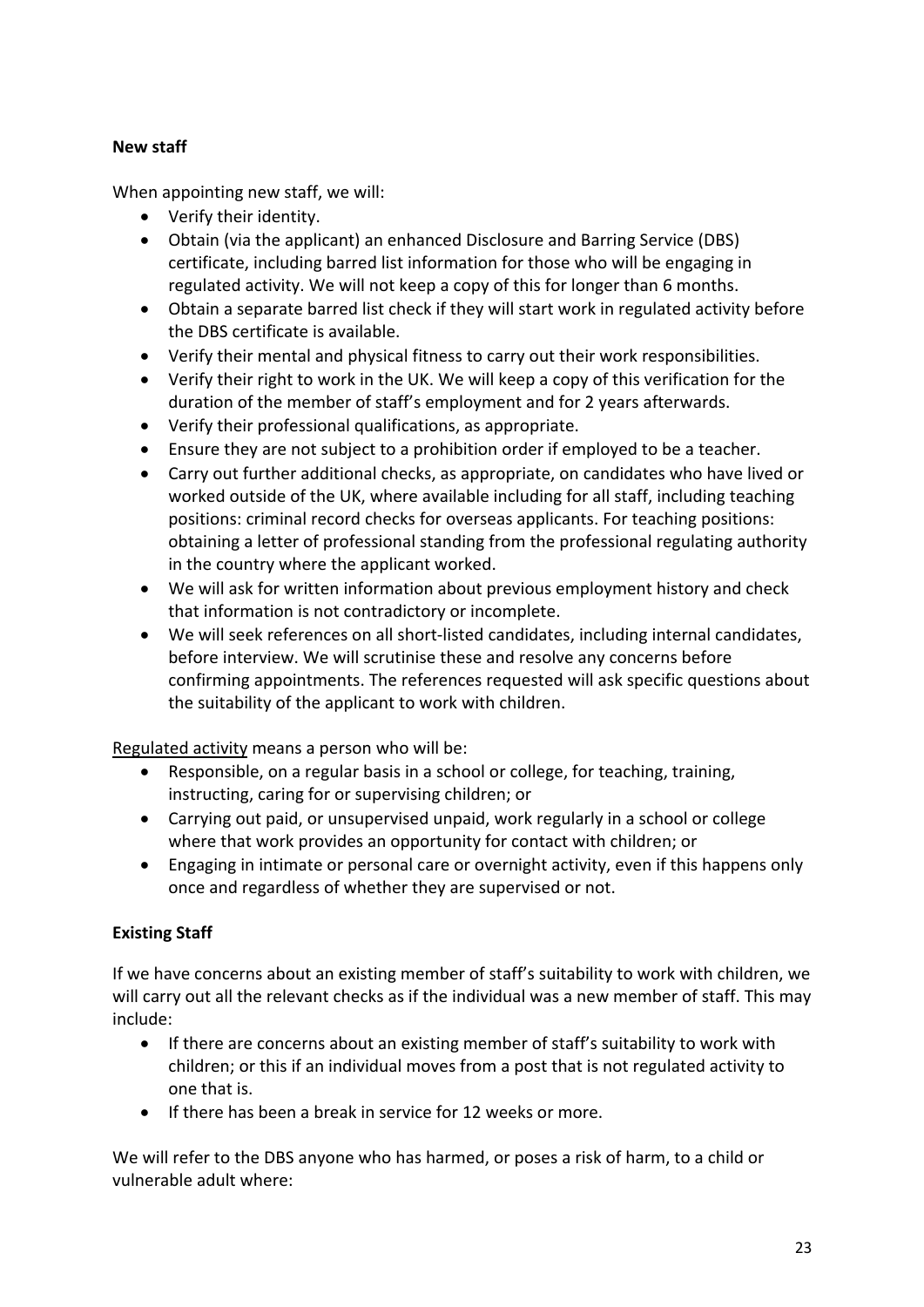- We believe the individual has engaged in relevant conduct; or
- The individual has received a caution or conviction for a relevant offence, or there is reason to believe the individual has committed a listed relevant offence, under the *Safeguarding Vulnerable Groups Act* 2006 (Prescribed Criteria and Miscellaneous Provisions) Regulations 2009; or
- The 'harm test' is satisfied in respect of the individual (i.e. they may harm a child or vulnerable adult or put them at risk of harm); and
- The individual has been removed from working in regulated activity (paid or unpaid) or would have been removed if they had not left.

## **Agency and Third-Party Staff**

We will obtain written notification from any agency or third-party organisation that it has carried out the necessary safer recruitment checks that we would otherwise perform. We will also check that the person presenting themselves for work is the same person on whom the checks have been made.

## **Contractors**

We will ensure that any contractor, or any employee of the contractor, who is to work at the school has had the appropriate level of DBS check (this includes contractors who are provided through a PFI or similar contract). This will be:

- An enhanced DBS check with barred list information for contractors engaging in regulated activity.
- An enhanced DBS check, not including barred list information, for all other contractors who are not in regulated activity but whose work provides them with an opportunity for regular contact with children.
- We will obtain the DBS check for self-employed contractors.
- We will not keep copies of such checks for longer than 6 months.
- Contractors who have not had any checks will not be allowed to work unsupervised or engage in regulated activity under any circumstances.
- We will check the identity of all contractors and their staff on arrival at the school.

# **Trainee / Student Teachers**

- Where applicants for initial teacher training are salaried by us, we will ensure that all necessary checks are carried out.
- Where trainee teachers are fee-funded, we will obtain written confirmation from the training provider that necessary checks have been carried out and that the trainee has been judged by the provider to be suitable to work with children.

## **Volunteers**

We will:

• Never leave an unchecked volunteer unsupervised or allow them to work in regulated activity.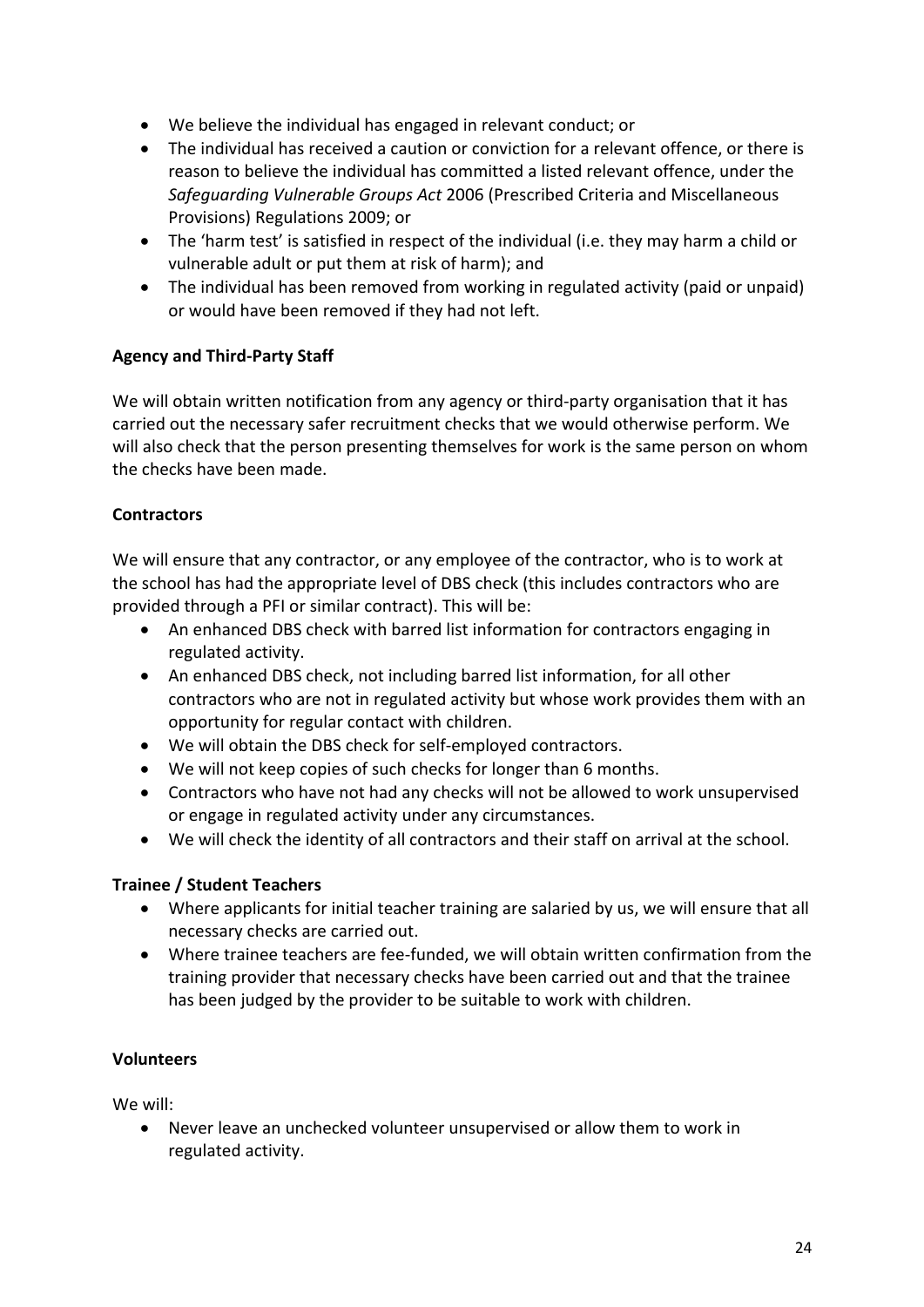- Obtain an enhanced DBS check with barred list information for all volunteers who are new to working in regulated activity.
- Carry out a risk assessment when deciding whether to seek an enhanced DBS check without barred list information for any volunteers not engaging in regulated activity. We will retain a record of this risk assessment.

## **Governors**

- All Governors will have an enhanced DBS check without barred list information.
- They will have an enhanced DBS check with barred list information if working in regulated activity.
- All Governors will also have a section 128 check (as a section 128 direction disqualifies an individual from being a maintained school Governor).
- A section 128 check (to check prohibition on participation in management under section 128 of the *Education and Skills Act* 2008).
- Identity and right to work in the UK.
- Other checks deemed necessary if they have lived or worked outside the UK.

## **Staff Working in Alternative Provision Settings**

Where we place a pupil with an alternative provision provider, we obtain written confirmation from the provider that they have carried out the appropriate safeguarding checks on individuals working there that we would otherwise perform. We also provide and receive a copy of the alternative provisions safeguarding policy.

## **Adults who Supervise Pupils on Work Experience**

- When organising work experience, we will ensure that policies and procedures are in place to protect children from harm.
- We will also consider whether it is necessary for barred list checks to be carried out on individuals who supervise a pupil under 16 on work experience. This will depend on specific circumstances of the work experience, including the nature of the supervision, the frequency of the activity, and whether the work is regulated activity.

## **Pupils staying with host families**

Where the school makes arrangements for pupils to be provided with care and accommodation by a host family to which they are not related (for example, during a foreign exchange visit), we will request enhanced DBS checks with barred list information on those people.

Where the school is organising such hosting arrangements overseas and host families cannot be checked in the same way, we will work with our partner schools abroad to ensure that similar assurances are undertaken prior to the visit.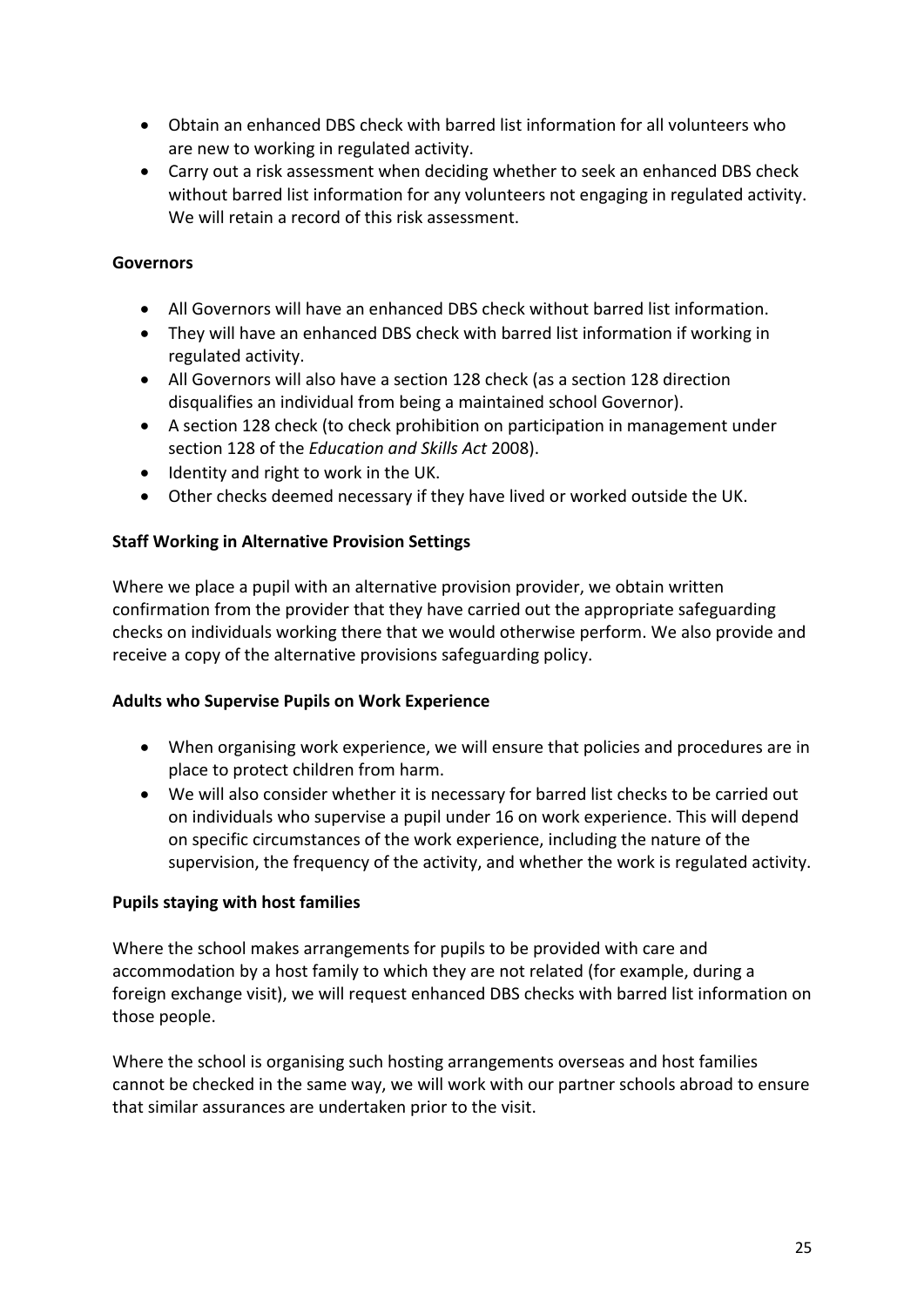## **Appendix 3: Allegations of Abuse made Against Staff**

#### **Section 1: Allegations that may Meet the Harms Threshold**

This section of this policy applies to all cases in which it is alleged that a current member of staff, including a supply teacher or volunteer, has:

- Behaved in a way that has harmed a child, or may have harmed a child, or
- Possibly committed a criminal offence against or related to a child, or
- Behaved towards a child or children in a way that indicates he or she may pose a risk of harm to children, or
- Behaved or may have behaved in a way that indicates they may not be suitable to work with children.

It applies regardless of whether the alleged abuse took place in the school. Allegations against a teacher who is no longer teaching and historical allegations of abuse will be referred to the Police.

We will deal with any allegation of abuse against a member of staff or volunteer very quickly, in a fair and consistent way that provides effective child protection while also supporting the individual who is the subject of the allegation.

A 'case manager' will lead any investigation. This will be the headteacher, or the chair of governors where the headteacher is the subject of the allegation. The case manager will be identified at the earliest opportunity

Our procedures for dealing with allegations will be applied with common sense and judgement.

## **Suspension of the Accused Until the Case is Resolved**

Suspension will not be the default position, and will only be considered in cases where there is reason to suspect that a child or other children is / are at risk of harm, or the case is so serious that it might be grounds for dismissal. In such cases, we will only suspend an individual if we have considered all other options available and there is no reasonable alternative. Based on an assessment of risk, we will consider alternatives such as:

- Redeployment within the school so that the individual does not have direct contact with the child or children concerned.
- Providing an assistant to be present when the individual has contact with children
- Redeploying the individual to alternative work in the school so that they do not have unsupervised access to children.
- Moving the child or children to classes where they will not come into contact with the individual, making it clear that this is not a punishment and parents have been consulted.
- Temporarily redeploying the individual to another role in a different location, for example to an alternative school or other work for the Wigan Local Authority.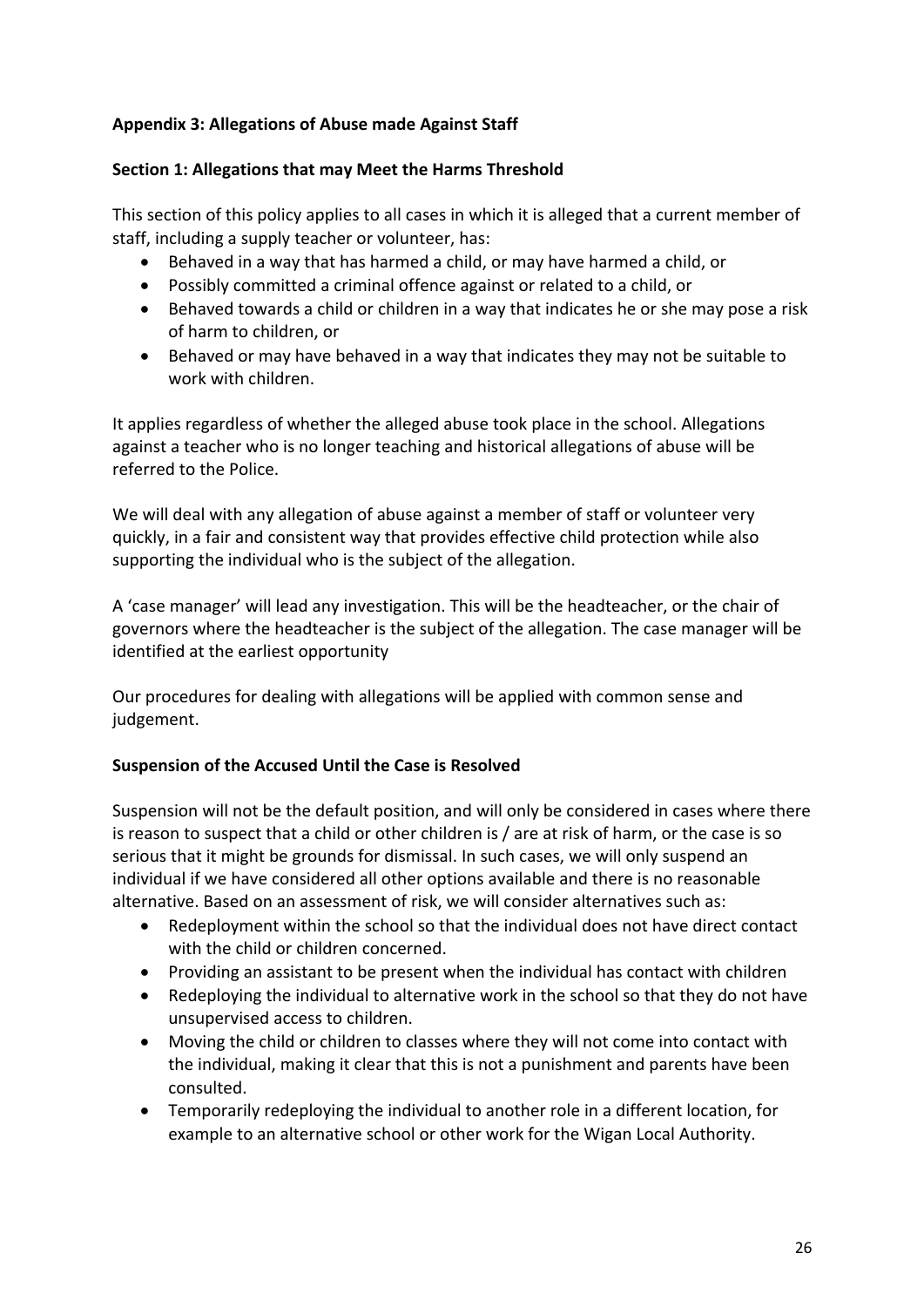## **Definitions for Outcomes of Allegation Investigations**

- Substantiated: there is sufficient evidence to prove the allegation.
- Malicious: there is sufficient evidence to disprove the allegation and there has been a deliberate act to deceive.
- False: there is sufficient evidence to disprove the allegation.
- Unsubstantiated: there is insufficient evidence to either prove or disprove the allegation (this does not imply guilt or innocence).
- Unfounded: to reflect cases where there is no evidence or proper basis which supports the allegation being made.

## **Procedure for Dealing with Allegations**

In the event of an allegation that meets the criteria above, the Headteacher (or Chair of Governors where the Headteacher is the subject of the allegation) – the 'case manager' – will take the following steps:

- Conduct basic enquiries in line with local procedures to establish the facts to help determine whether there is any foundation to the allegation before carrying out the steps below
- Immediately discuss the allegation with the Designated Officer at the Local Authority. This is to consider the nature, content and context of the allegation and agree a course of action, including whether further enquiries are necessary to enable a decision on how to proceed, and whether it is necessary to involve the Police and / or Children's Social Care Services. (The case manager may, on occasion, consider it necessary to involve the Police *before* consulting the Designated Officer – for example, if the accused individual is deemed to be an immediate risk to children or there is evidence of a possible criminal offence. In such cases, the case manager will notify the Designated Officer as soon as practicably possible after contacting the Police).
- Inform the accused individual of the concerns or allegations and likely course of action as soon as possible after speaking to the Designated Officer (and the Police or Children's Social Care Services, where necessary). Where the Police and / or Children's Social Care Services are involved, the case manager will only share such information with the individual as has been agreed with those agencies.
- Where appropriate (in the circumstances described above), carefully consider whether suspension of the individual from contact with children at the school is justified or whether alternative arrangements such as those outlined above can be put in place. Advice will be sought from the Designated Officer, Police and / or Children's Social Care Services, as appropriate.
- Where the case manager is concerned about the welfare of other children in the community or the individual's family, they will discuss these concerns with the DSL and make a risk assessment of the situation. If necessary, the DSL may make a referral to children's social care
- If immediate suspension is considered necessary, agree and record the rationale for this with the Designated Officer. The record will include information about the alternatives to suspension that have been considered, and why they were rejected. Written confirmation of the suspension will be provided to the individual facing the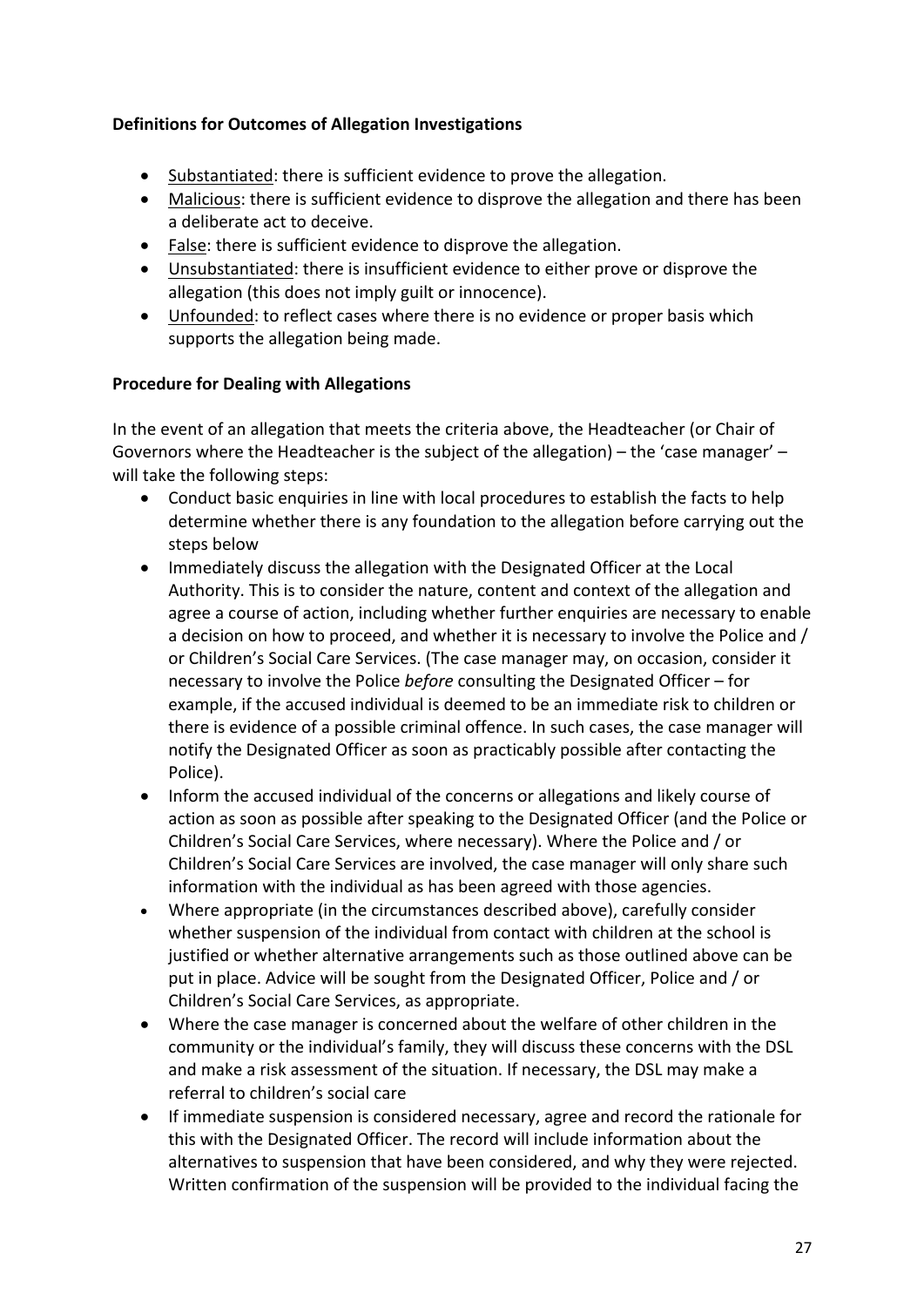allegation or concern within 1 working day, and the individual will be given a named contact at the school and their contact details.

- If it is decided that no further action is to be taken in regard to the subject of the allegation or concern, record this decision and the justification for it and agree with the Designated Officer what information should be put in writing to the individual and by whom, as well as what action should follow both in respect of the individual and those who made the initial allegation.
- If it is decided that further action is needed, take steps as agreed with the Designated Officer to initiate the appropriate action in school and / or liaise with the Police and / or Children's Social Care Services as appropriate.
- Provide effective support for the individual facing the allegation or concern, including appointing a named representative to keep them informed of the progress of the case and considering what other support is appropriate.
- Inform the parents or carers of the child / children involved about the allegation as soon as possible if they do not already know (following agreement with Children's Social Care Services and / or the Police, if applicable). The case manager will also inform the parents or carers of the requirement to maintain confidentiality about any allegations made against teachers (where this applies) while investigations are ongoing. Any parent or carer who wishes to have the confidentiality restrictions removed in respect of a teacher will be advised to seek legal advice.
- Keep the parents or carers of the child / children involved informed of the progress of the case and the outcome, where there is not a criminal prosecution, including the outcome of any disciplinary process (in confidence).
- Make a referral to the DBS where it is thought that the individual facing the allegation or concern has engaged in conduct that harmed or is likely to harm a child, or if the individual otherwise poses a risk of harm to a child.
- If the school is made aware that the Secretary of State has made an interim prohibition order in respect of an individual, we will immediately suspend that individual from teaching, pending the findings of the investigation by the Teaching Regulation Agency.
- Where the Police are involved, wherever possible the Local Authority will ask the Police at the start of the investigation to obtain consent from the individuals involved to share their statements and evidence for use in the school's disciplinary process, should this be required at a later point.

## **Additional Considerations for Supply Staff**

If there are concerns or an allegation is made against someone not directly employed by the school, such as supply staff provided by an agency, we will take the actions below in addition to our standard procedures:

- We will not decide to stop using a supply teacher due to safeguarding concerns without finding out the facts and liaising with our Local Authority Designated Officer to determine a suitable outcome
- The Headteacher will discuss with the agency whether it is appropriate to suspend the supply teacher, or redeploy them to another part of the school, while the school carries out the investigation.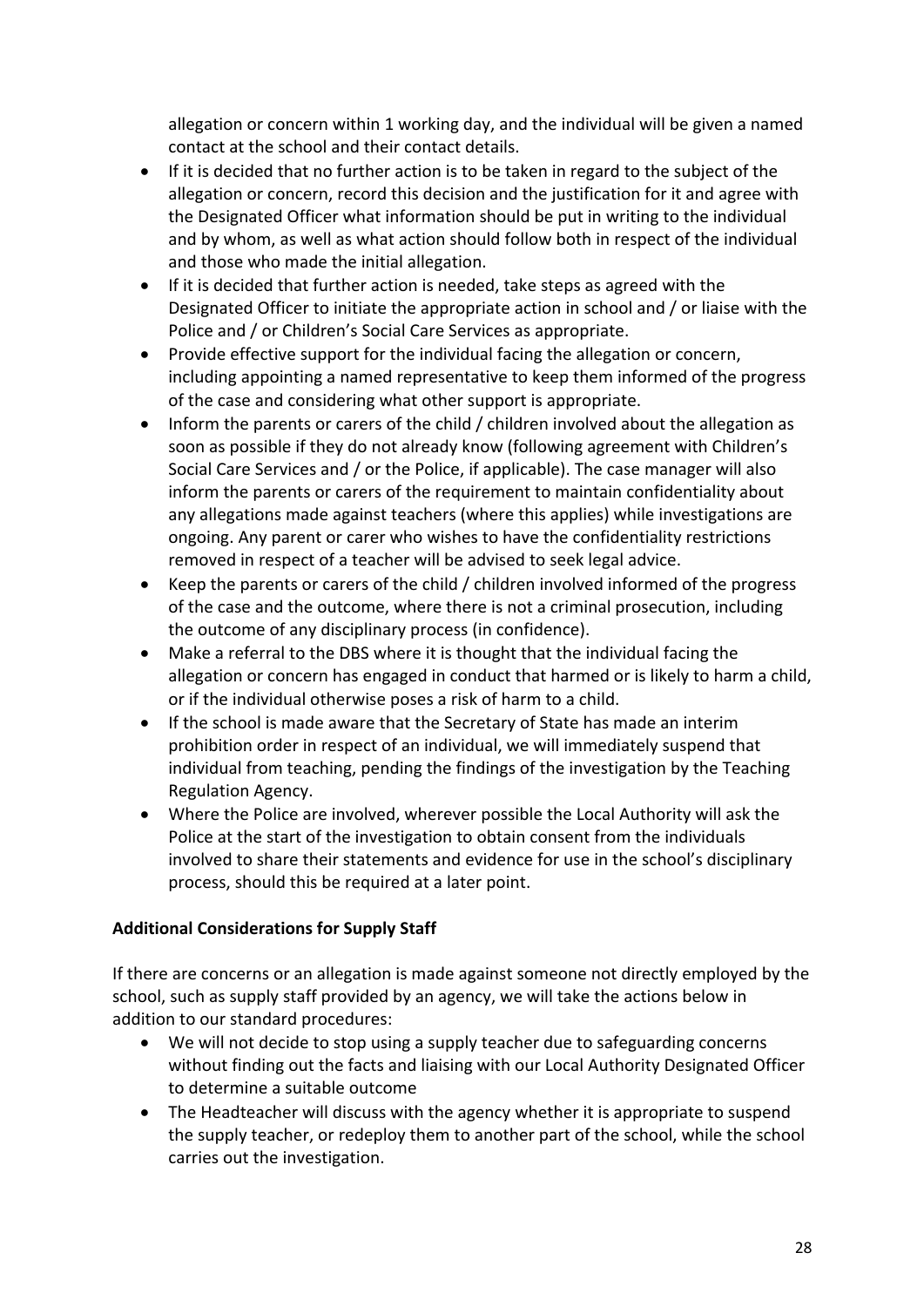- We will involve the agency fully, but the school will take the lead in collecting the necessary information and providing it to the Local Authority Designated Officer as required.
- We will address issues such as information sharing, to ensure any previous concerns or allegations known to the agency are taken into account (we will do this, for example, as part of the allegations management meeting or by liaising directly with the agency where necessary).
- When using an agency, we will inform them of our process for managing allegations, and keep them updated about our policies as necessary, and will invite the agency's HR manager or equivalent to meetings as appropriate.

## **Timescales**

- Any cases where it is clear immediately that the allegation is unsubstantiated or malicious will be resolved within 1 week.
- If the nature of an allegation does not require formal disciplinary action, we will institute appropriate action within 3 working days.
- If a disciplinary hearing is required and can be held without further investigation, we will hold this within 15 working days.
- However, these are objectives only and where they are not met, we will endeavour to take the required action as soon as possible thereafter.

## **Specific Actions**

## **Action Following a Criminal Investigation or Prosecution**

The case manager will discuss with the Local Authority's Designated Officer whether any further action, including disciplinary action, is appropriate and, if so, how to proceed, taking into account information provided by the Police and / or Children's Social Care services.

## **Conclusion of a Case where the Allegation is Substantiated**

If the allegation is substantiated and the individual is dismissed or the school ceases to use their services, or the individual resigns or otherwise ceases to provide their services, the case manager and the school's HR Adviser will discuss with the Designated Officer whether to make a referral to the DBS for consideration of whether inclusion on the barred lists is required. If they think that the individual has engaged in conduct that has harmed (or is likely to harm) a child, or if they think the person otherwise poses a risk of harm to a child, they must make a referral to the DBS.

If the individual concerned is a member of teaching staff, the case manager and personnel adviser will discuss with the Designated Officer whether to refer the matter to the Teaching Regulation Agency to consider prohibiting the individual from teaching.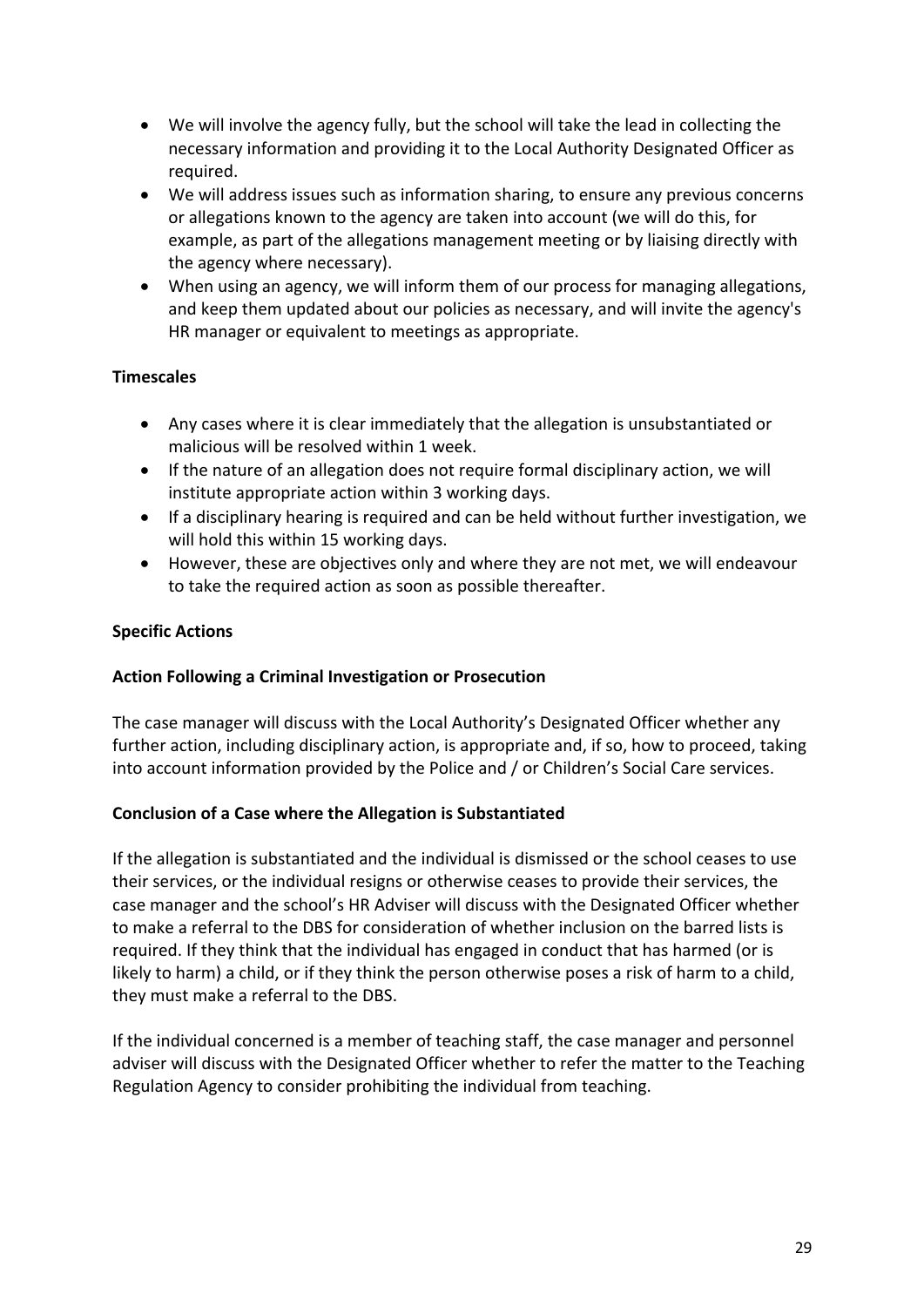## **Individuals Returning to Work after Suspension**

If it is decided on the conclusion of a case that an individual who has been suspended can return to work, the case manager will consider how best to facilitate this.

The case manager will also consider how best to manage the individual's contact with the child or children who made the allegation, if they are still attending the school.

#### **Unsubstantiated, Unfounded, False or Malicious Reports**

If a report is:

- Determined to be unsubstantiated, unfounded, false or malicious, the DSL will consider the appropriate next steps. If they consider that the child and/or person who made the allegation is in need of help, or the allegation may have been a cry for help, a referral to children's social care may be appropriate
- Shown to be deliberately invented, or malicious, the school will consider whether any disciplinary action is appropriate against the individual(s) who made it

## **Confidentiality and information sharing**

The school will make every effort to maintain confidentiality and guard against unwanted publicity while an allegation is being investigated or considered.

The case manager will take advice from the LADO, police and children's social care services, as appropriate, to agree:

- Who needs to know about the allegation and what information can be shared
- How to manage speculation, leaks and gossip, including how to make parents or carers of a child/children involved aware of their obligations with respect to confidentiality
- What, if any, information can be reasonably given to the wider community to reduce speculation
- How to manage press interest if, and when, it arises

#### **Record-Keeping**

The case manager will maintain clear records about any case where the allegation or concern meets the criteria above and store them on the individual's confidential personnel file for the duration of the case.

The records of any allegation that, following an investigation, is found to be malicious or false will be deleted from the individual's personnel file (unless the individual consents for the records to be retained on the file).

For all other allegations (which are not found to be malicious or false), the following information will be kept on the file of the individual concerned:

- A clear and comprehensive summary of the allegation
- Details of how the allegation was followed up and resolved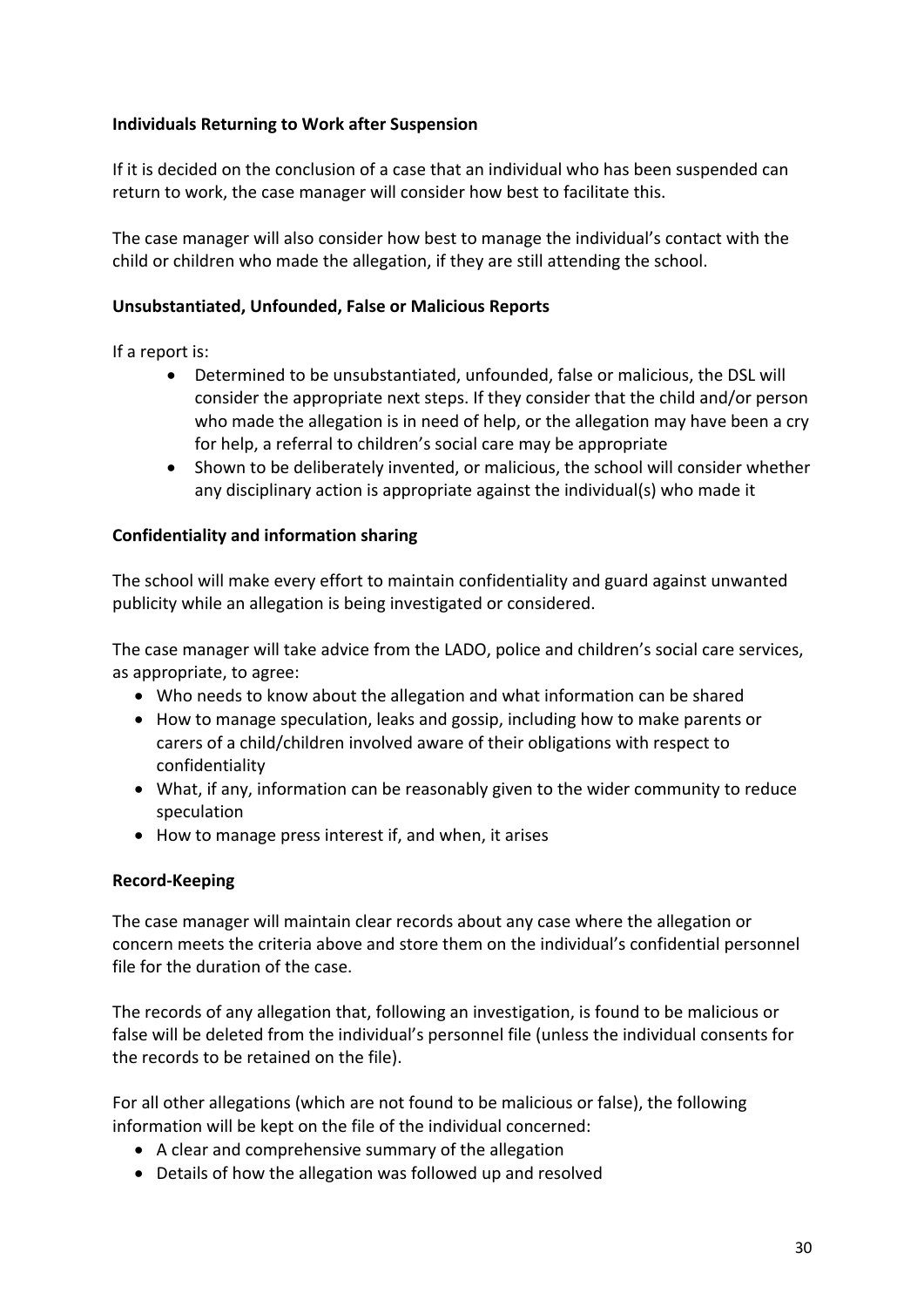- Notes of any action taken, decisions reached and the outcome
- A declaration on whether the information will be referred to in any future reference

In these cases, the school will provide a copy to the individual, in agreement with children's social care or the police as appropriate.

Where records contain information about allegations of sexual abuse, we will preserve these for the Independent Inquiry into Child Sexual Abuse (IICSA), for the term of the inquiry. We will retain all other records at least until the individual has reached normal pension age, or for 10 years from the date of the allegation if that is longer.

## **References**

When providing employer references, we will not refer to any allegation that has been proven to be false, unsubstantiated or malicious, or any history of allegations where all such allegations have been proven to be false, unsubstantiated or malicious.

#### **Learning Lessons**

After any cases where the allegations are substantiated, we will review the circumstances of the case with the Local Authority's Designated Officer to determine whether there are any improvements that we can make to the school's procedures or practice to help prevent similar events in the future. This will include consideration of:

- Issues arising from the decision to suspend the member of staff.
- The duration of the suspension.
- Whether or not the suspension was justified.
- The use of suspension when the individual is subsequently reinstated. We will consider how future investigations of a similar nature could be carried out without suspending the individual.

#### **Non-Recent Allegations**

Abuse can be reported, no matter how long ago it happened. We will report any non-recent allegations made by a child to the LADO in line with our local authority's procedures for dealing with non-recent allegations.

Where an adult makes an allegation to the school that they were abused as a child, we will advise the individual to report the allegation to the police.

## **Section 2: Concerns that do not Meet the Harm Threshold**

This section applies to all concerns (including allegations) about members of staff, including supply teachers, volunteers and contractors, which do not meet the harm threshold set out in section 1 above. Concerns may arise through, for example:

- Suspicion
- Complaint
- Disclosure made by a child, parent or other adult within or outside the school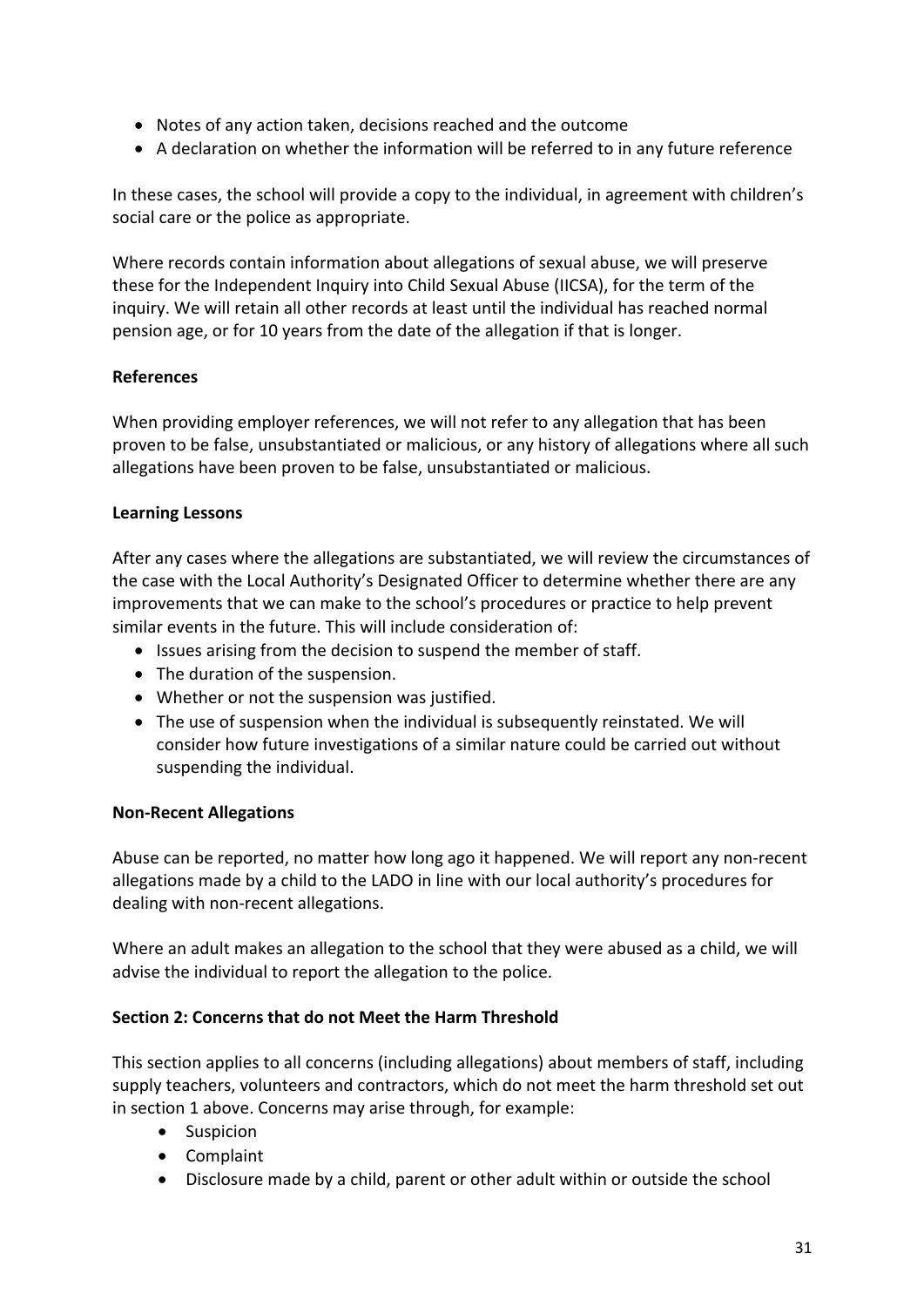• Pre-employment vetting checks

We recognise the importance of responding to and dealing with any concerns in a timely manner to safeguard the welfare of children.

## **Definition of Low-Level Concerns**

The term 'low-level' concern is any concern – no matter how small – that an adult working in or on behalf of the school may have acted in a way that:

- Is inconsistent with the staff code of conduct, including inappropriate conduct outside of work, **and**
- Does not meet the allegations threshold or is otherwise not considered serious enough to consider a referral to the designated officer at the local authority

Examples of such behaviour could include, but are not limited to:

- Being overly friendly with children
- Having favourites
- Taking photographs of children on their mobile phone
- Engaging with a child on a one-to-one basis in a secluded area or behind a closed door
- Using inappropriate sexualised, intimidating or offensive language

#### **Sharing Low-Level Concerns**

We 32ecognize the importance of creating a culture of openness, trust and transparency to encourage all staff to share low-level concerns so that they can be addressed appropriately.

We will create this culture by:

- Ensuring staff are clear about what appropriate behaviour is, and are confident in distinguishing expected and appropriate behaviour from concerning, problematic or inappropriate behaviour, in themselves and others
- Empowering staff to share any low-level concerns as per section 7.7 of this policy
- Empowering staff to self-refer
- Addressing unprofessional behaviour and supporting the individual to correct it at an early stage
- Providing a responsive, sensitive and proportionate handling of such concerns when they are raised
- Helping to identify any weakness in the school's safeguarding system

## **Responding to low-level concerns**

If the concern is raised via a third party, the headteacher will collect evidence where necessary by speaking:

- Directly to the person who raised the concern, unless it has been raised anonymously
- To the individual involved and any witnesses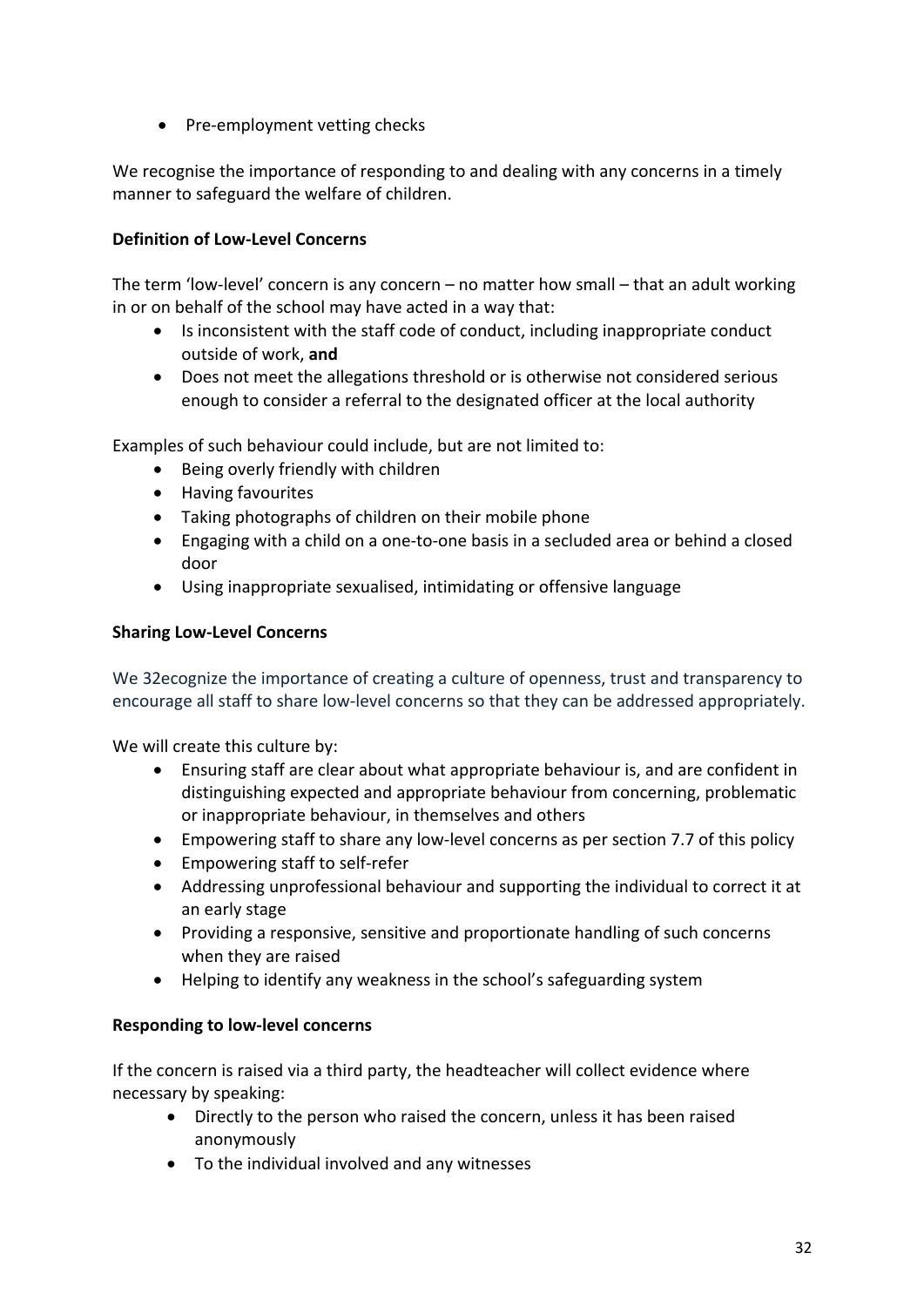The headteacher will use the information collected to categorise the type of behaviour and determine any further action, in line with the school's code of conduct.

## **Record keeping**

All low-level concerns will be recorded in writing. In addition to details of the concern raised, records will include the context in which the concern arose, any action taken and the rationale for decisions and action taken. Records will be:

- Kept confidential, held securely and comply with the DPA 2018 and UK GDPR
- Reviewed so that potential patterns of concerning, problematic or inappropriate behaviour can be identified. Where a pattern of such behaviour is identified, we will decide on a course of action, either through our disciplinary procedures or, where a pattern of behaviour moves from a concern to meeting the harms threshold as described in section 1 of this appendix, we will refer it to the designated officer at the local authority
- Retained at least until the individual leaves employment at the school

Where a low-level concern relates to a supply teacher or contractor, we will notify the individual's employer, so any potential patterns of inappropriate behaviour can be identified.

## **References**

We will not include low-level concerns in references unless:

- The concern (or group of concerns) has met the threshold for referral to the designated officer at the local authority and is found to be substantiated; and/or
- The concern (or group of concerns) relates to issues which would ordinarily be included in a reference, such as misconduct or poor performance.

## **Appendix 4: Specific Safeguarding Issues**

This appendix is based on the advice in Annex B of *Keeping Children Safe in Education* and with reference to Wigan locally agreed procedures.

## **Children Missing from Education**

A child going missing from education, particularly repeatedly, can be a warning sign of a range of safeguarding issues. This might include abuse or neglect, such as sexual abuse or exploitation or child criminal exploitation, or issues such as mental health problems, substance abuse, radicalisation, FGM or forced marriage. There are many circumstances where a child may become missing from education, but some children are particularly at risk. These include children who:

- Are at risk of harm or neglect.
- Are at risk of forced marriage or FGM.
- Come from Gypsy, Roma, or Traveller families.
- Come from the families of service personnel.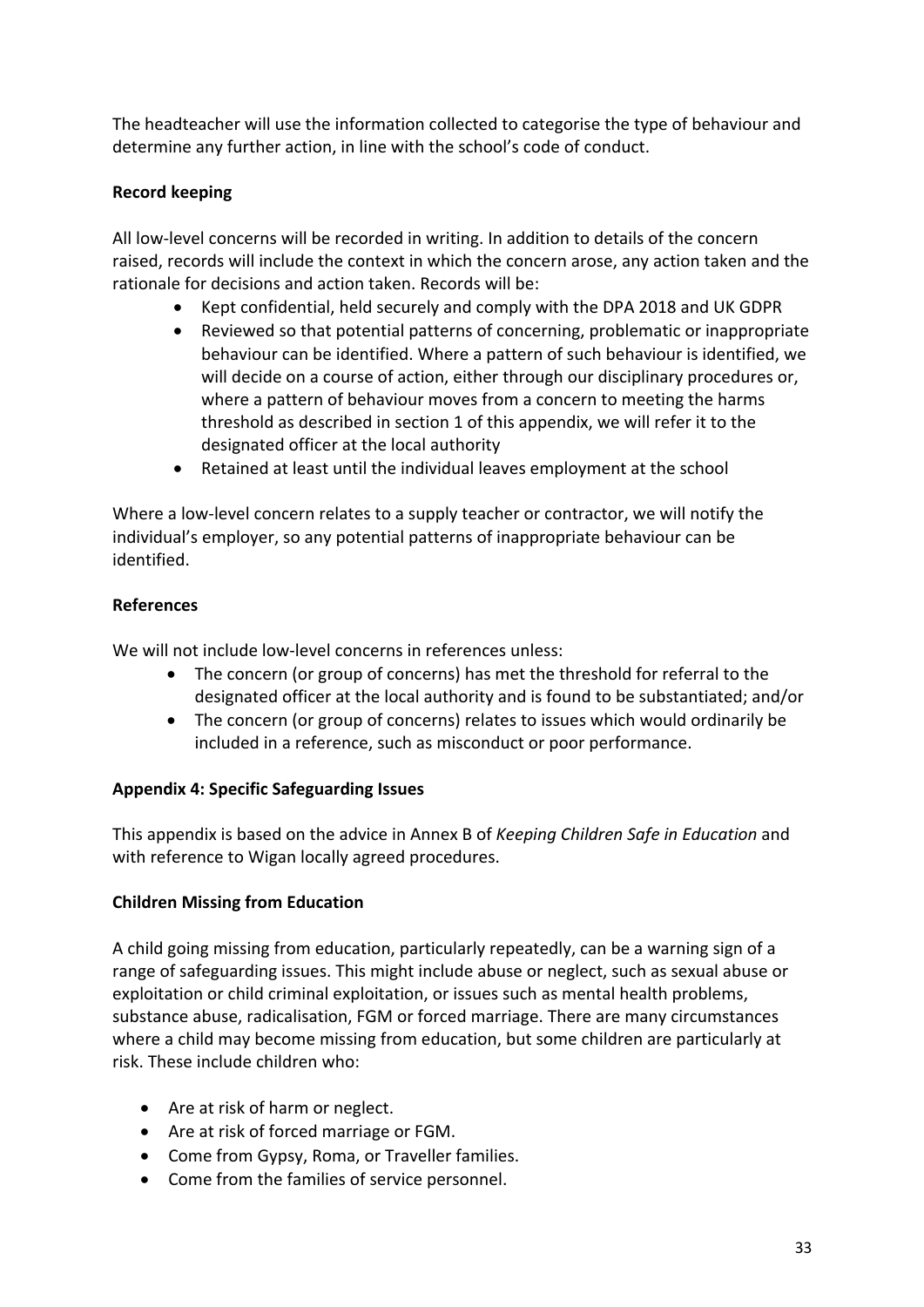- Go missing or run away from home or care.
- Are supervised by the youth justice system.
- Cease to attend a school.
- Come from new migrant families.

We will follow our procedures for unauthorised absence and for dealing with children who go missing from education, particularly on repeat occasions, to help identify the risk of abuse and neglect, including sexual exploitation, and to help prevent the risks of going missing in future. This includes informing the Local Authority if a child leaves the school without a new school being named, and adhering to requirements with respect to sharing information with the Local Authority, when applicable, when removing a child's name from the admission register at non-standard transition points.

Staff will be trained in signs to look out for and the individual triggers to be aware of when considering the risks of potential safeguarding concerns which may be related to being missing, such as travelling to conflict zones, FGM and forced marriage.

If a staff member suspects that a child is suffering from harm or neglect, we will follow local child protection procedures, including with respect to making reasonable enquiries. We will make an immediate referral to the Local Authority Children's Social Care Team, and the Police, if the child is suffering or likely to suffer from harm, or in immediate danger.

## **Child Criminal Exploitation**

Child Criminal Exploitation (CCE) is a form of abuse where an individual or group takes advantage of an imbalance of power to coerce, control, manipulate or deceive a child into criminal activity, in exchange for something the victim needs or wants, and / or for the financial or other advantage of the perpetrator or facilitator, and / or through violence or the threat of violence.

The abuse can be perpetrated by males or females, and children or adults. It can be a oneoff occurrence or a series of incidents over time, and range from opportunistic to complex organised abuse.

The victim can be exploited even when the activity appears to be consensual. It does not always involve physical contact and can happen online. For example, young people may be forced to work in cannabis factories, coerced into moving drugs or money across the country (county lines), forced to shoplift or pickpocket, or to threaten other young people. Indicators of CCE can include a child:

- Appearing with unexplained gifts or new possessions.
- Associating with other young people involved in exploitation.
- Suffering from changes in emotional wellbeing.
- Misusing drugs and alcohol.
- Going missing for periods of time or regularly coming home late.
- Regularly missing school or education.
- Not taking part in education.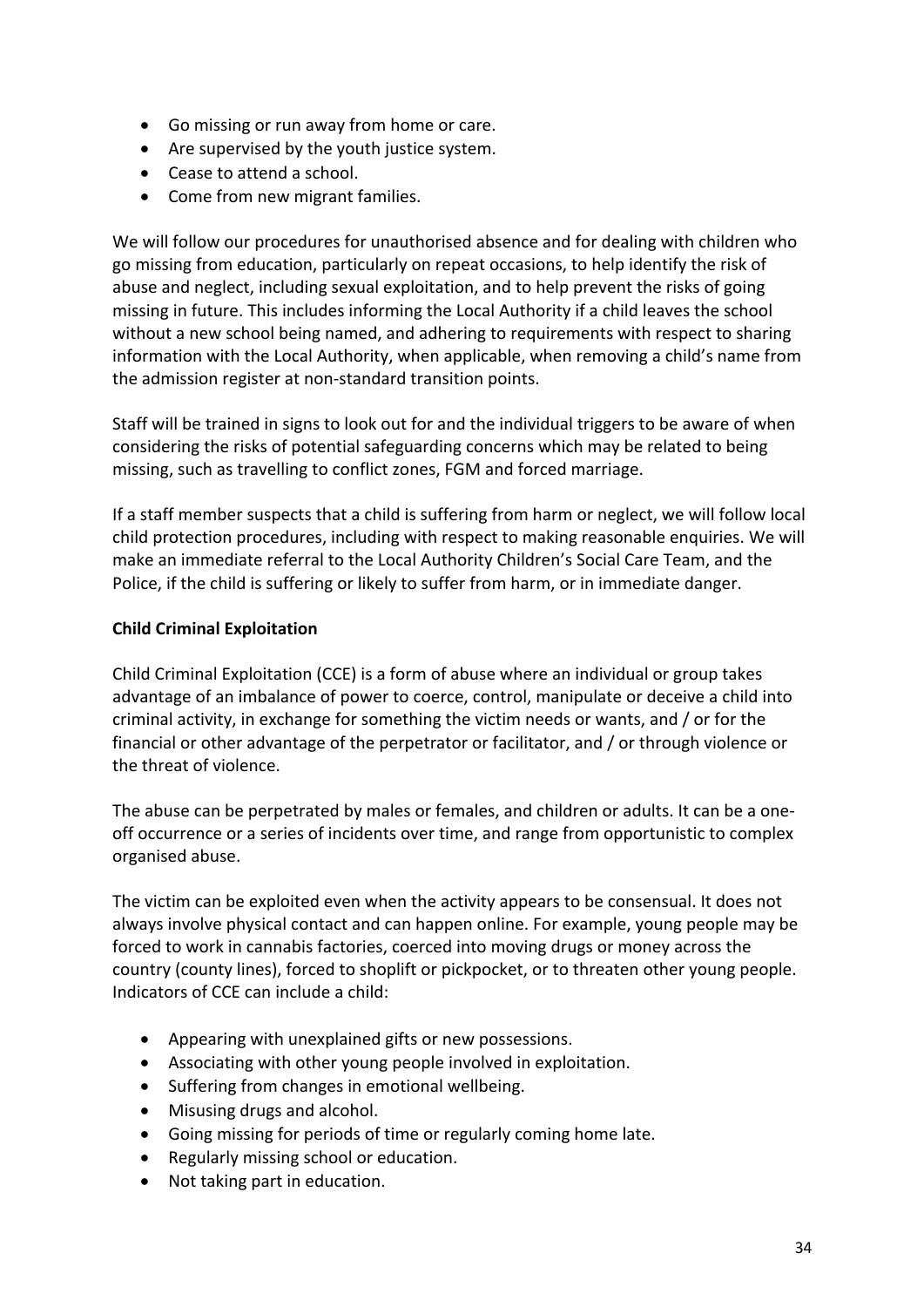If a member of staff suspects CCE, they will discuss this with the DSL. The DSL will trigger the local safeguarding procedures, including a referral to the Local Authority's Children's Social Care and the Police, if appropriate.

## **Child Sexual Exploitation**

Child Sexual Exploitation (CSE) is a form of abuse where an individual or group takes advantage of an imbalance of power to coerce, manipulate or deceive a child into sexual activity, in exchange for something the victim needs or wants and / or for the financial advantage or increased status of the perpetrator or facilitator. It may, or may not, be accompanied by violence or threats of violence.

The abuse can be perpetrated by males or females, and children or adults. It can be a oneoff occurrence or a series of incidents over time, and range from opportunistic to complex organised abuse.

The victim can be exploited even when the activity appears to be consensual. Children or young people who are being sexually exploited may not understand that they are being abused. They often trust their abuser and may be tricked into believing they are in a loving, consensual relationship.

CSE can include both physical contact (penetrative and non-penetrative acts) and noncontact sexual activity. It can also happen online. For example, young people may be persuaded or forced to share sexually explicit images of themselves, have sexual conversations by text, or take part in sexual activities using a webcam. CSE may also occur without the victim's immediate knowledge, for example through others copying videos or images.

In addition to the CCE indicators above, indicators of CSE can include a child:

- Having an older boyfriend or girlfriend.
- Suffering from sexually transmitted infections or becoming pregnant.

If a member of staff suspects CSE, they will discuss this with the DSL. The DSL will trigger the local safeguarding procedures, including a referral to the Local Authority's Children's Social Care and the Police, if appropriate.

## **Domestic Abuse**

- Children can witness and be adversely affected by domestic abuse and / or violence at home where it occurs between family members. In some cases, a child may blame themselves for the abuse or may have had to leave the family home as a result.
- Types of abuse include intimate partner violence, abuse by family members, teenage relationships abuse and child/adolescent to parent violence and abuse. Anyone can be a victim of domestic abuse regardless of gender, age, ethnicity, socioeconomic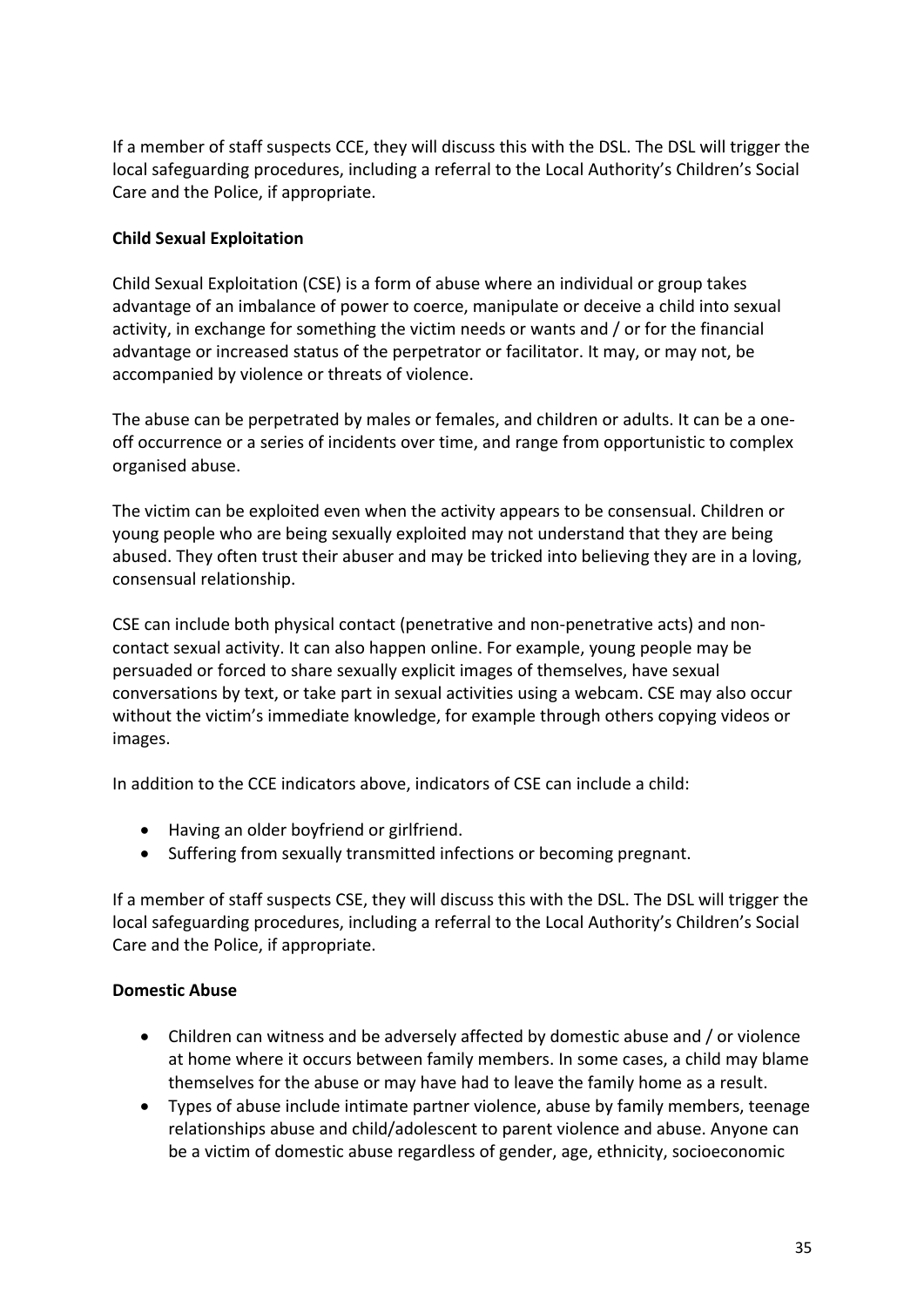status, sexuality or background and domestic abuse can take place inside and outside the home.

- Older children may also experience domestic abuse and / or violence in their own personal relationships.
- Exposure to domestic abuse and / or violence can have a serious, long-lasting emotional and psychological impact on children.
- If Police are called to an incident of domestic abuse and any children in the household have experienced the incident, the Police will inform the key adult in school (usually the Designated Safeguarding Lead) before the child or children arrive at school the following day. This is the procedure where Greater Manchester Police are part of Operation Encompass.
- The DSL will provide support according to the child's needs and update records about their circumstances.

## **Homelessness**

- Being homeless or being at risk of becoming homeless presents a real risk to a child's welfare.
- The DSL and DDSLs will be aware of contact details and referral routes to the local housing authority so they can raise / progress concerns at the earliest opportunity (where appropriate and in accordance with local procedures).
- Where a child has been harmed or is at risk of harm, the DSL will also make a referral to Children's Social Care.

## **So-Called 'Honour-Based' Abuse (including FGM and Forced Marriage)**

So-called 'honour-based' abuse (HBA) encompasses incidents or crimes committed to protect or defend the honour of the family and / or community, including FGM, forced marriage, and practices such as breast ironing. Abuse committed in this context often involves a wider network of family or community pressure and can include multiple perpetrators. All forms of HBA are abuse and will be handled and escalated as such. All staff will be alert to the possibility of a child being at risk of HBA or already having suffered it. If staff have a concern, they will speak to the DSL, who will activate local safeguarding procedures.

## **FGM**

The DSL will make sure that staff have access to appropriate training to equip them to be alert to children affected by FGM or at risk of FGM. This Policy sets out the procedures to be followed if a staff member discovers that an act of FGM appears to have been carried out or suspects that a pupil is at risk of FGM. Indicators that FGM has already occurred include:

- A pupil confiding in a professional that FGM has taken place.
- A mother / family member disclosing that FGM has been carried out.
- A family / pupil already being known to social services in relation to other safeguarding issues.
- A girl: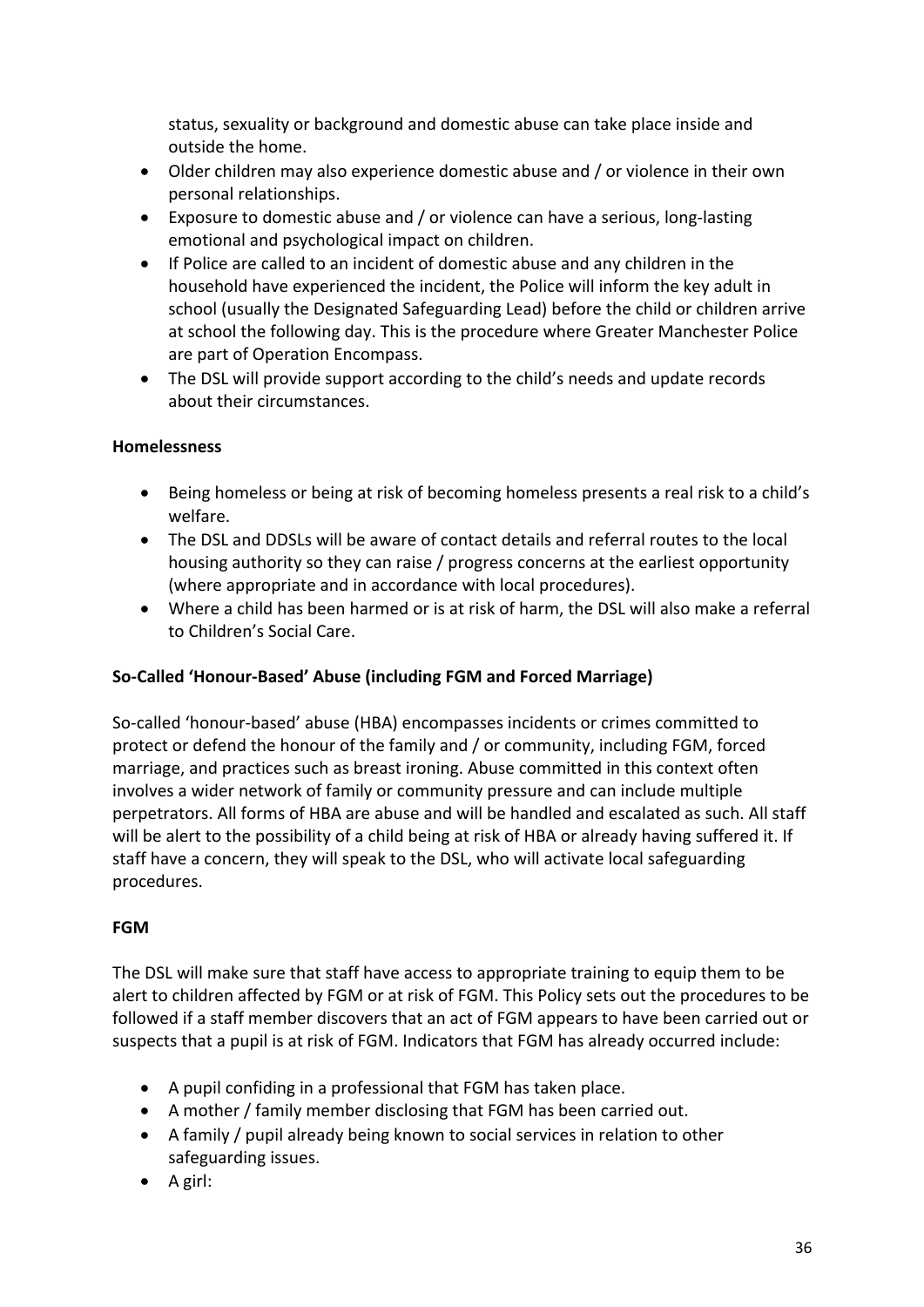- o Having difficulty walking, sitting or standing, or looking uncomfortable.
- o Finding it hard to sit still for long periods of time (where this was not a problem previously).
- o Spending longer than normal in the bathroom or toilet due to difficulties urinating.
- o Having frequent urinary, menstrual or stomach problems.
- o Avoiding physical exercise or missing PE.
- o Being repeatedly absent from school, or absent for a prolonged period.
- o Demonstrating increased emotional and psychological needs for example, withdrawal or depression, or significant change in behavior.
- o Being reluctant to undergo any medical examinations.
- o Asking for help, but not being explicit about the problem.
- o Talking about pain or discomfort between her legs.
- Potential signs that a pupil may be at risk of FGM include:
	- o The girl's family having a history of practising FGM (this is the biggest risk factor to consider).
	- o FGM being known to be practised in the girl's community or country of origin.
	- $\circ$  A parent or family member expressing concern that FGM may be carried out.
	- o A family not engaging with professionals (health, education or other) or already being known to social care in relation to other safeguarding issues.
	- o A girl:
		- Having a mother, older sibling or cousin who has undergone FGM.
		- Having limited level of integration within UK society.
		- Confiding to a professional that she is to have a 'special procedure' or to attend a special occasion to 'become a woman'.
		- Talking about a long holiday to her country of origin or another country where the practice is prevalent, or parents stating that they or a relative will take the girl out of the country for a prolonged period.
		- Requesting help from a teacher or another adult because she is aware or suspects that she is at immediate risk of FGM.
		- Talking about FGM in conversation for example, a girl may tell other children about it (although it is important to take into account the context of the discussion).
		- Being unexpectedly absent from school.
		- § Having sections missing from her 'red book' (child health record) and / or attending a travel clinic or equivalent for vaccinations / antimalarial medication.

The above indicators and risk factors are not intended to be exhaustive.

#### **Forced Marriage**

Forcing a person into marriage is a crime. A forced marriage is one entered into without the full and free consent of one or both parties and where violence, threats, or any other form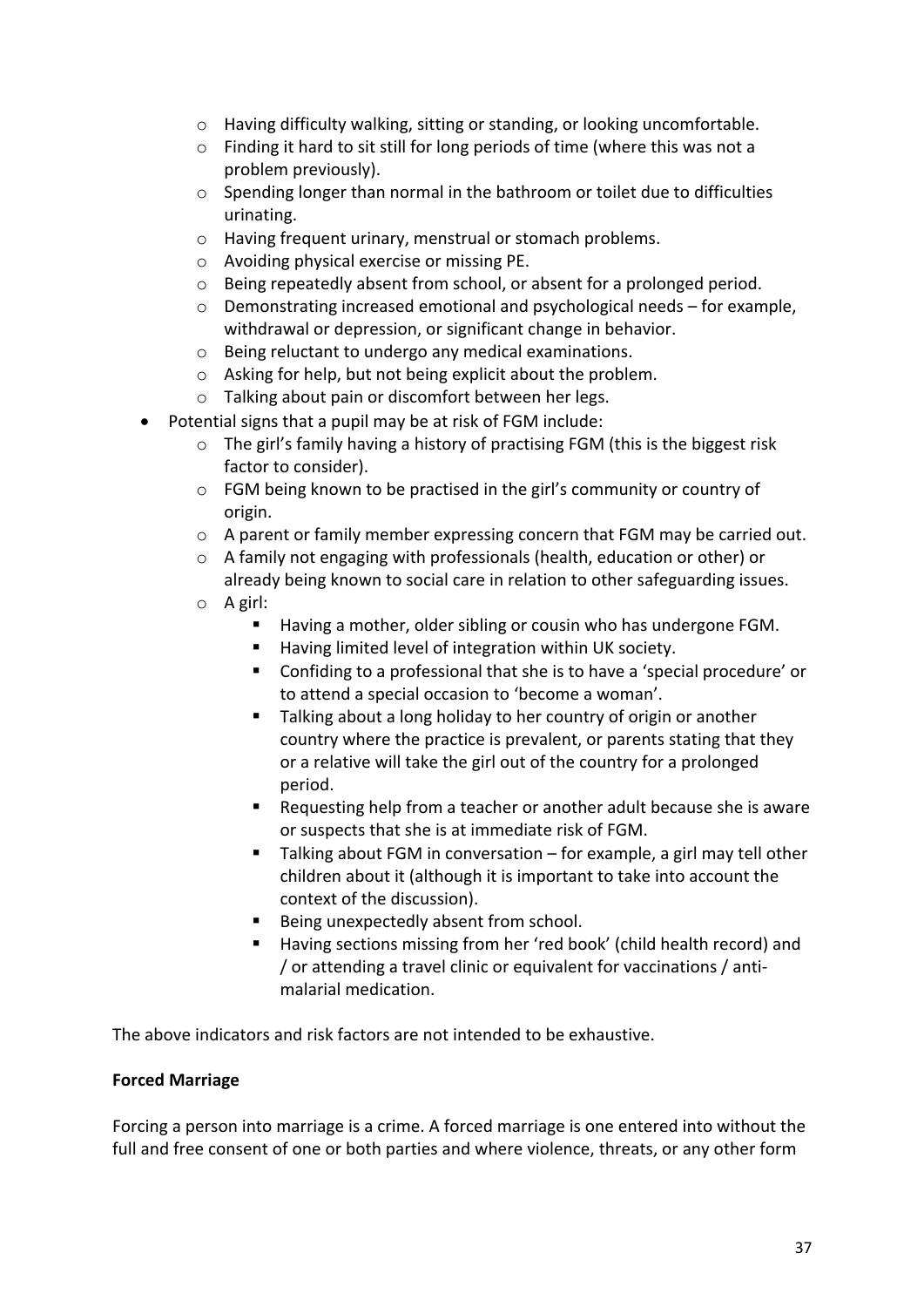of coercion is used to cause a person to enter into a marriage. Threats can be physical or emotional and psychological.

Staff will receive training around forced marriage and the presenting symptoms. We are aware of the 'one chance' rule, i.e. we may only have one chance to speak to the potential victim and only one chance to save them.

If a member of staff suspects that a pupil is being forced into marriage, they will speak to the pupil about their concerns in a secure and private place. They will then report this to the DSL. The DSL will:

- Speak to the pupil about the concerns in a secure and private place.
- Activate the local safeguarding procedures and refer the case to the Local Authority's Designated Officer.
- Seek advice from the Forced Marriage Unit on 020 7008 0151 or fmu@fco.gov.uk.
- Refer the pupil to a pastoral tutor or school counsellor, as appropriate.

#### **Preventing Radicalisation**

- Radicalisation refers to the process by which a person comes to support terrorism and extremist ideologies associated with terrorist groups
- Extremism is vocal or active opposition to fundamental British values, such as democracy, the rule of law, individual liberty, and mutual respect and tolerance of different faiths and beliefs. This also includes calling for the death of members of the armed forces.
- The use or threat of terrorism must be designed to influence the Government or to intimidate the public and is made for the purpose of advancing a political, religious or ideological cause. Terrorism is an action that:
	- o Endangers or causes serious violence to a person / people;
	- o Causes serious damage to property; or
	- o Seriously interferes or disrupts an electronic system.

Schools have a duty to prevent children from being drawn into terrorism. The DSL will undertake Prevent awareness training and make sure that staff have access to appropriate training to equip them to identify children at risk.

We will assess the risk of children in our school being drawn into terrorism. This assessment will be based on an understanding of the potential risk in our local area, in collaboration with our local safeguarding partners and local Police force.

We will ensure that suitable internet filtering is in place, and equip our pupils to stay safe online at school and at home.

There is no single way of identifying an individual who is likely to be susceptible to an extremist ideology. Radicalisation can occur quickly or over a long period. Staff will be alert to changes in pupils' behaviour. The Government and the NSPCC say that signs that a pupil is being radicalised can include: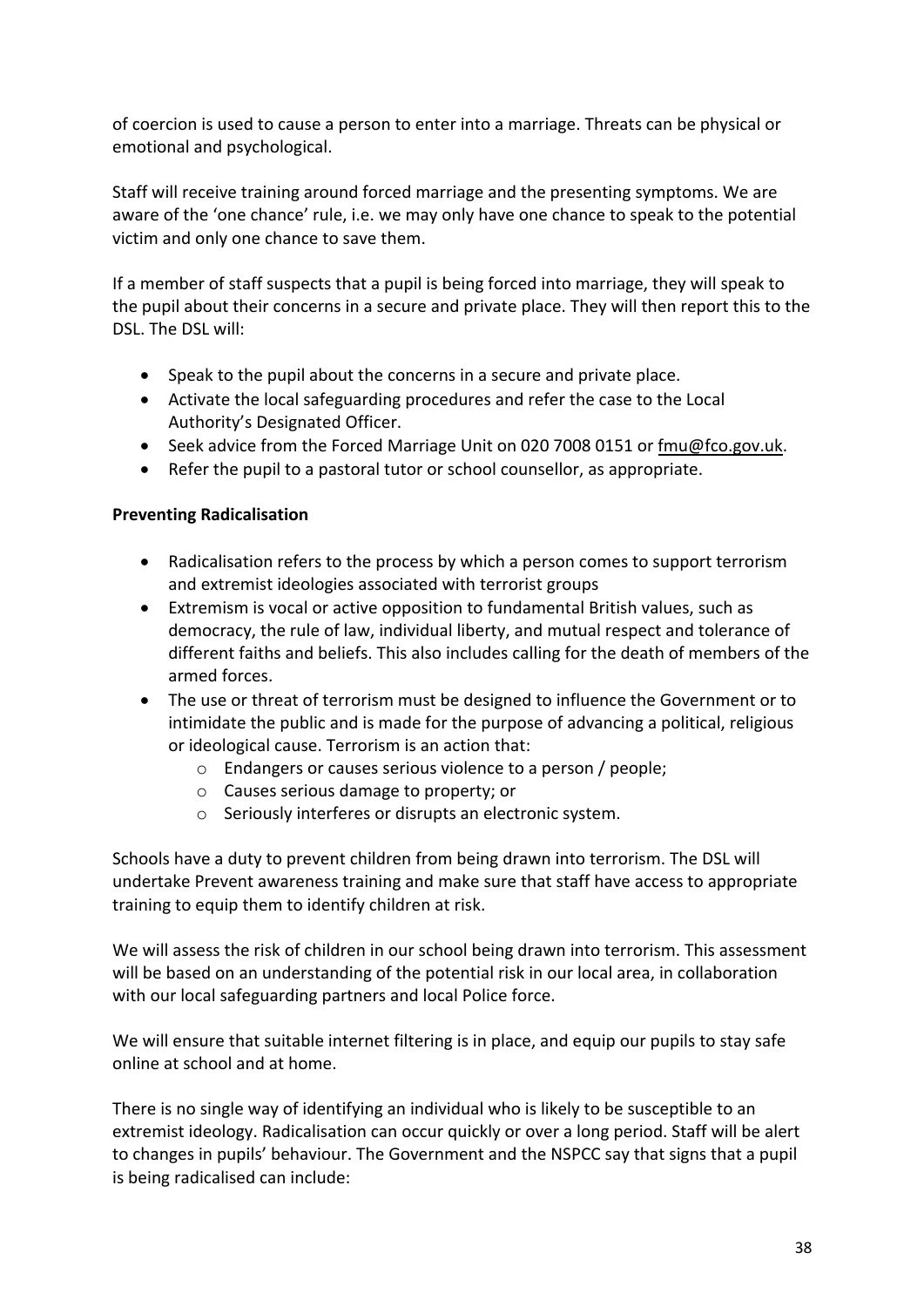- Refusal to engage with, or becoming abusive to, peers who are different from themselves Becoming susceptible to conspiracy theories and feelings of persecution.
- Changes in friendship groups and appearance.
- Rejecting activities they used to enjoy.
- Converting to a new religion.
- Isolating themselves from family and friends.
- Talking as if from a scripted speech.
- An unwillingness or inability to discuss their views.
- A sudden disrespectful attitude towards others.
- Increased levels of anger.
- Increased secretiveness, especially around internet use.
- Expressions of sympathy for extremist ideologies and groups, or justification of their actions.
- Accessing extremist material online, including on Facebook or Twitter.
- Possessing extremist literature.
- Being in contact with extremist recruiters and joining, or seeking to join, extremist organisations.

Children who are at risk of radicalisation may have low self-esteem, or be victims of bullying or discrimination. It is important to note that these signs can also be part of normal teenage behaviour – staff should have confidence in their instincts and seek advice if something feels wrong.

If staff are concerned about a pupil, they will follow our procedures set out in this policy, including discussing their concerns with the DSL. Staff should always take action if they are worried. Further information on the school's measures to prevent radicalisation are set out in other school policies and procedures, including our e-Safety Policy and our Behaviour Policy.

## **Peer-on-Peer Abuse**

Peer-on-peer abuse is when children abuse other children. This type of abuse can take place inside and outside of school and online.

Peer-on-peer abuse is most likely to include, but may not be limited to:

- Bullying (including cyber-bullying, prejudice-based and discriminatory bullying)
- Abuse in intimate personal relationships between peers
- Physical abuse such as hitting, kicking, shaking, biting, hair pulling, or otherwise causing physical harm (this may include an online element which facilitates, threatens and/or encourages physical abuse)
- Sexual violence, such as rape, assault by penetration and sexual assault (this may include an online element which facilitates, threatens and/or encourages sexual violence)
- Sexual harassment, such as sexual comments, remarks, jokes and online sexual harassment, which may be standalone or part of a broader pattern of abuse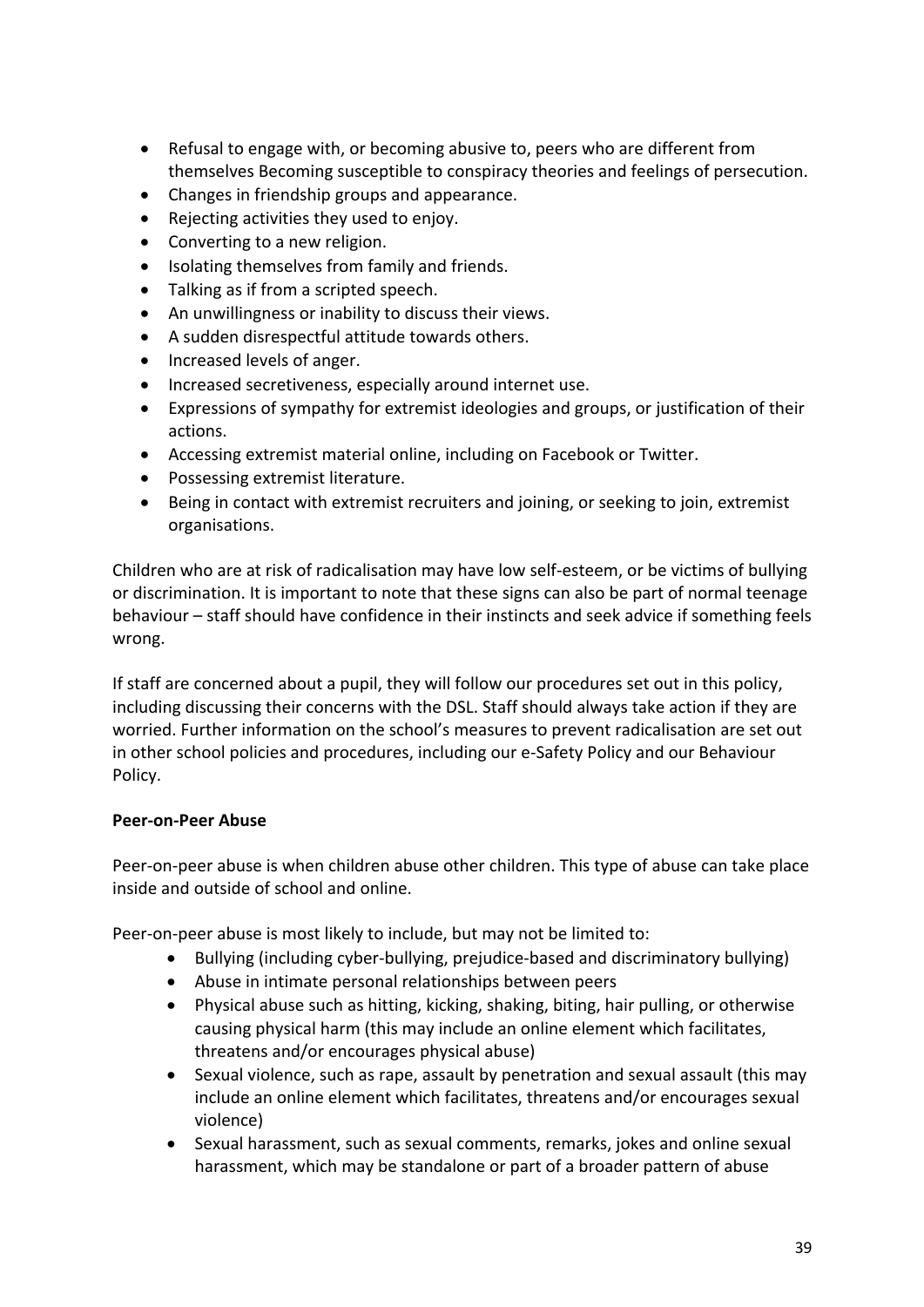- Causing someone to engage in sexual activity without consent, such as forcing someone to strip, touch themselves sexually, or to engage in sexual activity with a third party
- Consensual and non-consensual sharing of nudes and semi nudes images and/or videos (also known as sexting or youth produced sexual imagery)
- Upskirting, which typically involves taking a picture under a person's clothing without their permission, with the intention of viewing their genitals or buttocks to obtain sexual gratification, or cause the victim humiliation, distress or alarm
- Initiation/hazing type violence and rituals (this could include activities involving harassment, abuse or humiliation used as a way of initiating a person into a group and may also include an online element)

Where children abuse their peers online, this can take the form of, for example, abusive, harassing, and misogynistic messages; the non-consensual sharing of indecent images, especially around chat groups; and the sharing of abusive images and pornography, to those who don't want to receive such content.

If staff have any concerns about peer-on-peer abuse, or a child makes a report to them, they will follow the procedures set out in this policy, as appropriate.

## **Sexual Violence and Sexual Harassment Between Children in Schools**

Sexual violence and sexual harassment can occur:

- Between 2 children of any age and sex
- Through a group of children sexually assaulting or sexually harassing a single child or group of children
- Online and face to face (both physically and verbally)

Sexual violence and sexual harassment exist on a continuum and may overlap. Children who are victims of sexual violence and sexual harassment will likely find the experience stressful and distressing. This will, in all likelihood, adversely affect their educational attainment and will be exacerbated if the alleged perpetrator(s) attends the same school.

If a victim reports an incident, it is essential that staff make sure they are reassured that they are being taken seriously and that they will be supported and kept safe. A victim should never be given the impression that they are creating a problem by reporting sexual violence or sexual harassment. Nor should a victim ever be made to feel ashamed for making a report.

Some groups are potentially more at risk. Evidence shows that girls, children with SEN and/or disabilities, and lesbian, gay, bisexual and transgender (LGBT) children are at greater risk.

Staff should be aware of the importance of:

• Challenging inappropriate behaviours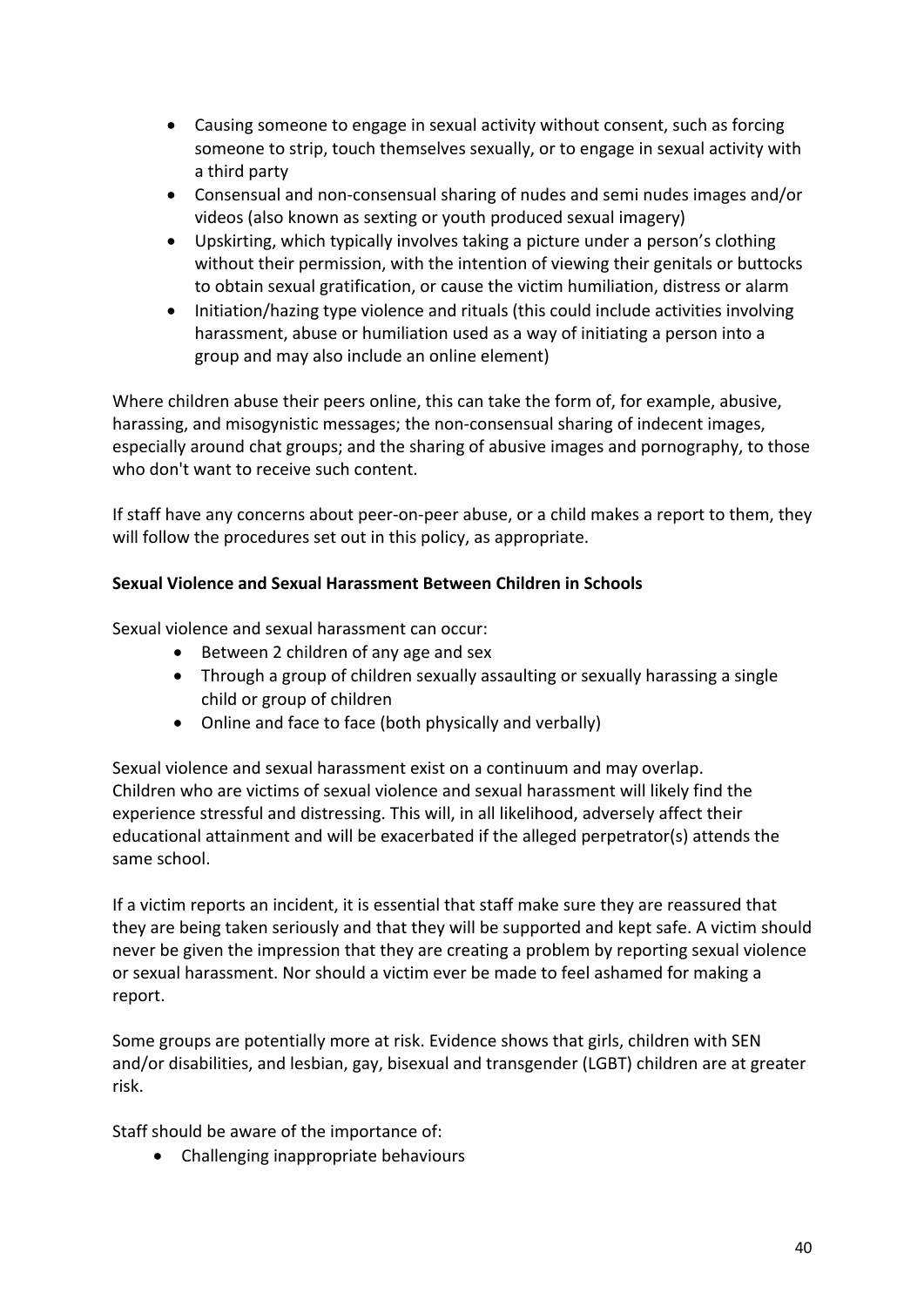- Making clear that sexual violence and sexual harassment is not acceptable, will never be tolerated and is not an inevitable part of growing up
- Challenging physical behaviours (potentially criminal in nature), such as grabbing bottoms, breasts and genitalia, pulling down trousers, flicking bras and lifting up skirts. Dismissing or tolerating such behaviours risks normalising them

If staff have any concerns about sexual violence or sexual harassment, or a child makes a report to them, they will follow the procedures set out in section 9 of this policy, as appropriate. In particular, section 9.8 and 9.9 set out more detail about our school's approach to this type of abuse.

## **Serious Violence**

Indicators which may signal that a child is at risk from, or involved with, serious violent crime may include:

- Increased absence from school
- Change in friendships or relationships with older individuals or groups
- Significant decline in performance
- Signs of self-harm or a significant change in wellbeing
- Signs of assault or unexplained injuries
- Unexplained gifts or new possessions (this could indicate that the child has been approached by, or is involved with, individuals associated with criminal networks or gangs and may be at risk of criminal exploitation (see above))

Risk factors which increase the likelihood of involvement in serious violence include:

- Being male
- Having been frequently absent or permanently excluded from school
- Having experienced child maltreatment
- Having been involved in offending, such as theft or robbery

Staff will be aware of these indicators and risk factors. If a member of staff has a concern about a pupil being involved in, or at risk of, serious violence, they will report this to the DSL.

## **Checking the Identity and Suitability of Visitors**

All visitors will be required to verify their identity to the satisfaction of staff. If the visitor is unknown to the setting, we will check their credentials and reason for visiting before allowing them to enter the setting. Visitors should be ready to produce identification. Visitors are expected to sign in and wear a visitor's badge. Visitors to the school who are visiting for a professional purpose will be asked to show photo ID and:

- Will be asked to show their DBS certificate, which will be checked alongside their photo ID; or
- The organisation sending the professional, such as the LA, will provide prior written confirmation that an enhanced DBS check with barred list information has been carried out.